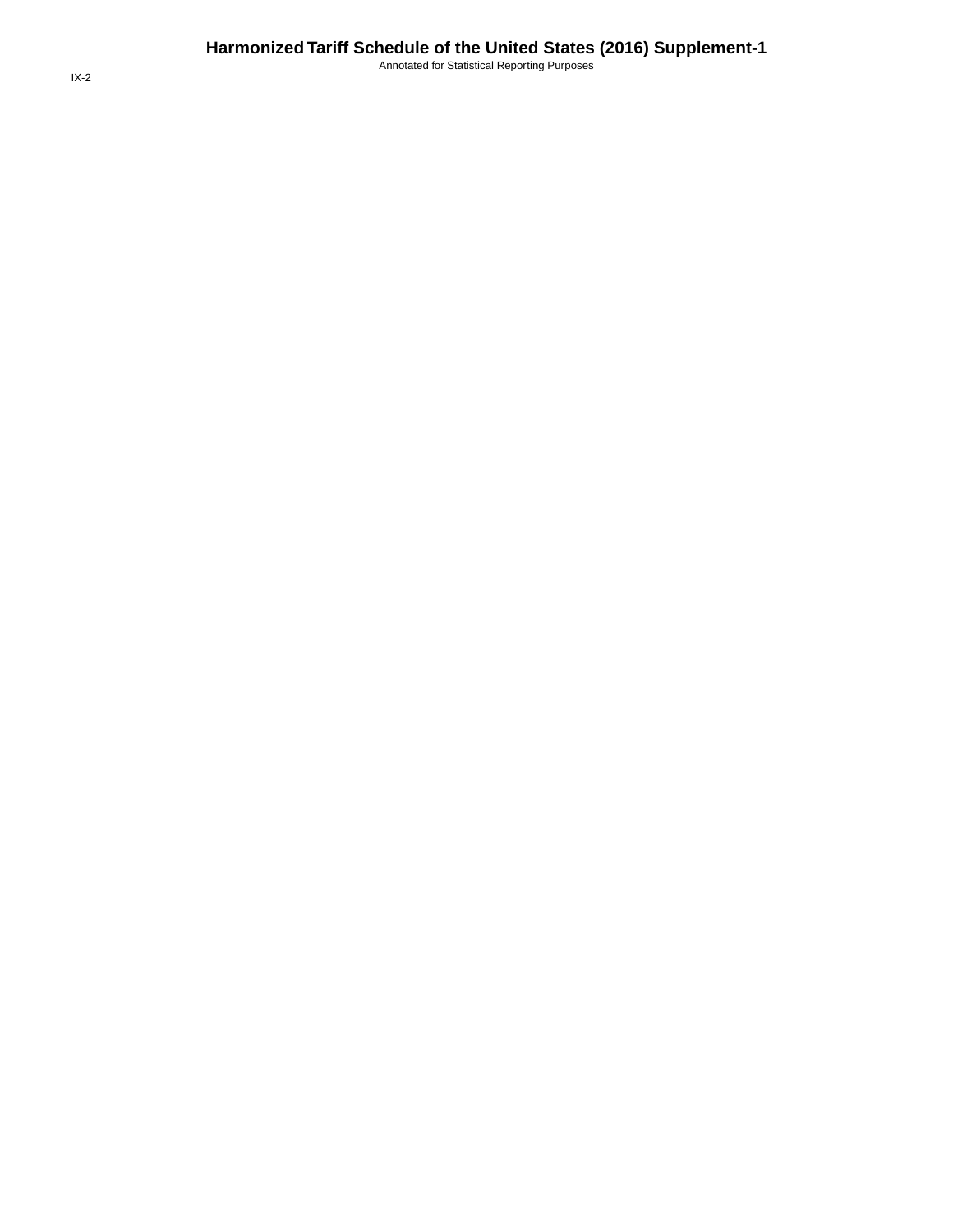Annotated for Statistical Reporting Purposes

#### CHAPTER 44

#### WOOD AND ARTICLES OF WOOD; WOOD CHARCOAL

#### **Notes**

- 1. This chapter does not cover:
	- (a) Wood, in chips, in shavings, crushed, ground or powdered, of a kind used primarily in perfumery, in pharmacy, or for insecticidal, fungicidal or similar purposes (heading 1211);
	- (b) Bamboo or other materials of a woody nature of a kind used primarily for plaiting, in the rough, whether or not split, sawn lengthwise or cut to length (heading 1401);
	- (c) Wood, in chips, in shavings, ground or powdered, of a kind used primarily in dyeing or in tanning (heading 1404);
	- (d) Activated charcoal (heading 3802);
	- (e) Articles of heading 4202;
	- (f) Goods of chapter 46;
	- (g) Footwear or parts thereof of chapter 64;
	- (h) Goods of chapter 66 (for example, umbrellas and walking-sticks and parts thereof);
	- (ij) Goods of heading 6808;
	- (k) Imitation jewelry of heading 7117;
	- (l) Goods of section XVI or section XVII (for example, machine parts, cases, covers, cabinets for machines and apparatus and wheelwrights' wares);
	- (m) Goods of section XVIII (for example, clock cases and musical instruments and parts thereof);
	- (n) Parts of firearms (heading 9305);
	- (o) Articles of chapter 94 (for example, furniture, lamps and lighting fittings, prefabricated buildings);
	- (p) Articles of chapter 95 (for example, toys, games, sports equipment);
	- (q) Articles of chapter 96 (for example, smoking pipes and parts thereof, buttons, pencils) excluding bodies and handles, of wood, for articles of heading 9603; or
	- (r) Articles of chapter 97 (for example, works of art).
- 2. In this chapter, the expression "densified wood" means wood which has been subjected to chemical or physical treatment (being, in the case of layers bonded together, treatment in excess of that needed to insure a good bond), and which has thereby acquired increased density or hardness together with improved mechanical strength or resistance to chemical or electrical agencies.
- 3. Headings 4414 to 4421 apply to articles of the respective descriptions of particle board or similar board, fiberboard, laminated wood or densified wood as they apply to such articles of wood.
- 4. Products of heading 4410, 4411 or 4412 may be worked to form the shapes provided for in respect of the articles of heading 4409, curved, corrugated, perforated, cut or formed to shapes other than square or rectangular or submitted to any other operation provided it does not give them the character of articles of other headings.
- 5. Heading 4417 does not apply to tools in which the blade, working edge, working surface or other working part is formed by any of the materials specified in note 1 to chapter 82.
- 6. Subject to note 1 above and except where the context otherwise requires, any reference to "wood" in a heading of this chapter applies also to bamboo and other materials of a woody nature.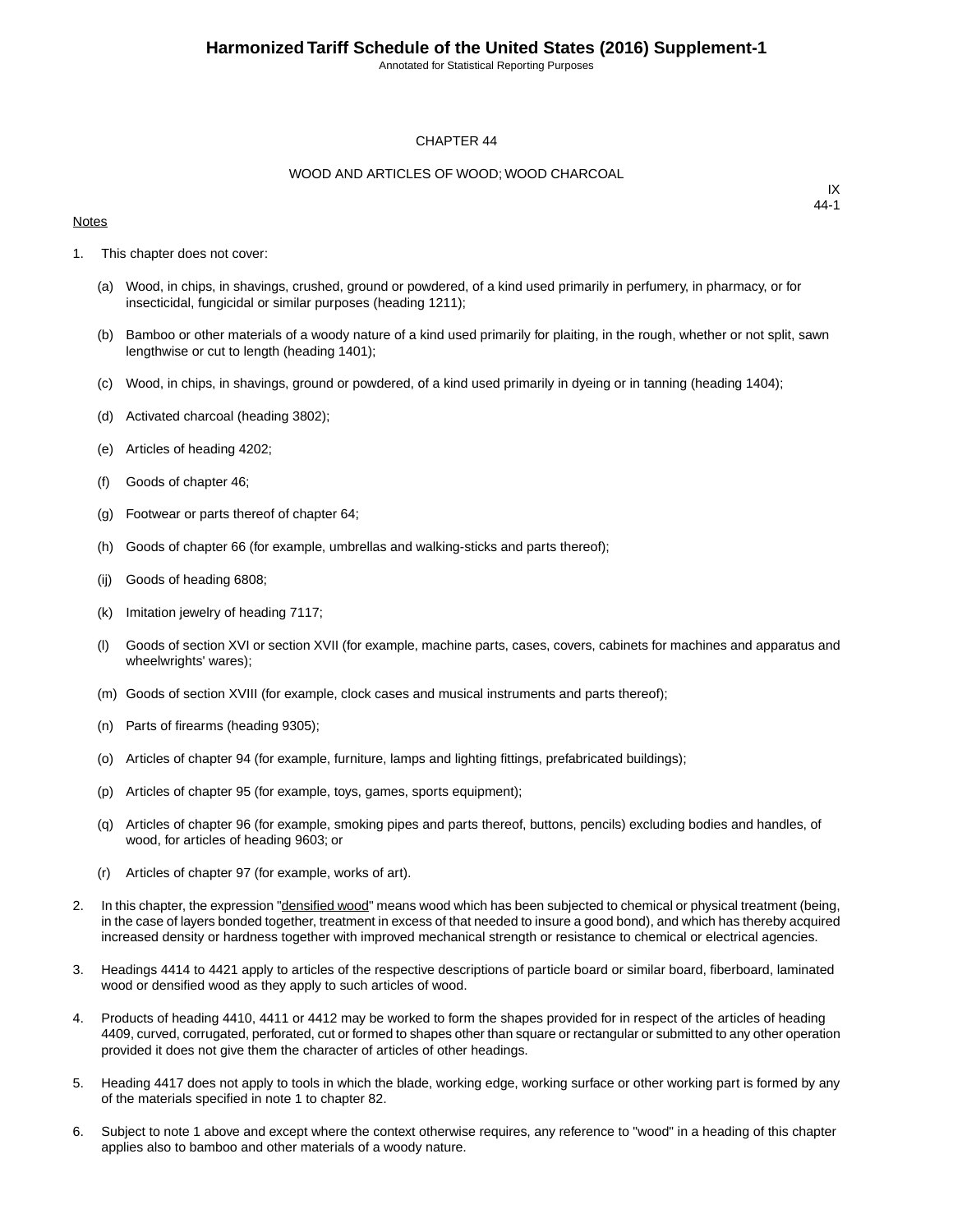Annotated for Statistical Reporting Purposes

Subheading Notes IX 44-2

- 1. For the purposes of subheading 4401.31, the expression "wood pellets" means by-products such as cutter shavings, sawdust or chips, of the mechanical wood processing industry, furniture-making industry or other wood transformation activities, which have been agglomerated either directly by compression or by the addition of a binder in a proportion not exceeding 3 percent by weight. Such pellets are cylindrical, with a diameter not exceeding 25 mm and a length not exceeding 100 mm.
- 2. For the purposes of subheadings 4403.41 to 4403.49, 4407.21 to 4407.29, 4408.31 to 4408.39 and 4412.31, the expression "tropical wood" means one of the following types of wood :

Abura, Acajou d'Afrique, Afrormosia, Ako, Alan, Andiroba, Aningré, Avodiré, Azobé, Balau, Balsa, Bossé clair, Bossé foncé, Cativo, Cedro, Dabema, Dark Red Meranti, Dibétou, Doussié, Framiré, Freijo, Fromager, Fuma, Geronggang, Ilomba, Imbuia, Ipé, Iroko, Jaboty, Jelutong, Jequitiba, Jongkong, Kapur, Kempas, Keruing, Kosipo, Kotibé, Koto, Light Red Meranti, Limba, Louro, MaÇaranduba, Mahogany, Makoré, Mandioqueira, Mansonia, Mengkulang, Meranti Bakau, Merawan, Merbau, Merpauh, Mersawa, Moabi, Niangon, Nyatoh, Obeche, Okoumé, Onzabili, Orey, Ovengkol, Ozigo, Padauk, Paldao, Palissandre de Guatemala, Palissandre de Para, Palissandre de Rio, Palissandre de Rose, Pau Amarelo, Pau Marfim, Pulai, Punah, Quaruba, Ramin, Sapelli, Saqui-Saqui, Sepetir, Sipo, Sucupira, Suren, Tauari, Teak, Tiama, Tola, Virola, White Lauan, White Meranti, White Seraya, Yellow Meranti.

#### Additional U.S. Notes

- 1. In this chapter:
	- (a) The term "wood waste" means residual material other than firewood resulting from the processing of wood, including scraps, shavings, sawdust, veneer clippings, chipper rejects and similar small wood residues, as well as larger or coarser solid types of residual wood such as slabs, edgings, cull pieces and veneer log cores;
	- (b) The term "standard wood moldings" means wood moldings worked to a pattern and having the same profile in cross section throughout their length; and
	- (c) The term "surface covered," as applied to the articles of headings 4411 and 4412, means that one or more exterior surfaces of a product have been treated with creosote or other wood preservatives, or with fillers, sealers, waxes, oils, stains, varnishes, paints or enamels, or have been overlaid with paper, fabric, plastics, base metal, or other material.
- 2. The effectiveness of the proviso to section 304(a)(3)(J) of the Tariff Act of 1930 (19 U.S.C. 1304(a)(3)(J)), to the extent permitted by that section and as provided for in schedule XX to the General Agreement on Tariffs and Trade, is suspended, with the result that sawed lumber and sawed timbers however provided for, telephone, trolley, electric light and telegraph poles of wood and bundles of shingles, other than red cedar shingles, shall not be required to be marked to indicate the country of origin.
- 3. Heading 4409 includes articles having a repeating design worked along any edge or face.
- 4. Heading 4418 includes--
	- (a) drilled or notched lumber studs; and
	- (b) multi-layer assembled flooring panels having a face ply 4 mm or more in thickness.

#### **Statistical Note**

1. For the purposes of heading 4407, the term "rough" includes wood that has been edged, resawn, crosscut or trimmed to smaller sizes but it does not include wood that has been dressed or surfaced by planing on one or more edges or faces or has been edge-glued or end-glued.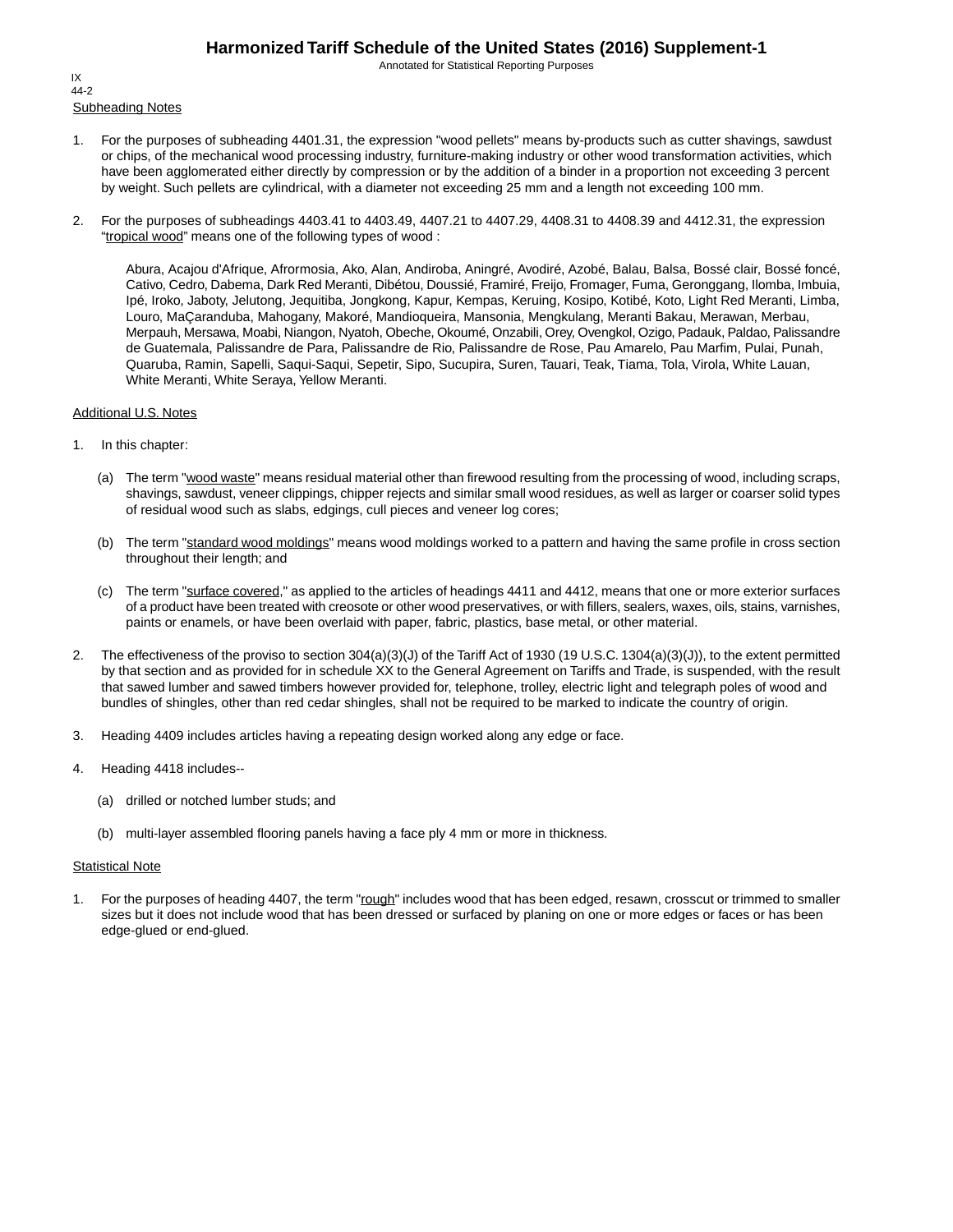Annotated for Statistical Reporting Purposes

| Heading/                 | Stat.       |                                                                                                                                                                                                                             | Unit           |         | Rates of Duty |      |
|--------------------------|-------------|-----------------------------------------------------------------------------------------------------------------------------------------------------------------------------------------------------------------------------|----------------|---------|---------------|------|
| Subheading               | Suf-<br>fix | Article Description                                                                                                                                                                                                         | οf<br>Quantity | General | 1<br>Special  | 2    |
| 4401                     |             | Fuel wood, in logs, in billets, in twigs, in faggots or in similar<br>forms; wood in chips or particles; sawdust and wood waste<br>and scrap, whether or not agglomerated in logs, briquettes,<br>pellets or similar forms: |                |         |               |      |
| 4401.10.00               | 00          | Fuel wood, in logs, in billets, in twigs, in faggots or in similar                                                                                                                                                          |                |         |               | 20%  |
| 4401.21.00               | 00          | Wood in chips or particles:                                                                                                                                                                                                 |                |         |               | Free |
| 4401.22.00               | 00          | Sawdust and wood waste and scrap, whether or not<br>agglomerated in logs, briquettes, pellets or similar forms:                                                                                                             |                |         |               | Free |
| 4401.31.00 00            |             |                                                                                                                                                                                                                             |                |         |               | Free |
| 4401.39<br>4401.39.20 00 |             | Other:<br>Artificial fire logs composed of wax and sawdust,                                                                                                                                                                 |                |         |               | 20%  |
| 4401.39.40               |             |                                                                                                                                                                                                                             |                | Free    |               | Free |
|                          | 10          |                                                                                                                                                                                                                             |                |         |               |      |
|                          | 20          |                                                                                                                                                                                                                             |                |         |               |      |
| 4402                     | 90          | Wood charcoal (including shell or nut charcoal), whether or                                                                                                                                                                 |                |         |               |      |
|                          |             | not agglomerated:                                                                                                                                                                                                           |                |         |               |      |
| 4402.10.00               | 00          |                                                                                                                                                                                                                             |                |         |               | Free |
| 4402.90.00               | 00          |                                                                                                                                                                                                                             |                |         |               | Free |
| 4403                     |             | Wood in the rough, whether or not stripped of bark or sap-<br>wood, or roughly squared:                                                                                                                                     |                |         |               |      |
| 4403.10.00               |             | Treated with paint, stain, creosote or other                                                                                                                                                                                |                |         |               |      |
|                          |             |                                                                                                                                                                                                                             |                |         |               | Free |
|                          | 20          | Poles, piles and posts:<br>Telephone, telegraph and electrical power                                                                                                                                                        |                |         |               |      |
|                          |             |                                                                                                                                                                                                                             |                |         |               |      |
|                          | 40          |                                                                                                                                                                                                                             |                |         |               |      |
|                          | 50          |                                                                                                                                                                                                                             |                |         |               |      |
|                          | 60          |                                                                                                                                                                                                                             | m <sup>3</sup> |         |               |      |
|                          |             |                                                                                                                                                                                                                             |                |         |               |      |
|                          |             |                                                                                                                                                                                                                             |                |         |               |      |
|                          |             |                                                                                                                                                                                                                             |                |         |               |      |
|                          |             |                                                                                                                                                                                                                             |                |         |               |      |
|                          |             |                                                                                                                                                                                                                             |                |         |               |      |
|                          |             |                                                                                                                                                                                                                             |                |         |               |      |
|                          |             |                                                                                                                                                                                                                             |                |         |               |      |
|                          |             |                                                                                                                                                                                                                             |                |         |               |      |
|                          |             |                                                                                                                                                                                                                             |                |         |               |      |
|                          |             |                                                                                                                                                                                                                             |                |         |               |      |
|                          |             |                                                                                                                                                                                                                             |                |         |               |      |
|                          |             |                                                                                                                                                                                                                             |                |         |               |      |
|                          |             |                                                                                                                                                                                                                             |                |         |               |      |
|                          |             |                                                                                                                                                                                                                             |                |         |               |      |
|                          |             |                                                                                                                                                                                                                             |                |         |               |      |
|                          |             |                                                                                                                                                                                                                             |                |         |               |      |
|                          |             |                                                                                                                                                                                                                             |                |         |               |      |
|                          |             |                                                                                                                                                                                                                             |                |         |               |      |
|                          |             |                                                                                                                                                                                                                             |                |         |               |      |
|                          |             |                                                                                                                                                                                                                             |                |         |               |      |
|                          |             |                                                                                                                                                                                                                             |                |         |               |      |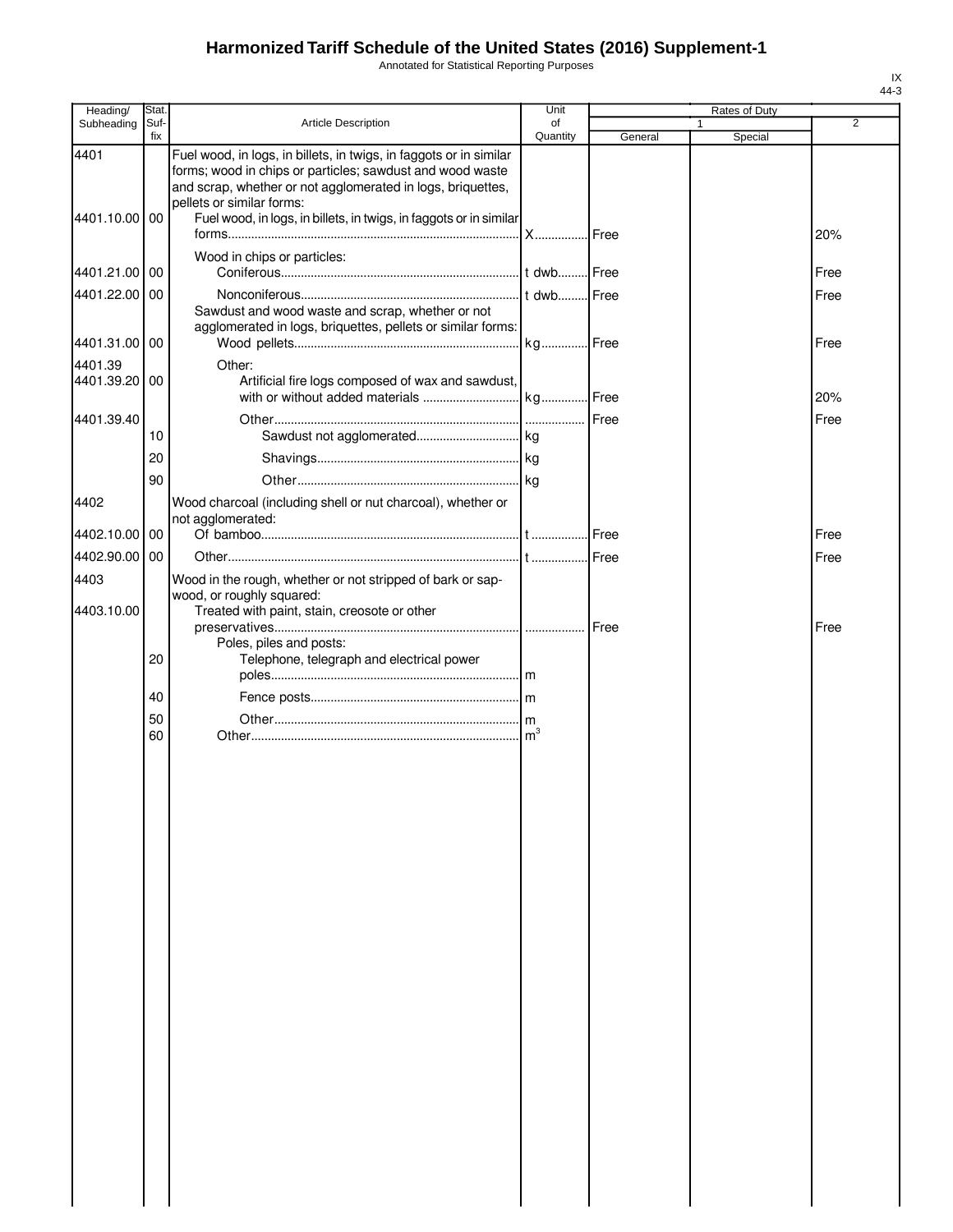Annotated for Statistical Reporting Purposes

| Heading/    | Stat.       |                                                                                                | Unit           |         | Rates of Duty | 2    |
|-------------|-------------|------------------------------------------------------------------------------------------------|----------------|---------|---------------|------|
| Subheading  | Suf-<br>fix | <b>Article Description</b>                                                                     | of<br>Quantity | General | Special       |      |
| 4403 (con.) |             | Wood in the rough, whether or not stripped of bark or sap-                                     |                |         |               |      |
|             |             | wood, or roughly squared: (con.)                                                               |                |         |               |      |
| 4403.20.00  |             | Pulpwood:                                                                                      |                |         |               | Free |
|             | 04          |                                                                                                |                |         |               |      |
|             | 08          |                                                                                                | m <sup>3</sup> |         |               |      |
|             |             | Poles, piles and posts:                                                                        |                |         |               |      |
|             | 12          | Telephone, telegraph and electrical power                                                      |                |         |               |      |
|             |             |                                                                                                |                |         |               |      |
|             | 15          |                                                                                                |                |         |               |      |
|             | 16          |                                                                                                |                |         |               |      |
|             |             | Logs and timber:                                                                               |                |         |               |      |
|             |             | Pine (Pinus spp.):                                                                             |                |         |               |      |
|             | 20          | Southern yellow pine (Loblolly pine (Pinus<br>taeda)), long leaf pine (Pinus palustris), pitch |                |         |               |      |
|             |             | pine (Pinus rigida), short leaf pine (Pinus                                                    |                |         |               |      |
|             |             | echinada), slash pine (Pinus elliottii) and                                                    |                |         |               |      |
|             |             | Virginia pine (Pinus virginiana)                                                               | m <sup>3</sup> |         |               |      |
|             | 25          | Ponderosa pine (Pinus ponderosa) m <sup>3</sup>                                                |                |         |               |      |
|             | 30          |                                                                                                |                |         |               |      |
|             | 35          |                                                                                                |                |         |               |      |
|             | 40          |                                                                                                |                |         |               |      |
|             | 42          |                                                                                                |                |         |               |      |
|             | 50          |                                                                                                |                |         |               |      |
|             | 52          |                                                                                                | m <sup>3</sup> |         |               |      |
|             | 55          |                                                                                                |                |         |               |      |
|             | 57          |                                                                                                |                |         |               |      |
|             |             |                                                                                                | m <sup>3</sup> |         |               |      |
|             | 64<br>65    |                                                                                                |                |         |               |      |
|             |             | Other, of tropical wood specified in subheading note 2 to                                      |                |         |               |      |
|             |             | this chapter:                                                                                  |                |         |               |      |
| 4403.41.00  | 00          | Dark Red Meranti, Light Red Meranti and Meranti                                                | $m3$           | Free    |               | Free |
|             |             |                                                                                                |                | Free    |               | Free |
| 4403.49.00  | 00          |                                                                                                | $m^3$          |         |               |      |
|             |             |                                                                                                |                |         |               |      |
|             |             |                                                                                                |                |         |               |      |
|             |             |                                                                                                |                |         |               |      |
|             |             |                                                                                                |                |         |               |      |
|             |             |                                                                                                |                |         |               |      |
|             |             |                                                                                                |                |         |               |      |
|             |             |                                                                                                |                |         |               |      |
|             |             |                                                                                                |                |         |               |      |
|             |             |                                                                                                |                |         |               |      |
|             |             |                                                                                                |                |         |               |      |
|             |             |                                                                                                |                |         |               |      |
|             |             |                                                                                                |                |         |               |      |
|             |             |                                                                                                |                |         |               |      |
|             |             |                                                                                                |                |         |               |      |
|             |             |                                                                                                |                |         |               |      |
|             |             |                                                                                                |                |         |               |      |
|             |             |                                                                                                |                |         |               |      |
|             |             |                                                                                                |                |         |               |      |
|             |             |                                                                                                |                |         |               |      |
|             |             |                                                                                                |                |         |               |      |
|             |             |                                                                                                |                |         |               |      |
|             |             |                                                                                                |                |         |               |      |

IX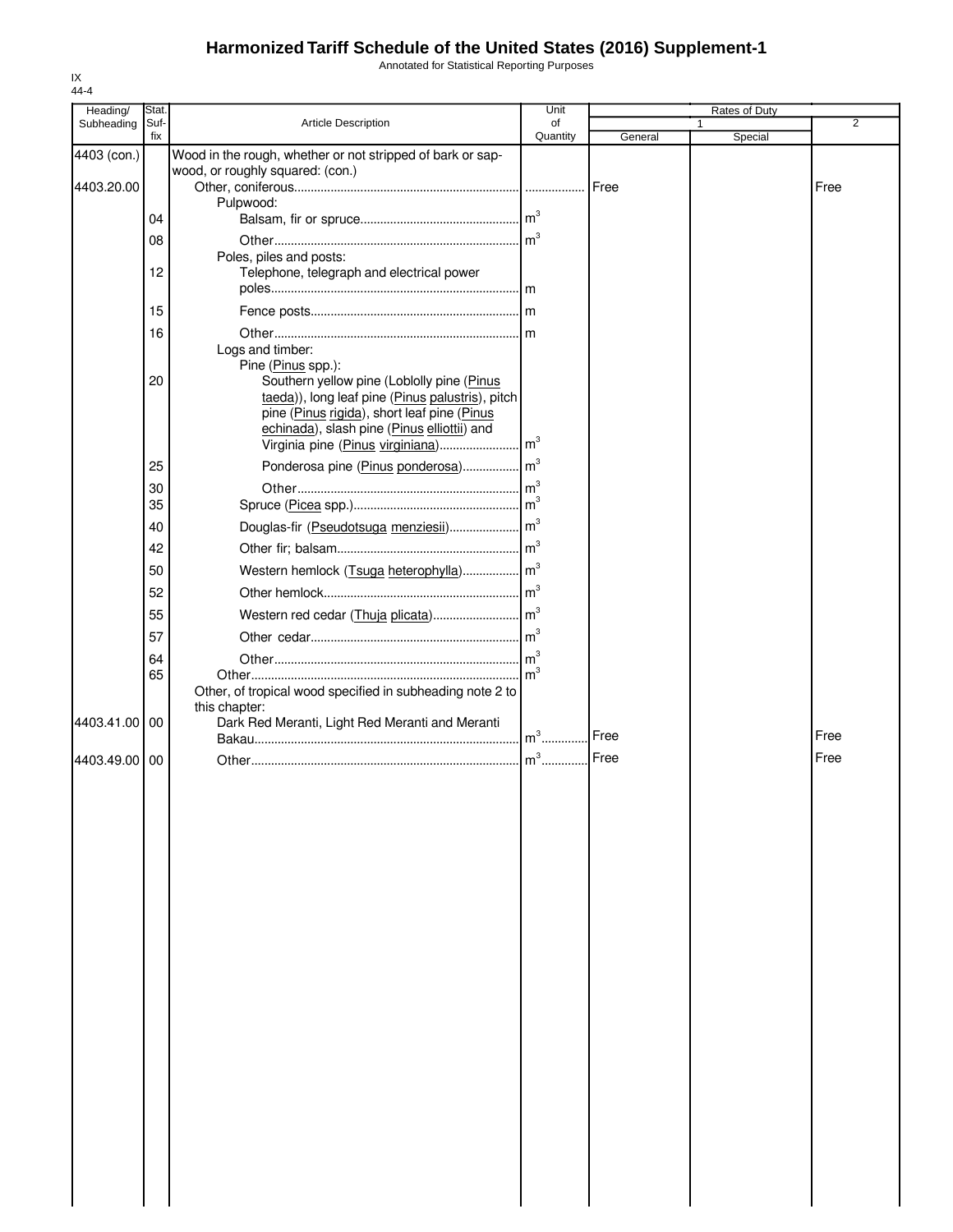Annotated for Statistical Reporting Purposes

| Heading/                 | Stat        |                                                                                                                                                                                                                                                                                             | Unit           |         | Rates of Duty |      |
|--------------------------|-------------|---------------------------------------------------------------------------------------------------------------------------------------------------------------------------------------------------------------------------------------------------------------------------------------------|----------------|---------|---------------|------|
| Subheading               | Suf-<br>fix | <b>Article Description</b>                                                                                                                                                                                                                                                                  | οf<br>Quantity | General | 1<br>Special  | 2    |
| 4403 (con.)              |             | Wood in the rough, whether or not stripped of bark or sap-<br>wood, or roughly squared: (con.)                                                                                                                                                                                              |                |         |               |      |
| 4403.91.00               | 20          | Other:                                                                                                                                                                                                                                                                                      | m <sup>3</sup> | Free    |               | Free |
|                          | 40          |                                                                                                                                                                                                                                                                                             |                |         |               |      |
| 4403.92.00<br>4403.99.00 | 00          |                                                                                                                                                                                                                                                                                             |                | Free    |               | Free |
|                          |             | Pulpwood:                                                                                                                                                                                                                                                                                   |                |         |               | Free |
|                          | 22          |                                                                                                                                                                                                                                                                                             |                |         |               |      |
|                          | 24          | Poles, piles and posts:                                                                                                                                                                                                                                                                     |                |         |               |      |
|                          | 26          |                                                                                                                                                                                                                                                                                             |                |         |               |      |
|                          | 27          |                                                                                                                                                                                                                                                                                             |                |         |               |      |
|                          | 29          | Other:                                                                                                                                                                                                                                                                                      |                |         |               |      |
|                          | 30          |                                                                                                                                                                                                                                                                                             |                |         |               |      |
|                          | 40          |                                                                                                                                                                                                                                                                                             |                |         |               |      |
|                          | 50          |                                                                                                                                                                                                                                                                                             |                |         |               |      |
|                          | 55          |                                                                                                                                                                                                                                                                                             |                |         |               |      |
|                          | 60<br>65    | Of yellow poplar (Liriodendron tulipifera) m <sup>3</sup>                                                                                                                                                                                                                                   |                |         |               |      |
|                          | 67          | Of other poplar; of aspen or cottonwood m <sup>3</sup>                                                                                                                                                                                                                                      |                |         |               |      |
|                          | 70          |                                                                                                                                                                                                                                                                                             |                |         |               |      |
|                          | 75          |                                                                                                                                                                                                                                                                                             |                |         |               |      |
|                          | 91          |                                                                                                                                                                                                                                                                                             |                |         |               |      |
| 4404                     |             | Hoopwood; split poles; piles, pickets and stakes of wood,<br>pointed but not sawn lengthwise; wooden sticks, roughly<br>trimmed but not turned, bent or otherwise worked, suitable for<br>the manufacture of walking-sticks, umbrellas, tool handles or<br>the like; chipwood and the like: |                |         |               |      |
| 4404.10.00               | 40          |                                                                                                                                                                                                                                                                                             |                | Free    |               | Free |
|                          | 80          |                                                                                                                                                                                                                                                                                             |                |         |               |      |
|                          | 90          |                                                                                                                                                                                                                                                                                             | ΙX             |         |               |      |
| 4404.20.00               |             |                                                                                                                                                                                                                                                                                             |                | Free    |               | Free |
|                          | 40<br>80    |                                                                                                                                                                                                                                                                                             |                |         |               |      |
|                          | 90          |                                                                                                                                                                                                                                                                                             |                |         |               |      |
|                          |             |                                                                                                                                                                                                                                                                                             |                |         |               |      |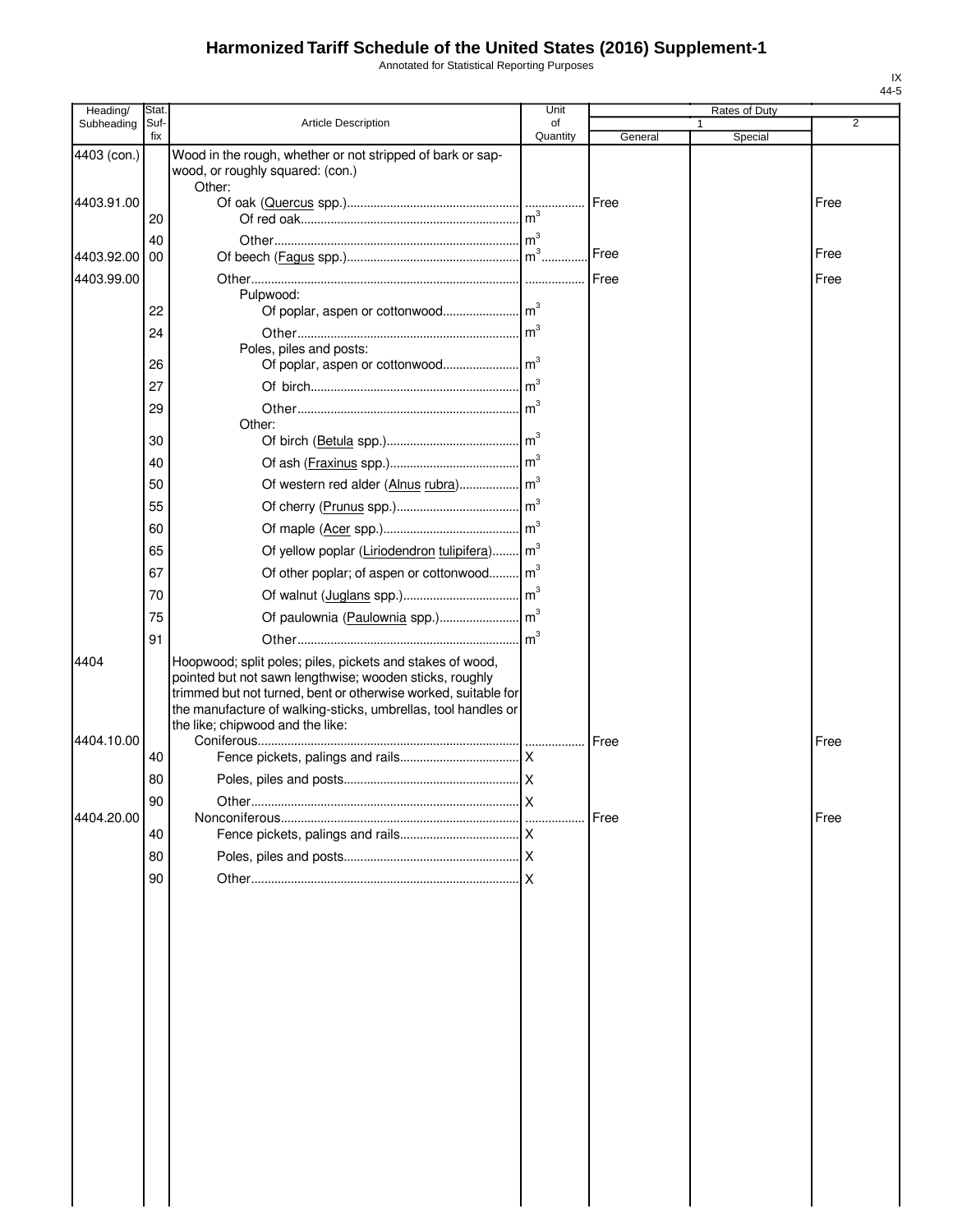IX 44-6 Annotated for Statistical Reporting Purposes

| Heading/              | Stat.       |                                                                                                                                                                                                                                   | Unit           |         | Rates of Duty                                                     |                       |
|-----------------------|-------------|-----------------------------------------------------------------------------------------------------------------------------------------------------------------------------------------------------------------------------------|----------------|---------|-------------------------------------------------------------------|-----------------------|
| Subheading            | Suf-<br>fix | Article Description                                                                                                                                                                                                               | of<br>Quantity | General | 1<br>Special                                                      | 2                     |
| 4405.00.00            |             |                                                                                                                                                                                                                                   |                | 3.2%    | Free (A+, AU, BH,                                                 | 33 1/3%               |
|                       |             |                                                                                                                                                                                                                                   |                |         | CA, CL, CO, D, E,<br>IL, JO, KR, MA,<br>MX, OM, P, PA,<br>PE, SG) |                       |
| 4406<br>4406.10.00 00 |             | Railway or tramway sleepers (cross-ties) of wood:                                                                                                                                                                                 | No.            | Free    |                                                                   | Free                  |
| 4406.90.00 00         |             |                                                                                                                                                                                                                                   | No.            | Free    |                                                                   | Free                  |
| 4407                  |             | Wood sawn or chipped lengthwise, sliced or peeled, whether<br>or not planed, sanded or end-jointed, of a thickness exceeding<br>6 mm:                                                                                             |                |         |                                                                   |                       |
| 4407.10.01            |             |                                                                                                                                                                                                                                   |                | Free    |                                                                   | \$1.70/m <sup>3</sup> |
|                       | 01          |                                                                                                                                                                                                                                   |                |         |                                                                   |                       |
|                       |             | Other:                                                                                                                                                                                                                            |                |         |                                                                   |                       |
|                       | 02          | Treated with paint, stain, creosote, or other                                                                                                                                                                                     |                |         |                                                                   |                       |
|                       | 15          | Not treated:<br>Mixtures of spruce, pine, and fir ("S-P-F") m <sup>3</sup>                                                                                                                                                        |                |         |                                                                   |                       |
|                       | 16          | Mixtures of western hemlock and amabilis fir                                                                                                                                                                                      |                |         |                                                                   |                       |
|                       | 17          | Other:<br>Sitka spruce (Picea sitchensis):                                                                                                                                                                                        |                |         |                                                                   |                       |
|                       | 18          |                                                                                                                                                                                                                                   | m <sup>3</sup> |         |                                                                   |                       |
|                       |             | Other spruce:                                                                                                                                                                                                                     |                |         |                                                                   |                       |
|                       | 19          |                                                                                                                                                                                                                                   |                |         |                                                                   |                       |
|                       | 20          | Eastern white pine (Pinus Strobus) and<br>red pine (Pinus resinosa):                                                                                                                                                              | m <sup>3</sup> |         |                                                                   |                       |
|                       | 42          |                                                                                                                                                                                                                                   |                |         |                                                                   |                       |
|                       | 43          |                                                                                                                                                                                                                                   |                |         |                                                                   |                       |
|                       |             | Lodgepole pine (Pinus contorta):                                                                                                                                                                                                  |                |         |                                                                   |                       |
|                       | 44          |                                                                                                                                                                                                                                   |                |         |                                                                   |                       |
|                       | 45          | Southern yellow pine (Loblolly pine (Pinus<br>taeda)), long leaf pine (Pinus palustris),<br>pitch pine (Pinus rigida), short leaf pine<br>(Pinus echinata), slash pine (Pinus elliottii)<br>and Virginia pine (Pinus virginiana): |                |         |                                                                   |                       |
|                       | 46          |                                                                                                                                                                                                                                   | m <sup>3</sup> |         |                                                                   |                       |
|                       | 47          | Ponderosa pine (Pinus ponderosa):                                                                                                                                                                                                 | m <sup>3</sup> |         |                                                                   |                       |
|                       | 48          |                                                                                                                                                                                                                                   | m <sup>3</sup> |         |                                                                   |                       |
|                       | 49          |                                                                                                                                                                                                                                   |                |         |                                                                   |                       |
|                       |             |                                                                                                                                                                                                                                   |                |         |                                                                   |                       |
|                       |             |                                                                                                                                                                                                                                   |                |         |                                                                   |                       |
|                       |             |                                                                                                                                                                                                                                   |                |         |                                                                   |                       |
|                       |             |                                                                                                                                                                                                                                   |                |         |                                                                   |                       |
|                       |             |                                                                                                                                                                                                                                   |                |         |                                                                   |                       |
|                       |             |                                                                                                                                                                                                                                   |                |         |                                                                   |                       |
|                       |             |                                                                                                                                                                                                                                   |                |         |                                                                   |                       |
|                       |             |                                                                                                                                                                                                                                   |                |         |                                                                   |                       |
|                       |             |                                                                                                                                                                                                                                   |                |         |                                                                   |                       |
|                       |             |                                                                                                                                                                                                                                   |                |         |                                                                   |                       |
|                       |             |                                                                                                                                                                                                                                   |                |         |                                                                   |                       |
|                       |             |                                                                                                                                                                                                                                   |                |         |                                                                   |                       |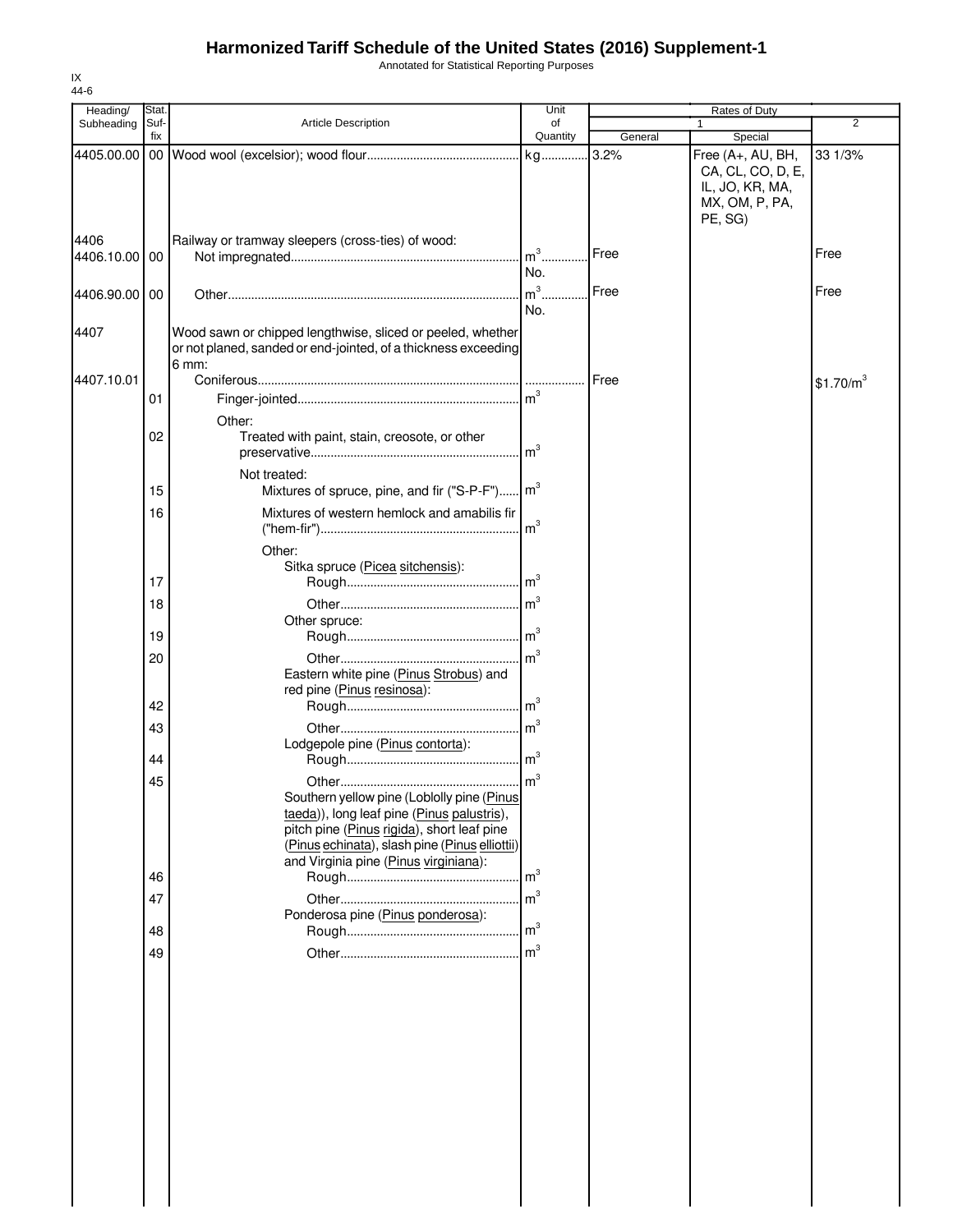Annotated for Statistical Reporting Purposes

| Heading/    | <b>Stat</b> |                                                                | Unit           |         | Rates of Duty |                |
|-------------|-------------|----------------------------------------------------------------|----------------|---------|---------------|----------------|
| Subheading  | Suf-        | Article Description                                            | of             |         |               | $\overline{2}$ |
|             | fix         |                                                                | Quantity       | General | Special       |                |
| 4407 (con.) |             | Wood sawn or chipped lengthwise, sliced or peeled, whether     |                |         |               |                |
|             |             | or not planed, sanded or end-jointed, of a thickness exceeding |                |         |               |                |
|             |             | 6 mm: (con.)                                                   |                |         |               |                |
| 4407.10.01  |             | Coniferous (con.)                                              |                |         |               |                |
| (con.)      |             |                                                                |                |         |               |                |
|             |             | Other: (con.)<br>Not treated: (con.)                           |                |         |               |                |
|             |             | Other: (con.)                                                  |                |         |               |                |
|             |             | Other pine:                                                    |                |         |               |                |
|             | 52          |                                                                |                |         |               |                |
|             |             |                                                                |                |         |               |                |
|             | 53          |                                                                |                |         |               |                |
|             |             | Douglas-fir (Pseudotsuga menziesii):                           |                |         |               |                |
|             | 54          | Rough:<br>Having a minimum dimension less                      |                |         |               |                |
|             |             |                                                                | m <sup>3</sup> |         |               |                |
|             |             |                                                                |                |         |               |                |
|             | 55          | Having a minimum dimension 5.1                                 |                |         |               |                |
|             |             | cm or more but less than 12.7                                  |                |         |               |                |
|             |             |                                                                | m <sup>3</sup> |         |               |                |
|             | 56          | Having a minimum dimension 12.7                                |                |         |               |                |
|             |             |                                                                | m <sup>3</sup> |         |               |                |
|             | 57          |                                                                | m <sup>3</sup> |         |               |                |
|             |             | Fir (Abies spp.):                                              |                |         |               |                |
|             | 58          |                                                                |                |         |               |                |
|             | 59          |                                                                |                |         |               |                |
|             |             | Hemlock (Tsuga spp.):                                          |                |         |               |                |
|             | 64          |                                                                |                |         |               |                |
|             | 65          |                                                                |                |         |               |                |
|             |             | Larch (Larix spp.):                                            |                |         |               |                |
|             | 66          |                                                                |                |         |               |                |
|             |             |                                                                |                |         |               |                |
|             | 67          |                                                                |                |         |               |                |
|             |             | Western red cedar:                                             |                |         |               |                |
|             | 68          |                                                                |                |         |               |                |
|             | 69          |                                                                | m <sup>3</sup> |         |               |                |
|             |             | Yellow cedar (Chamaecyparis                                    |                |         |               |                |
|             |             | nootkatensis):                                                 |                |         |               |                |
|             | 74          |                                                                |                |         |               |                |
|             | 75          |                                                                |                |         |               |                |
|             |             | Other cedar (Thuja spp., Juniperus spp.                        |                |         |               |                |
|             |             | Chamaecyparis spp., Cupressus spp. and                         |                |         |               |                |
|             |             | Libocedrus spp.):                                              |                |         |               |                |
|             | 76          |                                                                |                |         |               |                |
|             | 77          |                                                                |                |         |               |                |
|             |             | Redwood (Sequoia sempervirens):                                |                |         |               |                |
|             | 82          |                                                                |                |         |               |                |
|             | 83          |                                                                |                |         |               |                |
|             |             |                                                                |                |         |               |                |
|             |             |                                                                |                |         |               |                |
|             |             |                                                                |                |         |               |                |
|             |             |                                                                |                |         |               |                |
|             |             |                                                                |                |         |               |                |
|             |             |                                                                |                |         |               |                |
|             |             |                                                                |                |         |               |                |
|             |             |                                                                |                |         |               |                |
|             |             |                                                                |                |         |               |                |
|             |             |                                                                |                |         |               |                |
|             |             |                                                                |                |         |               |                |
|             |             |                                                                |                |         |               |                |
|             |             |                                                                |                |         |               |                |
|             |             |                                                                |                |         |               |                |
|             |             |                                                                |                |         |               |                |
|             |             |                                                                |                |         |               |                |
|             |             |                                                                |                |         |               |                |
|             |             |                                                                |                |         |               |                |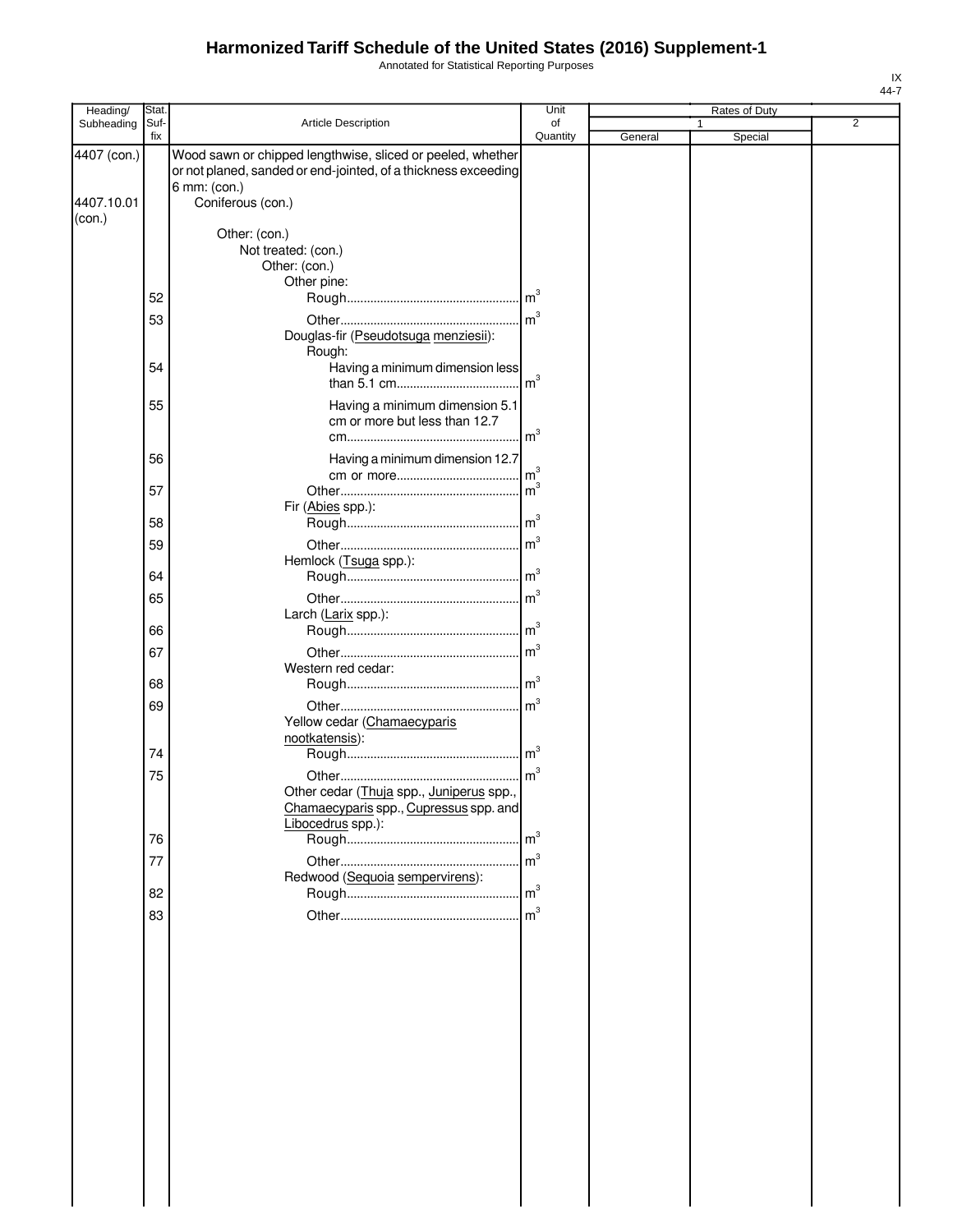Annotated for Statistical Reporting Purposes

| Heading/      | Stat.       |                                                                                | Unit            |         | Rates of Duty |                       |
|---------------|-------------|--------------------------------------------------------------------------------|-----------------|---------|---------------|-----------------------|
| Subheading    | Suf-<br>fix | <b>Article Description</b>                                                     | of<br>Quantity  |         |               | $\overline{2}$        |
| 4407 (con.)   |             | Wood sawn or chipped lengthwise, sliced or peeled, whether                     |                 | General | Special       |                       |
|               |             | or not planed, sanded or end-jointed, of a thickness exceeding<br>6 mm: (con.) |                 |         |               |                       |
| 4407.10.01    |             | Coniferous (con.)                                                              |                 |         |               |                       |
| (con.)        |             |                                                                                |                 |         |               |                       |
|               |             | Other: (con.)                                                                  |                 |         |               |                       |
|               |             | Not treated: (con.)                                                            |                 |         |               |                       |
|               |             | Other: (con.)                                                                  |                 |         |               |                       |
|               |             | Other:                                                                         |                 |         |               |                       |
|               | 92          |                                                                                |                 |         |               |                       |
|               | 93          |                                                                                |                 |         |               |                       |
|               |             | Of tropical wood specified in subheading note 2 to this                        |                 |         |               |                       |
|               |             | chapter:                                                                       |                 |         |               |                       |
| 4407.21.00    | 00          |                                                                                |                 | Free    |               | \$1.27/m <sup>3</sup> |
| 4407.22.00    |             |                                                                                |                 | Free    |               | \$1.27/m <sup>3</sup> |
|               | 06          |                                                                                |                 |         |               |                       |
|               | 91          |                                                                                |                 |         |               |                       |
| 4407.25.00    | 00          | Dark Red Meranti, Light Red Meranti and Meranti                                |                 |         |               |                       |
|               |             |                                                                                | $m^3$           | Free    |               | \$1.27/m <sup>3</sup> |
|               |             |                                                                                |                 |         |               |                       |
| 4407.26.00 00 |             | White Lauan, White Meranti, White Seraya, Yellow                               |                 | Free    |               | \$1.27/m <sup>3</sup> |
|               |             |                                                                                |                 |         |               |                       |
| 4407.27.00 00 |             |                                                                                |                 |         |               | \$1.27/m <sup>3</sup> |
| 4407.28.00 00 |             |                                                                                |                 | Free    |               | \$1.27/m <sup>3</sup> |
| 4407.29.01    |             |                                                                                |                 |         |               | \$1.27/m <sup>3</sup> |
|               | 06          | Acajou d'Afrique (Khaya spp.), also known as                                   |                 |         |               |                       |
|               |             |                                                                                |                 |         |               |                       |
|               |             |                                                                                |                 |         |               |                       |
|               | 11          | Aningre (Aningeria spp.), also known as Aniegre                                |                 |         |               |                       |
|               | 16          |                                                                                |                 |         |               |                       |
|               |             |                                                                                |                 |         |               |                       |
|               | 21          |                                                                                |                 |         |               |                       |
|               | 31          |                                                                                |                 |         |               |                       |
|               | 40          | Andiroba (Carapa guianensis and Cprocera),                                     |                 |         |               |                       |
|               |             | Padauk (Pterocarpus spp.) a.k.a. Padouk                                        | $\mathsf{Im}^3$ |         |               |                       |
|               | 60          | Cedro (Cedrela spp.), also known as Spanish                                    | $\mathsf{Im}^3$ |         |               |                       |
|               |             |                                                                                |                 |         |               |                       |
|               | 80          | Other                                                                          | 1m              |         |               |                       |
|               |             |                                                                                |                 |         |               |                       |
|               |             |                                                                                |                 |         |               |                       |
|               |             |                                                                                |                 |         |               |                       |
|               |             |                                                                                |                 |         |               |                       |
|               |             |                                                                                |                 |         |               |                       |
|               |             |                                                                                |                 |         |               |                       |
|               |             |                                                                                |                 |         |               |                       |
|               |             |                                                                                |                 |         |               |                       |
|               |             |                                                                                |                 |         |               |                       |
|               |             |                                                                                |                 |         |               |                       |
|               |             |                                                                                |                 |         |               |                       |
|               |             |                                                                                |                 |         |               |                       |
|               |             |                                                                                |                 |         |               |                       |
|               |             |                                                                                |                 |         |               |                       |
|               |             |                                                                                |                 |         |               |                       |
|               |             |                                                                                |                 |         |               |                       |
|               |             |                                                                                |                 |         |               |                       |
|               |             |                                                                                |                 |         |               |                       |
|               |             |                                                                                |                 |         |               |                       |
|               |             |                                                                                |                 |         |               |                       |
|               |             |                                                                                |                 |         |               |                       |
|               |             |                                                                                |                 |         |               |                       |
|               |             |                                                                                |                 |         |               |                       |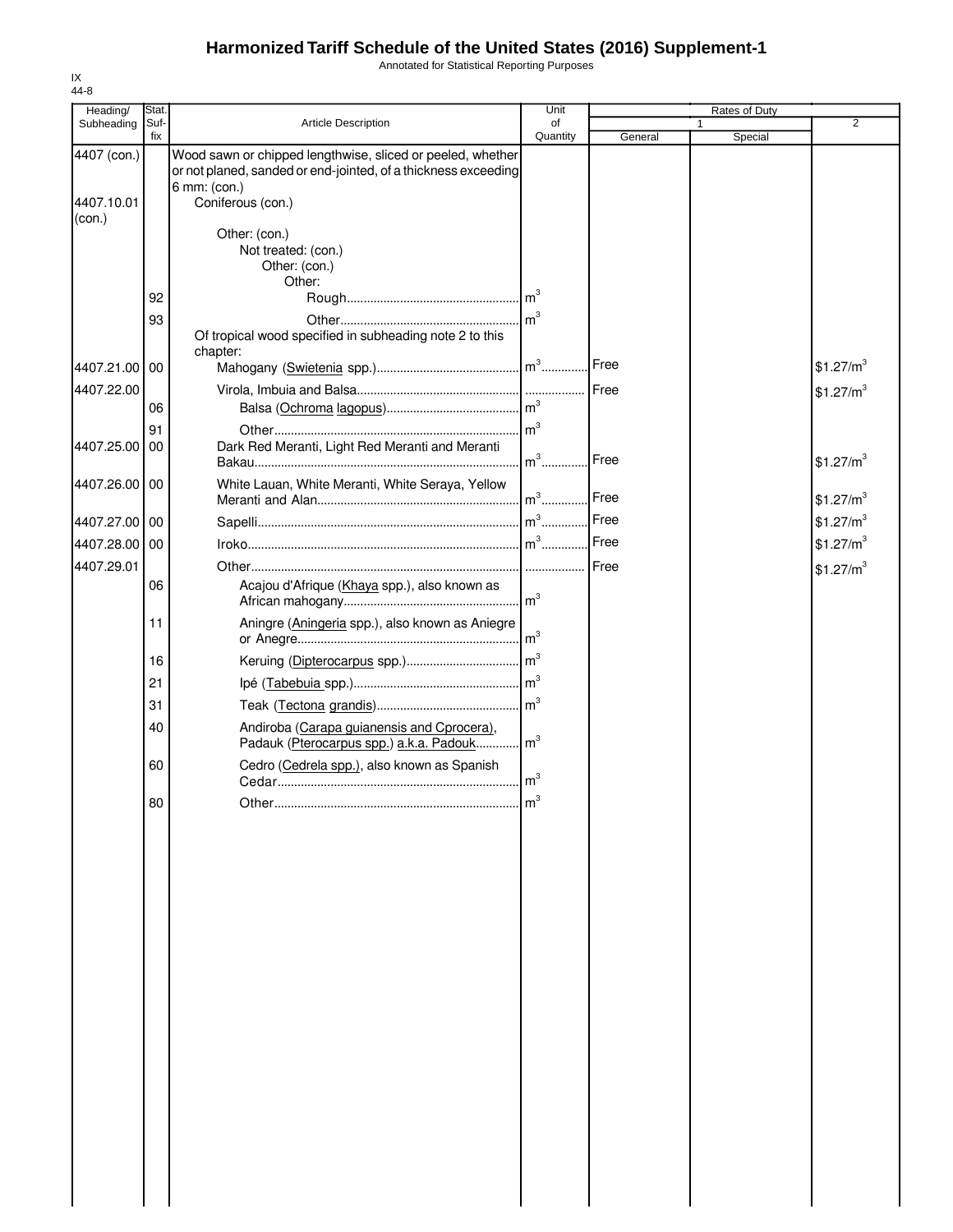Annotated for Statistical Reporting Purposes

| Heading/      | Stat.       |                                                                                                                                                        | Unit            |         | Rates of Duty |                       |
|---------------|-------------|--------------------------------------------------------------------------------------------------------------------------------------------------------|-----------------|---------|---------------|-----------------------|
| Subheading    | Suf-<br>fix | Article Description                                                                                                                                    | of<br>Quantity  | General | 1<br>Special  | $\overline{2}$        |
| 4407 (con.)   |             | Wood sawn or chipped lengthwise, sliced or peeled, whether<br>or not planed, sanded or end-jointed, of a thickness exceeding<br>6 mm: (con.)<br>Other: |                 |         |               |                       |
| 4407.91.00    | 22          |                                                                                                                                                        |                 | Free    |               | \$1.27/m <sup>3</sup> |
| 4407.92.00 00 | 63          |                                                                                                                                                        |                 | Free    |               | \$1.27/m <sup>3</sup> |
| 4407.93.00    | 10          |                                                                                                                                                        |                 | Free    |               | \$1.27/m <sup>3</sup> |
| 4407.94.00 00 | 20          |                                                                                                                                                        |                 | Free    |               | \$1.27/m <sup>3</sup> |
| 4407.95.00 00 |             |                                                                                                                                                        |                 | Free    |               | \$1.27/m <sup>3</sup> |
| 4407.99.01    |             | Birch (Betula spp.):                                                                                                                                   |                 | Free    |               | \$1.27/m <sup>3</sup> |
|               | 11          | North American (Betula alleghaniensis, Betula<br>papyrifera, Betula lenta, Betula nigra) m <sup>3</sup>                                                |                 |         |               |                       |
|               | 13          | European (Betula pendula, Betula pubescens),<br>also known as Baltic, Russian or Chinese                                                               | m <sup>3</sup>  |         |               |                       |
|               | 19<br>42    | Hickory (Carya spp.) and pecan (Carya illinoensis,                                                                                                     | $\mathsf{Im}^3$ |         |               |                       |
|               |             |                                                                                                                                                        | $\mathsf{Im}^3$ |         |               |                       |
|               | 61<br>63    |                                                                                                                                                        |                 |         |               |                       |
|               | 72          |                                                                                                                                                        |                 |         |               |                       |
|               | 79          |                                                                                                                                                        |                 |         |               |                       |
|               |             |                                                                                                                                                        |                 |         |               |                       |
|               | 85          | Jatoba (Hymenaea spp.), also known as Brazilian                                                                                                        |                 |         |               |                       |
|               | 93          |                                                                                                                                                        |                 |         |               |                       |
|               |             |                                                                                                                                                        |                 |         |               |                       |
|               |             |                                                                                                                                                        |                 |         |               |                       |
|               |             |                                                                                                                                                        |                 |         |               |                       |
|               |             |                                                                                                                                                        |                 |         |               |                       |
|               |             |                                                                                                                                                        |                 |         |               |                       |
|               |             |                                                                                                                                                        |                 |         |               |                       |
|               |             |                                                                                                                                                        |                 |         |               |                       |
|               |             |                                                                                                                                                        |                 |         |               |                       |
|               |             |                                                                                                                                                        |                 |         |               |                       |
|               |             |                                                                                                                                                        |                 |         |               |                       |
|               |             |                                                                                                                                                        |                 |         |               |                       |
|               |             |                                                                                                                                                        |                 |         |               |                       |
|               |             |                                                                                                                                                        |                 |         |               |                       |
|               |             |                                                                                                                                                        |                 |         |               |                       |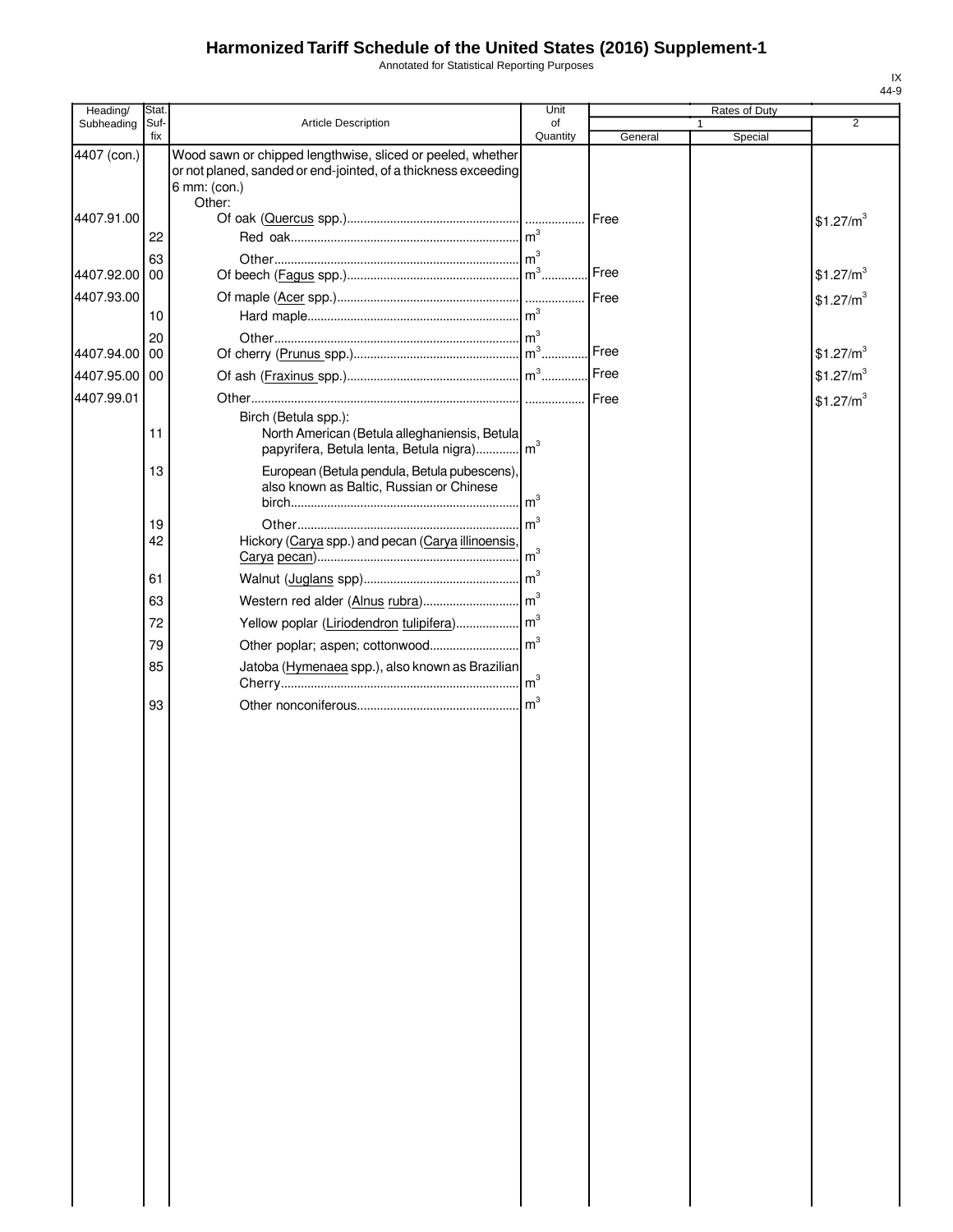Annotated for Statistical Reporting Purposes

| Heading/   | Stat.       |                                                                                                                                                                                                                                                                               | Unit            |         | Rates of Duty |                |
|------------|-------------|-------------------------------------------------------------------------------------------------------------------------------------------------------------------------------------------------------------------------------------------------------------------------------|-----------------|---------|---------------|----------------|
| Subheading | Suf-<br>fix | <b>Article Description</b>                                                                                                                                                                                                                                                    | of<br>Quantity  | General | Special       | $\overline{2}$ |
| 4408       |             | Sheets for veneering (including those obtained by slicing<br>laminated wood), for plywood or for similar laminated wood<br>and other wood, sawn lengthwise, sliced or peeled, whether<br>or not planed, sanded, spliced or end-jointed, of a thickness<br>not exceeding 6 mm: |                 |         |               |                |
| 4408.10.01 |             |                                                                                                                                                                                                                                                                               |                 | Free    |               | 20%            |
|            | 25          |                                                                                                                                                                                                                                                                               |                 |         |               |                |
|            | 45          | Of tropical wood specified in subheading note 2 to this                                                                                                                                                                                                                       | m <sup>2</sup>  |         |               |                |
| 4408.31.01 | 00          | chapter:<br>Dark Red Meranti, Light Red Meranti and Meranti                                                                                                                                                                                                                   |                 |         |               |                |
|            |             |                                                                                                                                                                                                                                                                               | $m2$            | Free    |               | 20%            |
| 4408.39.01 | 10          |                                                                                                                                                                                                                                                                               |                 | Free    |               | 20%            |
|            | 90          |                                                                                                                                                                                                                                                                               |                 |         |               |                |
| 4408.90.01 | 05          | Spliced or end-jointed:                                                                                                                                                                                                                                                       |                 | Free    |               | 20%            |
|            | 10          |                                                                                                                                                                                                                                                                               |                 |         |               |                |
|            | 15          |                                                                                                                                                                                                                                                                               |                 |         |               |                |
|            | 21          |                                                                                                                                                                                                                                                                               |                 |         |               |                |
|            |             | Oak (Quercus spp.):                                                                                                                                                                                                                                                           | $\mathsf{Im}^2$ |         |               |                |
|            | 31          |                                                                                                                                                                                                                                                                               | m <sup>2</sup>  |         |               |                |
|            | 37<br>45    |                                                                                                                                                                                                                                                                               |                 |         |               |                |
|            | 51          |                                                                                                                                                                                                                                                                               | m <sup>2</sup>  |         |               |                |
|            |             | Other:                                                                                                                                                                                                                                                                        |                 |         |               |                |
|            | 56          |                                                                                                                                                                                                                                                                               | $\mathsf{Im}^2$ |         |               |                |
|            | 61          |                                                                                                                                                                                                                                                                               |                 |         |               |                |
|            | 66          |                                                                                                                                                                                                                                                                               |                 |         |               |                |
|            | 71          |                                                                                                                                                                                                                                                                               |                 |         |               |                |
|            | 76          | Oak (Quercus spp.):                                                                                                                                                                                                                                                           |                 |         |               |                |
|            | 81          |                                                                                                                                                                                                                                                                               |                 |         |               |                |
|            | 87          |                                                                                                                                                                                                                                                                               |                 |         |               |                |
|            | 95          |                                                                                                                                                                                                                                                                               | m               |         |               |                |
|            |             |                                                                                                                                                                                                                                                                               |                 |         |               |                |
|            |             |                                                                                                                                                                                                                                                                               |                 |         |               |                |
|            |             |                                                                                                                                                                                                                                                                               |                 |         |               |                |
|            |             |                                                                                                                                                                                                                                                                               |                 |         |               |                |
|            |             |                                                                                                                                                                                                                                                                               |                 |         |               |                |
|            |             |                                                                                                                                                                                                                                                                               |                 |         |               |                |
|            |             |                                                                                                                                                                                                                                                                               |                 |         |               |                |
|            |             |                                                                                                                                                                                                                                                                               |                 |         |               |                |
|            |             |                                                                                                                                                                                                                                                                               |                 |         |               |                |
|            |             |                                                                                                                                                                                                                                                                               |                 |         |               |                |
|            |             |                                                                                                                                                                                                                                                                               |                 |         |               |                |
|            |             |                                                                                                                                                                                                                                                                               |                 |         |               |                |
|            |             |                                                                                                                                                                                                                                                                               |                 |         |               |                |
|            |             |                                                                                                                                                                                                                                                                               |                 |         |               |                |
|            |             |                                                                                                                                                                                                                                                                               |                 |         |               |                |
|            |             |                                                                                                                                                                                                                                                                               |                 |         |               |                |
|            |             |                                                                                                                                                                                                                                                                               |                 |         |               |                |
|            |             |                                                                                                                                                                                                                                                                               |                 |         |               |                |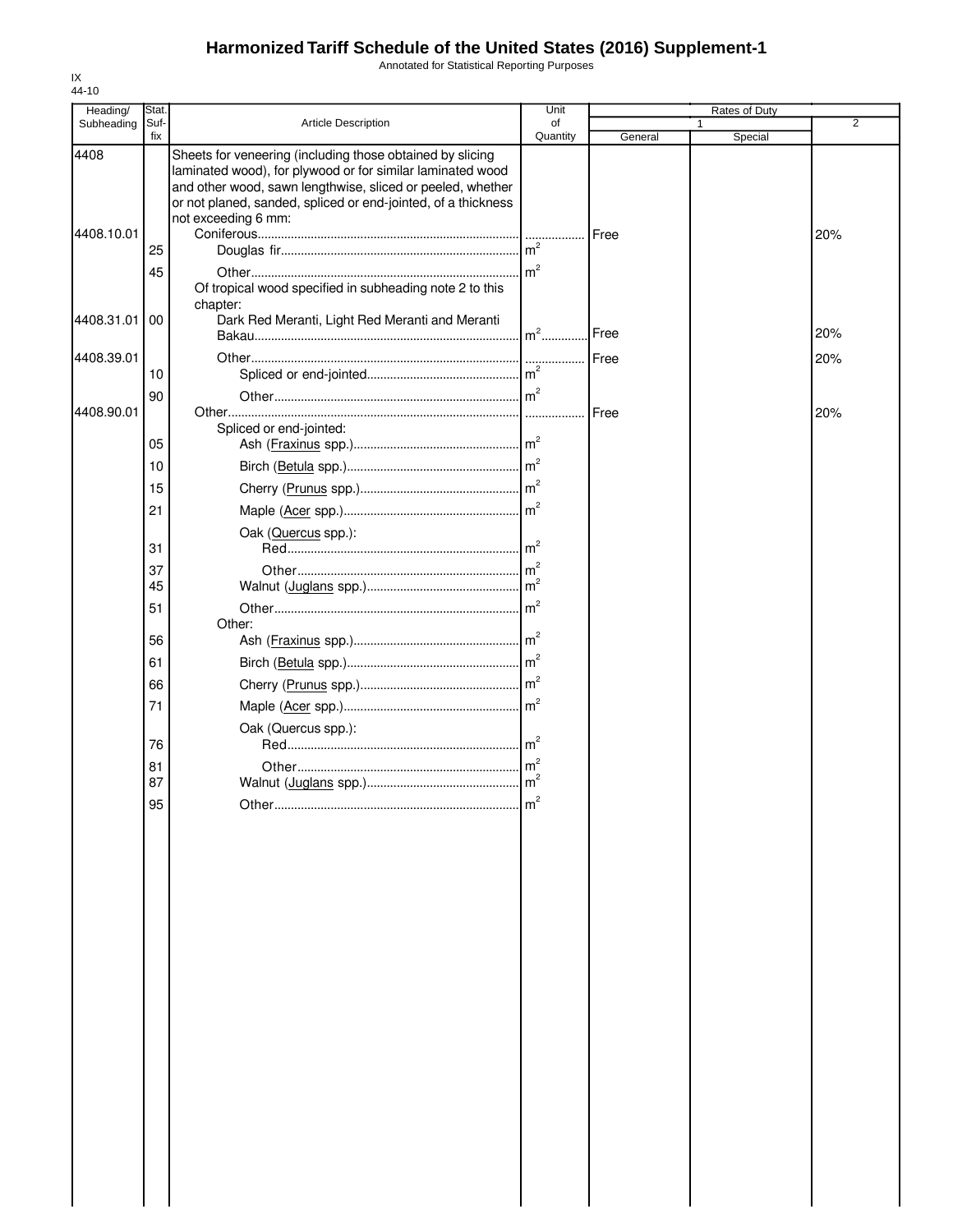Annotated for Statistical Reporting Purposes

| Heading/                      | <b>Stat</b> |                                                                                                                                                                                                                                                                                                                                                                                                                                                                       | Unit                                  |         | Rates of Duty                                                                      |                        |
|-------------------------------|-------------|-----------------------------------------------------------------------------------------------------------------------------------------------------------------------------------------------------------------------------------------------------------------------------------------------------------------------------------------------------------------------------------------------------------------------------------------------------------------------|---------------------------------------|---------|------------------------------------------------------------------------------------|------------------------|
| Subheading                    | Suf-<br>fix | Article Description                                                                                                                                                                                                                                                                                                                                                                                                                                                   | of<br>Quantity                        | General | 1<br>Special                                                                       | 2                      |
| 4409<br>4409.10<br>4409.10.05 | 00          | Wood (including strips and friezes for parquet flooring, not<br>assembled) continuously shaped (tongued, grooved, rebated,<br>chamfered, V-jointed, beaded, molded, rounded or the like)<br>along any of its edges, ends or faces, whether or not planed,<br>sanded or end-jointed:<br>Coniferous:<br>Wood continuously shaped along any of its ends,<br>whether or not also continuously shaped along any of<br>its edges or faces, all the foregoing whether or not |                                       | 3.2%    | Free (A, AU, BH,                                                                   | 33 1/3%                |
|                               |             |                                                                                                                                                                                                                                                                                                                                                                                                                                                                       |                                       |         | CA, CL, CO, D, E,<br>IL, JO, MA, MX,<br>OM, P, PA, PE,<br>SG)<br>1.6% (KR)         |                        |
| 4409.10.10                    |             | Other:                                                                                                                                                                                                                                                                                                                                                                                                                                                                |                                       | Free    |                                                                                    |                        |
|                               |             | Resawn bevel siding:                                                                                                                                                                                                                                                                                                                                                                                                                                                  |                                       |         |                                                                                    | $2.2$ ¢/m <sup>2</sup> |
|                               | 20          |                                                                                                                                                                                                                                                                                                                                                                                                                                                                       | m <sup>3</sup>                        |         |                                                                                    |                        |
|                               | 40          |                                                                                                                                                                                                                                                                                                                                                                                                                                                                       | m <sup>2</sup><br>m <sup>3</sup>      |         |                                                                                    |                        |
|                               | 60          | Other:                                                                                                                                                                                                                                                                                                                                                                                                                                                                | m <sup>2</sup><br>m <sup>3</sup>      |         |                                                                                    |                        |
|                               | 80          |                                                                                                                                                                                                                                                                                                                                                                                                                                                                       | m <sup>3</sup>                        |         |                                                                                    |                        |
| 4409.10.20                    | 00          |                                                                                                                                                                                                                                                                                                                                                                                                                                                                       | m <sup>2</sup><br>m <sup>3</sup>      | Free    |                                                                                    | 33 1/3%                |
| 4409.10.40                    | 10          | Wood moldings:<br>Standard wood molding:                                                                                                                                                                                                                                                                                                                                                                                                                              |                                       |         |                                                                                    | 5%                     |
|                               | 90          |                                                                                                                                                                                                                                                                                                                                                                                                                                                                       |                                       |         |                                                                                    |                        |
| 4409.10.45                    | 00          |                                                                                                                                                                                                                                                                                                                                                                                                                                                                       |                                       |         |                                                                                    | 5%                     |
| 4409.10.50                    | 00          | Wood dowel rods:                                                                                                                                                                                                                                                                                                                                                                                                                                                      |                                       |         |                                                                                    | 40%                    |
| 4409.10.60 00                 |             |                                                                                                                                                                                                                                                                                                                                                                                                                                                                       | m <sup>3</sup>                        |         |                                                                                    | 5%                     |
| 4409.10.65 00                 |             | Sanded, grooved, or otherwise advanced in                                                                                                                                                                                                                                                                                                                                                                                                                             | $m$<br>m <sup>3</sup>                 | 4.9%    | Free (A+, AU, BH,<br>CA, CL, CO, D, E,<br>IL, JO, MA, MX,<br>OM, P, PA, PE,<br>SG) | 33 1/3%                |
| 4409.10.90                    | 20          |                                                                                                                                                                                                                                                                                                                                                                                                                                                                       | .<br>m <sup>2</sup><br>m <sup>3</sup> | Free    | 2.4% (KR)                                                                          | \$1.70/m <sup>3</sup>  |
|                               | 40          |                                                                                                                                                                                                                                                                                                                                                                                                                                                                       | m <sup>2</sup><br>m <sup>3</sup>      |         |                                                                                    |                        |
|                               |             |                                                                                                                                                                                                                                                                                                                                                                                                                                                                       |                                       |         |                                                                                    |                        |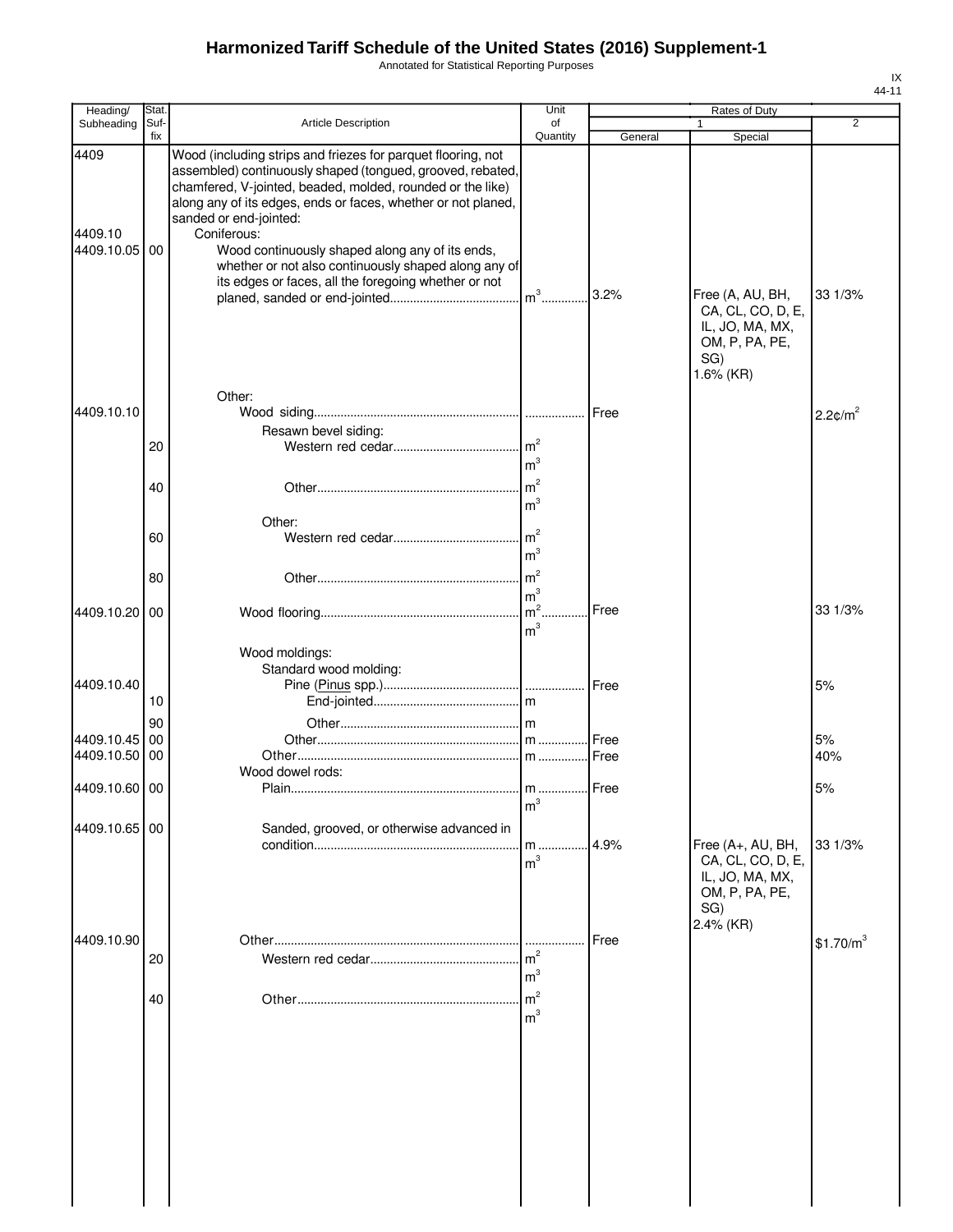Annotated for Statistical Reporting Purposes

| Heading/                 | Stat.       |                                                                                                                                                                                                                                                                                                              |                                  |         | Rates of Duty                                                                                   | $\overline{2}$        |
|--------------------------|-------------|--------------------------------------------------------------------------------------------------------------------------------------------------------------------------------------------------------------------------------------------------------------------------------------------------------------|----------------------------------|---------|-------------------------------------------------------------------------------------------------|-----------------------|
| Subheading               | Suf-<br>fix | <b>Article Description</b>                                                                                                                                                                                                                                                                                   | of<br>Quantity                   | General | Special                                                                                         |                       |
| 4409 (con.)              |             | Wood (including strips and friezes for parquet flooring, not<br>assembled) continuously shaped (tongued, grooved, rebated,<br>chamfered, V-jointed, beaded, molded, rounded or the like)<br>along any of its edges, ends or faces, whether or not planed,<br>sanded or end-jointed: (con.)<br>Nonconiferous: |                                  |         |                                                                                                 |                       |
| 4409.21<br>4409.21.05 00 |             | Of bamboo:<br>Wood continuously shaped along any of its ends,<br>whether or not also continuously shaped along any<br>of its edges or faces, all the foregoing whether or                                                                                                                                    |                                  |         |                                                                                                 |                       |
|                          |             | not planed, sanded or end-jointed                                                                                                                                                                                                                                                                            | $m3$ .                           | 3.2%    | Free (A, AU, BH,<br>CA, CL, CO, D, E,<br>IL, JO, MA, MX,<br>OM, P, PA, PE,<br>SG)<br>1.6% (KR)  | 33 1/3%               |
| 4409.21.90 00            |             |                                                                                                                                                                                                                                                                                                              | $m3$                             | Free    |                                                                                                 | \$1.70/m <sup>3</sup> |
| 4409.29                  |             | Other:                                                                                                                                                                                                                                                                                                       |                                  |         |                                                                                                 |                       |
| 4409.29.05               |             | Wood continuously shaped along any of its ends,<br>whether or not also continuously shaped along any<br>of its edges or faces, all the foregoing whether or                                                                                                                                                  |                                  |         |                                                                                                 |                       |
|                          |             |                                                                                                                                                                                                                                                                                                              |                                  | 3.2%    | Free (A*, AU, BH,<br>CA, CL, CO, D, E,<br>IL, JO, MA, MX,<br>OM, P, PA, PE,<br>SG)<br>1.6% (KR) | 33 1/3%               |
|                          | 15          | Wood flooring (end-matched):<br>Jatoba (Hymenaea spp.), also known as                                                                                                                                                                                                                                        | m <sup>2</sup><br>m <sup>3</sup> |         |                                                                                                 |                       |
|                          | 25          | Ipe (Tabebuia spp.), also known as<br>Tahibo, LaPacho, Brazilian walnut, and                                                                                                                                                                                                                                 | m <sup>2</sup><br>m <sup>3</sup> |         |                                                                                                 |                       |
|                          | 35          | Santos' mahogany (Myroxylon balsamum)<br>also known as Cabreuva                                                                                                                                                                                                                                              | m <sup>2</sup><br>m <sup>3</sup> |         |                                                                                                 |                       |
|                          | 45          | Cumaru (Dipteryx spp.), also known as                                                                                                                                                                                                                                                                        | m <sup>2</sup><br>m <sup>3</sup> |         |                                                                                                 |                       |
|                          | 55          |                                                                                                                                                                                                                                                                                                              | m <sup>2</sup>                   |         |                                                                                                 |                       |
|                          |             |                                                                                                                                                                                                                                                                                                              | m <sup>3</sup>                   |         |                                                                                                 |                       |
|                          | 65          |                                                                                                                                                                                                                                                                                                              | m <sup>2</sup><br>m <sup>3</sup> |         |                                                                                                 |                       |
|                          |             |                                                                                                                                                                                                                                                                                                              |                                  |         |                                                                                                 |                       |
|                          |             |                                                                                                                                                                                                                                                                                                              |                                  |         |                                                                                                 |                       |
|                          |             |                                                                                                                                                                                                                                                                                                              |                                  |         |                                                                                                 |                       |
|                          |             |                                                                                                                                                                                                                                                                                                              |                                  |         |                                                                                                 |                       |
|                          |             |                                                                                                                                                                                                                                                                                                              |                                  |         |                                                                                                 |                       |
|                          |             |                                                                                                                                                                                                                                                                                                              |                                  |         |                                                                                                 |                       |
|                          |             |                                                                                                                                                                                                                                                                                                              |                                  |         |                                                                                                 |                       |

IX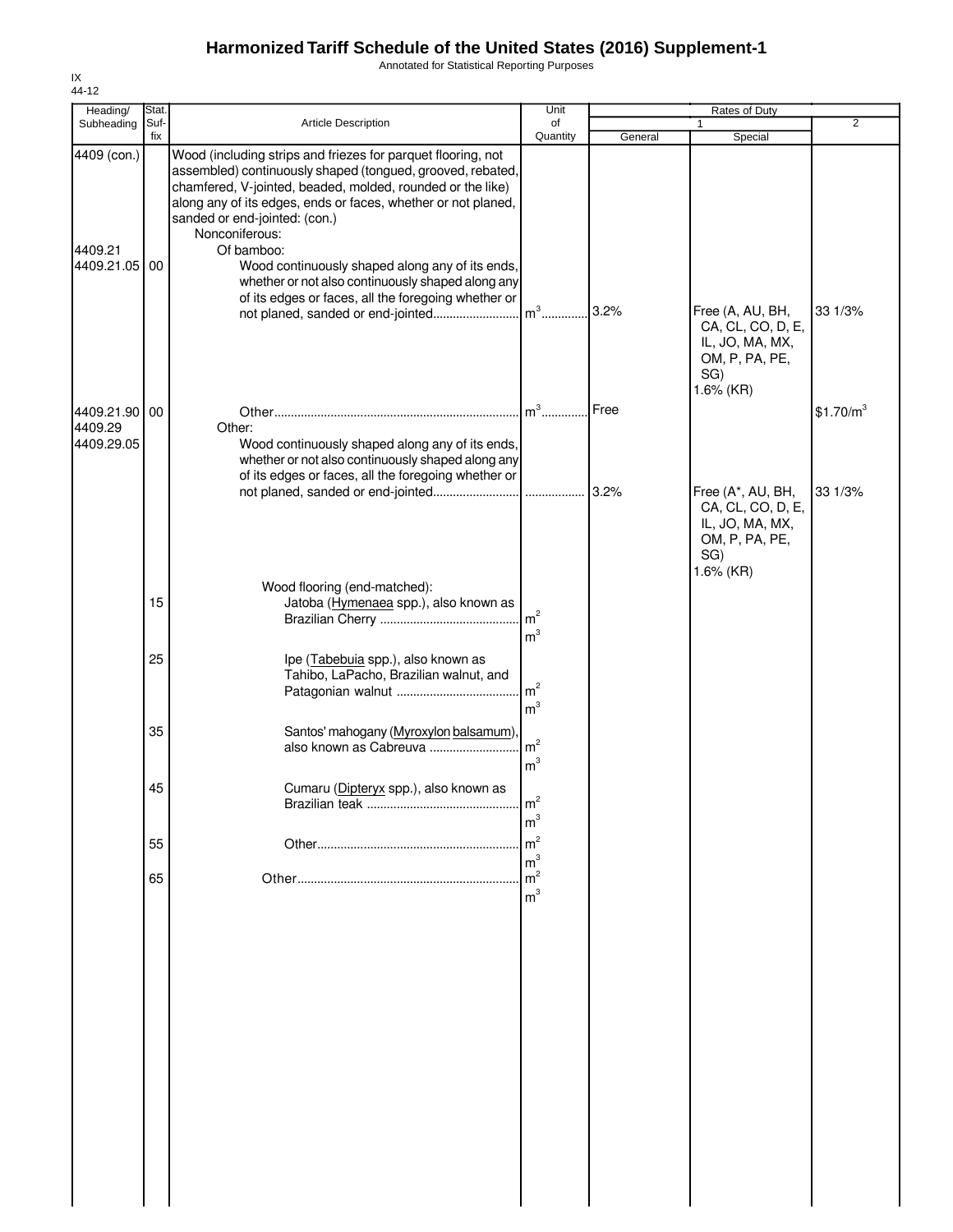Annotated for Statistical Reporting Purposes

| Heading/                         | Stat.       |                                                                                                                                                                                                                                                                                                                                      | Unit           |         | Rates of Duty                                                                                   |                       |
|----------------------------------|-------------|--------------------------------------------------------------------------------------------------------------------------------------------------------------------------------------------------------------------------------------------------------------------------------------------------------------------------------------|----------------|---------|-------------------------------------------------------------------------------------------------|-----------------------|
| Subheading                       | Suf-<br>fix | <b>Article Description</b>                                                                                                                                                                                                                                                                                                           | of<br>Quantity | General | 1<br>Special                                                                                    | $\overline{2}$        |
| 4409 (con.)<br>4409.29<br>(con.) |             | Wood (including strips and friezes for parquet flooring, not<br>assembled) continuously shaped (tongued, grooved, rebated,<br>chamfered, V-jointed, beaded, molded, rounded or the like)<br>along any of its edges, ends or faces, whether or not planed,<br>sanded or end-jointed: (con.)<br>Nonconiferous: (con.)<br>Other: (con.) |                |         |                                                                                                 |                       |
|                                  |             | Other:                                                                                                                                                                                                                                                                                                                               |                |         |                                                                                                 |                       |
| 4409.29.10 00                    |             |                                                                                                                                                                                                                                                                                                                                      |                | Free    |                                                                                                 | $4.3 \text{C/m}^2$    |
| 4409.29.25                       |             |                                                                                                                                                                                                                                                                                                                                      |                |         |                                                                                                 | 8%                    |
|                                  | 30          |                                                                                                                                                                                                                                                                                                                                      | m <sup>3</sup> |         |                                                                                                 |                       |
|                                  | 50          | Birch (Betula spp.) and beech (Fagus                                                                                                                                                                                                                                                                                                 | m <sup>3</sup> |         |                                                                                                 |                       |
|                                  | 60          |                                                                                                                                                                                                                                                                                                                                      |                |         |                                                                                                 |                       |
|                                  |             |                                                                                                                                                                                                                                                                                                                                      | m <sup>3</sup> |         |                                                                                                 |                       |
| 4409.29.40 00                    |             | Wood moldings:                                                                                                                                                                                                                                                                                                                       |                |         |                                                                                                 | 5%                    |
| 4409.29.50                       | 00          |                                                                                                                                                                                                                                                                                                                                      |                |         |                                                                                                 | 40%                   |
|                                  |             | Wood dowel rods:                                                                                                                                                                                                                                                                                                                     |                |         |                                                                                                 |                       |
| 4409.29.60 00                    |             |                                                                                                                                                                                                                                                                                                                                      |                |         |                                                                                                 | 5%                    |
| 4409.29.65                       | 00          | Sanded, grooved or otherwise advanced                                                                                                                                                                                                                                                                                                |                |         |                                                                                                 |                       |
|                                  |             |                                                                                                                                                                                                                                                                                                                                      |                |         | Free (A+, AU, BH,<br>CA, CL, CO, D, E,<br>IL, JO, MA, MX,<br>OM, P, PA, PE,<br>SG)<br>2.4% (KR) | 33 1/3%               |
| 4409.29.90 00                    |             |                                                                                                                                                                                                                                                                                                                                      |                | Free    |                                                                                                 | \$1.70/m <sup>3</sup> |
|                                  |             |                                                                                                                                                                                                                                                                                                                                      |                |         |                                                                                                 |                       |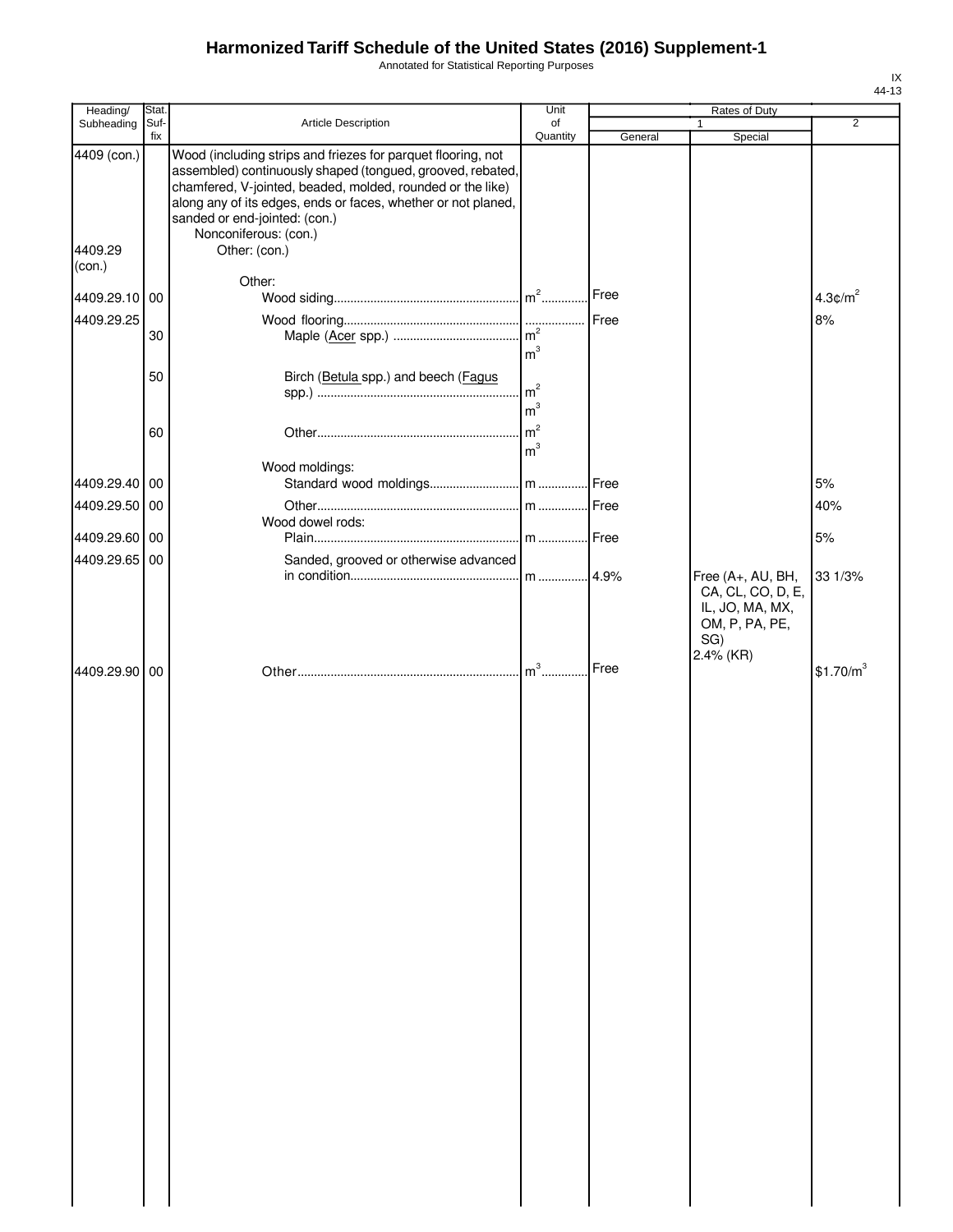Annotated for Statistical Reporting Purposes

| Heading/<br>Subheading | Stat.<br>Suf- | Article Description                                                                                                                                                                                                            | Unit<br>of                             |         | Rates of Duty<br>1 | 2   |
|------------------------|---------------|--------------------------------------------------------------------------------------------------------------------------------------------------------------------------------------------------------------------------------|----------------------------------------|---------|--------------------|-----|
|                        | fix           |                                                                                                                                                                                                                                | Quantity                               | General | Special            |     |
| 4410                   |               | Particle board, oriented strand board (OSB) and similar board<br>(for example, waferboard) of wood or other ligneous materials,<br>whether or not agglomerated with resins or other organic<br>binding substances:<br>Of wood: |                                        |         |                    |     |
| 4410.11.00             | 10            | Unworked or not further worked than sanded                                                                                                                                                                                     | .<br>m <sup>3</sup>                    | Free    |                    | 40% |
|                        | 20            | Surface-covered with melamine-impregnated                                                                                                                                                                                      | kg<br>m <sup>3</sup>                   |         |                    |     |
|                        | 30            | Surface-covered with decorative laminates of                                                                                                                                                                                   | kg<br>m <sup>3</sup>                   |         |                    |     |
|                        | 60            |                                                                                                                                                                                                                                | kg<br>m <sup>3</sup>                   |         |                    |     |
| 4410.12.00             |               |                                                                                                                                                                                                                                | kg                                     | Free    |                    | 40% |
|                        | 10            | Unworked or not further worked than sanded                                                                                                                                                                                     | $\mathsf{m}^3$<br>kg<br>m <sup>3</sup> |         |                    |     |
| 4410.19.00             | 20            |                                                                                                                                                                                                                                | kg<br>1.1.1.1                          | Free    |                    | 40% |
|                        | 10            | Unworked or not further worked than sanded                                                                                                                                                                                     | m <sup>3</sup><br>kg                   |         |                    |     |
|                        | 20            | Surface-covered with melamine-impregnated                                                                                                                                                                                      | m <sup>3</sup><br>kg                   |         |                    |     |
|                        | 30            | Surface-covered with decorative laminates of                                                                                                                                                                                   | m <sup>3</sup>                         |         |                    |     |
|                        | 60            |                                                                                                                                                                                                                                | kg<br>m <sup>3</sup>                   |         |                    |     |
| 4410.90.00             | 00            |                                                                                                                                                                                                                                | $\frac{\text{kg}}{\text{m}^3}$ .<br>kg | Free    |                    | 20% |
|                        |               |                                                                                                                                                                                                                                |                                        |         |                    |     |
|                        |               |                                                                                                                                                                                                                                |                                        |         |                    |     |
|                        |               |                                                                                                                                                                                                                                |                                        |         |                    |     |
|                        |               |                                                                                                                                                                                                                                |                                        |         |                    |     |
|                        |               |                                                                                                                                                                                                                                |                                        |         |                    |     |
|                        |               |                                                                                                                                                                                                                                |                                        |         |                    |     |
|                        |               |                                                                                                                                                                                                                                |                                        |         |                    |     |
|                        |               |                                                                                                                                                                                                                                |                                        |         |                    |     |
|                        |               |                                                                                                                                                                                                                                |                                        |         |                    |     |
|                        |               |                                                                                                                                                                                                                                |                                        |         |                    |     |
|                        |               |                                                                                                                                                                                                                                |                                        |         |                    |     |
|                        |               |                                                                                                                                                                                                                                |                                        |         |                    |     |

IX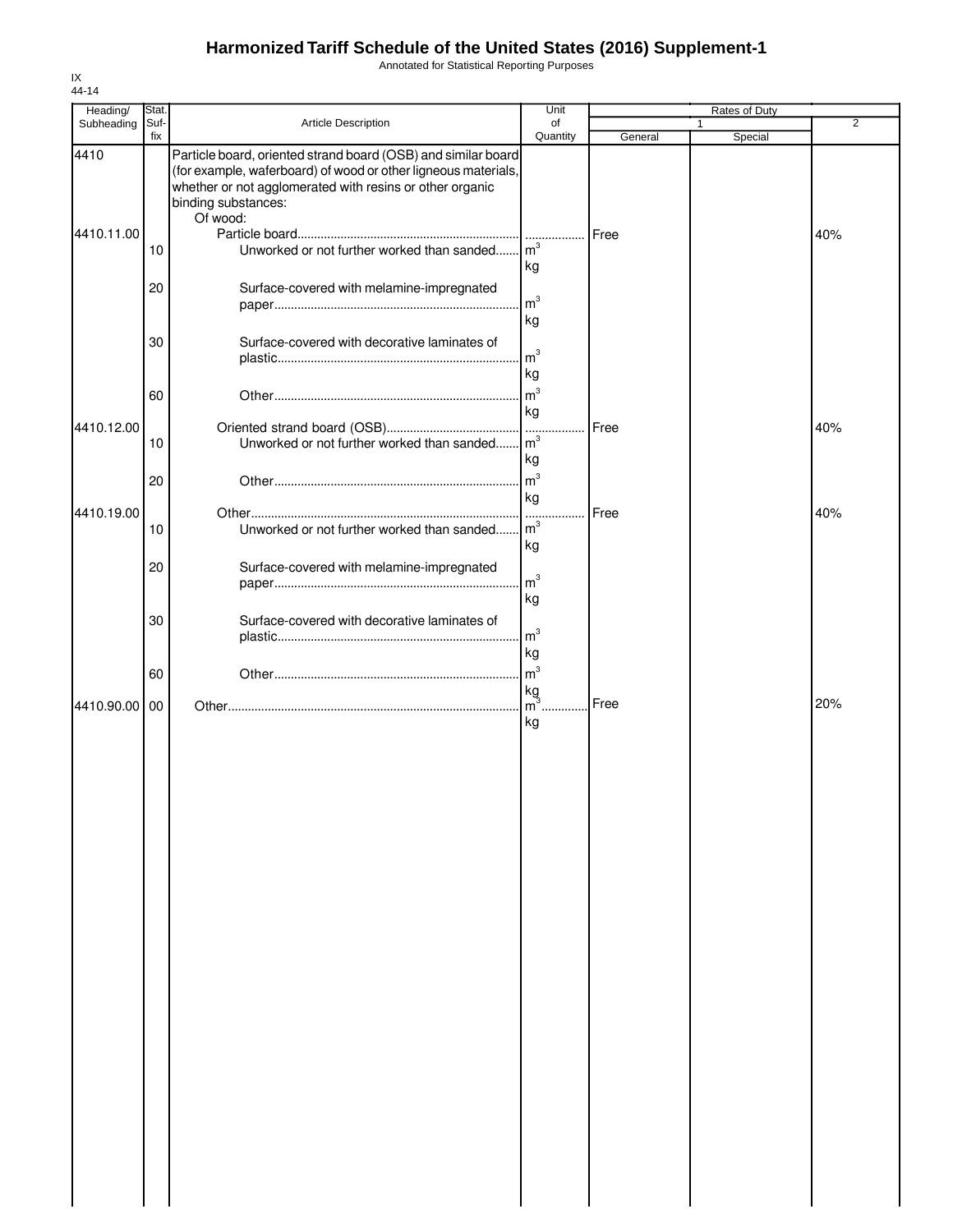Annotated for Statistical Reporting Purposes

| Heading/                         | Stat.       |                                                                                                                                                                                                                                                                                                   | Unit                 |                   | Rates of Duty                                                                     |                |
|----------------------------------|-------------|---------------------------------------------------------------------------------------------------------------------------------------------------------------------------------------------------------------------------------------------------------------------------------------------------|----------------------|-------------------|-----------------------------------------------------------------------------------|----------------|
| Subheading                       | Suf-<br>fix | Article Description                                                                                                                                                                                                                                                                               | of<br>Quantity       |                   | $\mathbf{1}$                                                                      | $\overline{2}$ |
| 4411<br>4411.12<br>4411.12.10 00 |             | Fiberboard of wood or other ligneous materials, whether or not<br>bonded with resins or other organic substances:<br>Medium density fiberboard (MDF):<br>Of a thickness not exceeding 5 mm:<br>Not mechanically worked or surface covered<br>Other:<br>Tongued, grooved or rabbetted continuously | $m3$                 | General<br>Free   | Special                                                                           | 30%            |
| 4411.12.20 00                    |             | along any of its edges and dedicated for use<br>in the construction of walls, ceilings or other<br>parts of buildings:<br>Laminated boards bonded in whole or in<br>part, or impregnated, with synthetic                                                                                          | kg<br>m <sup>3</sup> | $1.9$ ¢/kg + 1.5% | Free (A, AU, BH,<br>CA, CL, CO, D, E,<br>IL, JO, MA, MX,<br>OM, P, PA, PE,<br>SG) | $33¢/kg + 25%$ |
| 4411.12.30 00                    |             |                                                                                                                                                                                                                                                                                                   | $m3$                 | Free              | 0.9¢/kg+0.7% (KR)                                                                 | 20%            |
| 4411.12.60 00                    |             | Other:<br>Not surface covered (except for oil                                                                                                                                                                                                                                                     | $m^3$                | Free              |                                                                                   | 30%            |
| 4411.12.90                       |             |                                                                                                                                                                                                                                                                                                   | .                    | 3.9%              | Free (A, AU, BH,<br>CA, CL, CO, D, E,<br>IL, JO, MA, MX,<br>OM, P, PA, PE,<br>SG) | 45%            |
|                                  |             |                                                                                                                                                                                                                                                                                                   |                      |                   |                                                                                   |                |
|                                  |             |                                                                                                                                                                                                                                                                                                   |                      |                   |                                                                                   |                |
|                                  | 10<br>90    |                                                                                                                                                                                                                                                                                                   | m <sup>3</sup>       |                   | 1.9% (KR)                                                                         |                |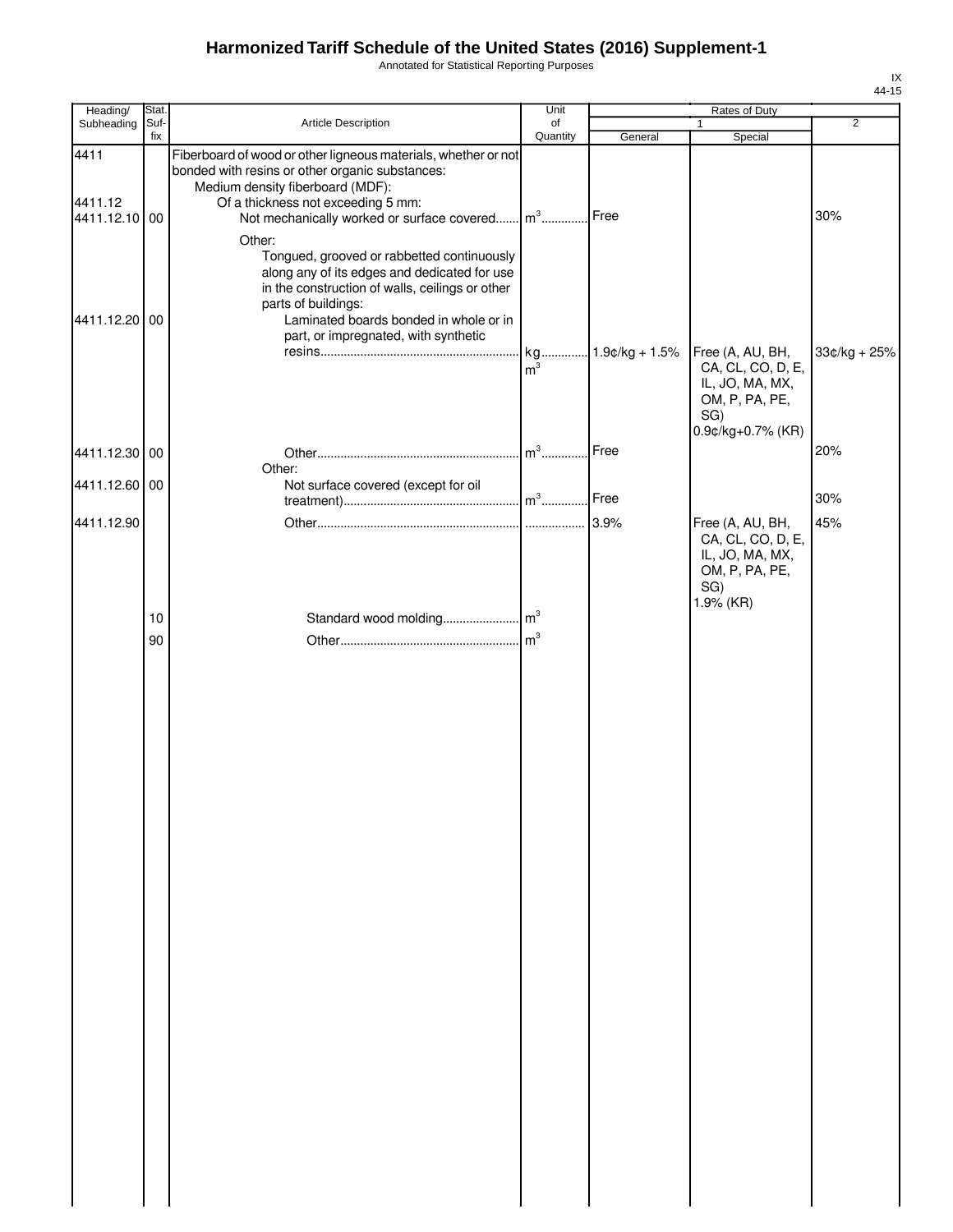Annotated for Statistical Reporting Purposes

| Heading/      | Stat.    |                                                                                                                                                                                                                          | Unit                 |                   | Rates of Duty                                                                                          |                |
|---------------|----------|--------------------------------------------------------------------------------------------------------------------------------------------------------------------------------------------------------------------------|----------------------|-------------------|--------------------------------------------------------------------------------------------------------|----------------|
| Subheading    | Suf-     | Article Description                                                                                                                                                                                                      | of                   |                   | $\mathbf{1}$                                                                                           | $\overline{2}$ |
| 4411 (con.)   | fix      | Fiberboard of wood or other ligneous materials, whether or not<br>bonded with resins or other organic substances: (con.)                                                                                                 | Quantity             | General           | Special                                                                                                |                |
| 4411.13       |          | Medium density fiberboard (MDF): (con.)<br>Of a thickness exceeding 5 mm but not exceeding 9                                                                                                                             |                      |                   |                                                                                                        |                |
| 4411.13.10 00 |          | mm:<br>Not mechanically worked or surface covered                                                                                                                                                                        | $m3$                 | Free              |                                                                                                        | 30%            |
| 4411.13.20 00 |          | Other:<br>Tongued, grooved or rabbetted continuously<br>along any of its edges and dedicated for use<br>in the construction of walls, ceilings or other<br>parts of buildings:<br>Laminated boards bonded in whole or in |                      |                   |                                                                                                        |                |
|               |          | part, or impregnated, with synthetic                                                                                                                                                                                     |                      |                   |                                                                                                        |                |
|               |          |                                                                                                                                                                                                                          | kg<br>m <sup>3</sup> | $1.9$ ¢/kg + 1.5% | Free (A, AU, BH,<br>CA, CL, CO, D, E,<br>IL, JO, MA, MX,<br>OM, P, PA, PE,<br>SG)<br>0.9¢/kg+0.7% (KR) | 33¢/kg + 25%   |
| 4411.13.30 00 |          |                                                                                                                                                                                                                          | $m3$                 | Free              |                                                                                                        | 20%            |
| 4411.13.60 00 |          | Other:<br>Not surface covered (except for oil                                                                                                                                                                            |                      | Free              |                                                                                                        | 30%            |
| 4411.13.90    |          |                                                                                                                                                                                                                          |                      | 3.9%              | Free (A, AU, BH,                                                                                       | 45%            |
|               | 10<br>90 |                                                                                                                                                                                                                          |                      |                   | CA, CL, CO, D, E,<br>IL, JO, MA, MX,<br>OM, P, PA, PE,<br>SG)<br>1.9% (KR)                             |                |
|               |          |                                                                                                                                                                                                                          |                      |                   |                                                                                                        |                |
|               |          |                                                                                                                                                                                                                          |                      |                   |                                                                                                        |                |
|               |          |                                                                                                                                                                                                                          |                      |                   |                                                                                                        |                |
|               |          |                                                                                                                                                                                                                          |                      |                   |                                                                                                        |                |
|               |          |                                                                                                                                                                                                                          |                      |                   |                                                                                                        |                |
|               |          |                                                                                                                                                                                                                          |                      |                   |                                                                                                        |                |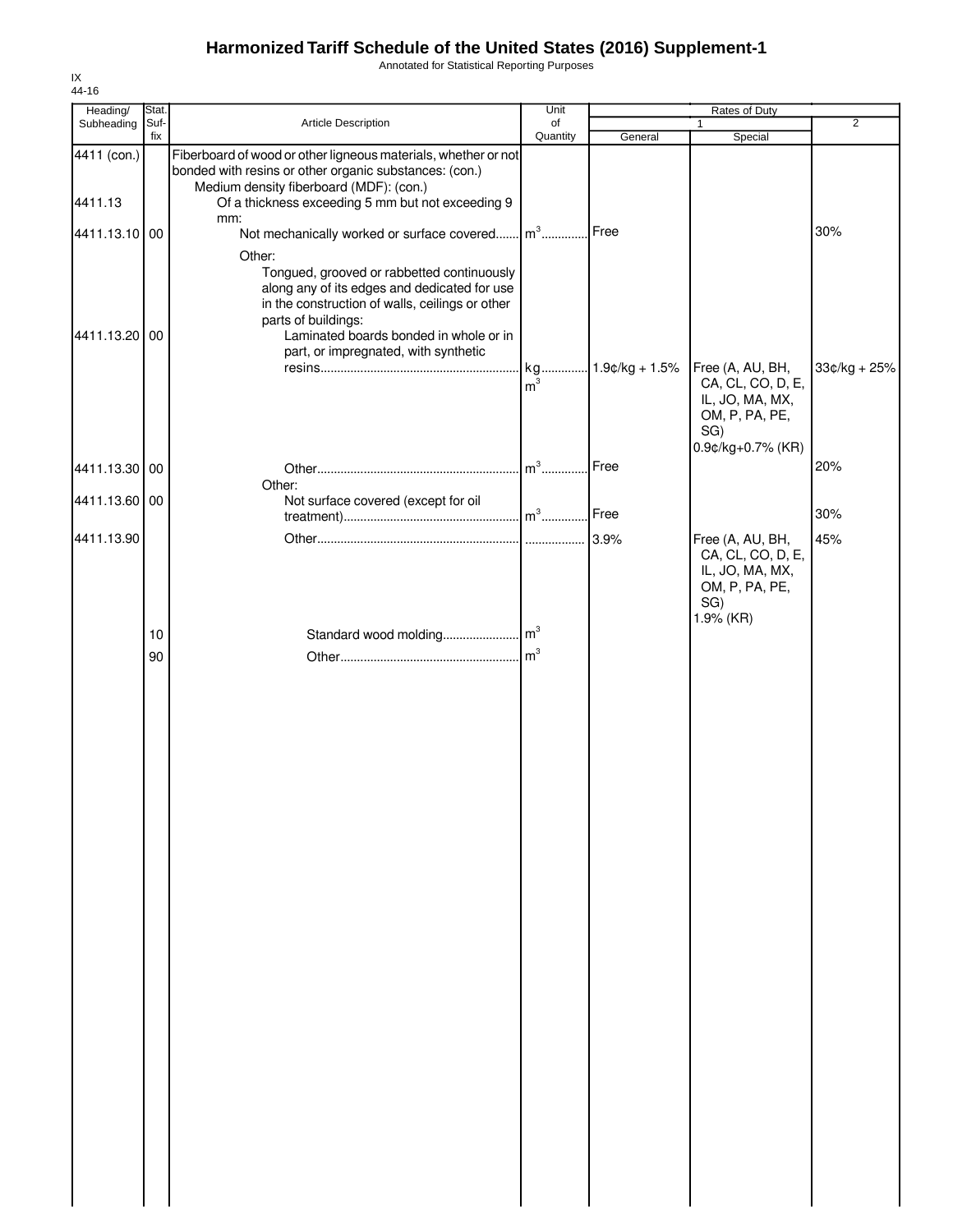Annotated for Statistical Reporting Purposes

| Heading/                                | Stat.       |                                                                                                                                                                                                                                                                  | Unit           |                   | Rates of Duty                                                                                  |                |
|-----------------------------------------|-------------|------------------------------------------------------------------------------------------------------------------------------------------------------------------------------------------------------------------------------------------------------------------|----------------|-------------------|------------------------------------------------------------------------------------------------|----------------|
| Subheading                              | Suf-<br>fix | Article Description                                                                                                                                                                                                                                              | of<br>Quantity | General           | $\mathbf{1}$<br>Special                                                                        | $\overline{2}$ |
| 4411 (con.)<br>4411.14<br>4411.14.10 00 |             | Fiberboard of wood or other ligneous materials, whether or not<br>bonded with resins or other organic substances: (con.)<br>Medium density fiberboard (MDF): (con.)<br>Of a thickness exceeding 9 mm:<br>Not mechanically worked or surface covered              | $m^3$          | Free              |                                                                                                | 30%            |
| 4411.14.20 00                           |             | Other:<br>Tongued, grooved or rabbetted continuously<br>along any of its edges and dedicated for use<br>in the construction of walls, ceilings or other<br>parts of buildings:<br>Laminated boards bonded in whole or in<br>part, or impregnated, with synthetic |                | kg 1.9¢/kg + 1.5% | Free (A, AU, BH,                                                                               | $33¢/kg + 25%$ |
|                                         |             |                                                                                                                                                                                                                                                                  | m <sup>3</sup> |                   | CA, CL, CO, D, E,<br>IL, JO, MA, MX,<br>OM, P, PA, PE,<br>SG)<br>0.9¢/kg+0.7% (KR)             | 20%            |
| 4411.14.30 00                           |             | Other:                                                                                                                                                                                                                                                           | $m3$           | Free              |                                                                                                |                |
| 4411.14.60 00                           |             | Not surface covered (except for oil                                                                                                                                                                                                                              |                | Free              |                                                                                                | 30%            |
| 4411.14.90                              |             |                                                                                                                                                                                                                                                                  |                | 3.9%              | Free (A, AU, BH,<br>CA, CL, CO, D, E,<br>IL, JO, MA, MX,<br>OM, P, PA, PE,<br>SG)<br>1.9% (KR) | 45%            |
|                                         | 10          |                                                                                                                                                                                                                                                                  |                |                   |                                                                                                |                |
|                                         |             |                                                                                                                                                                                                                                                                  |                |                   |                                                                                                |                |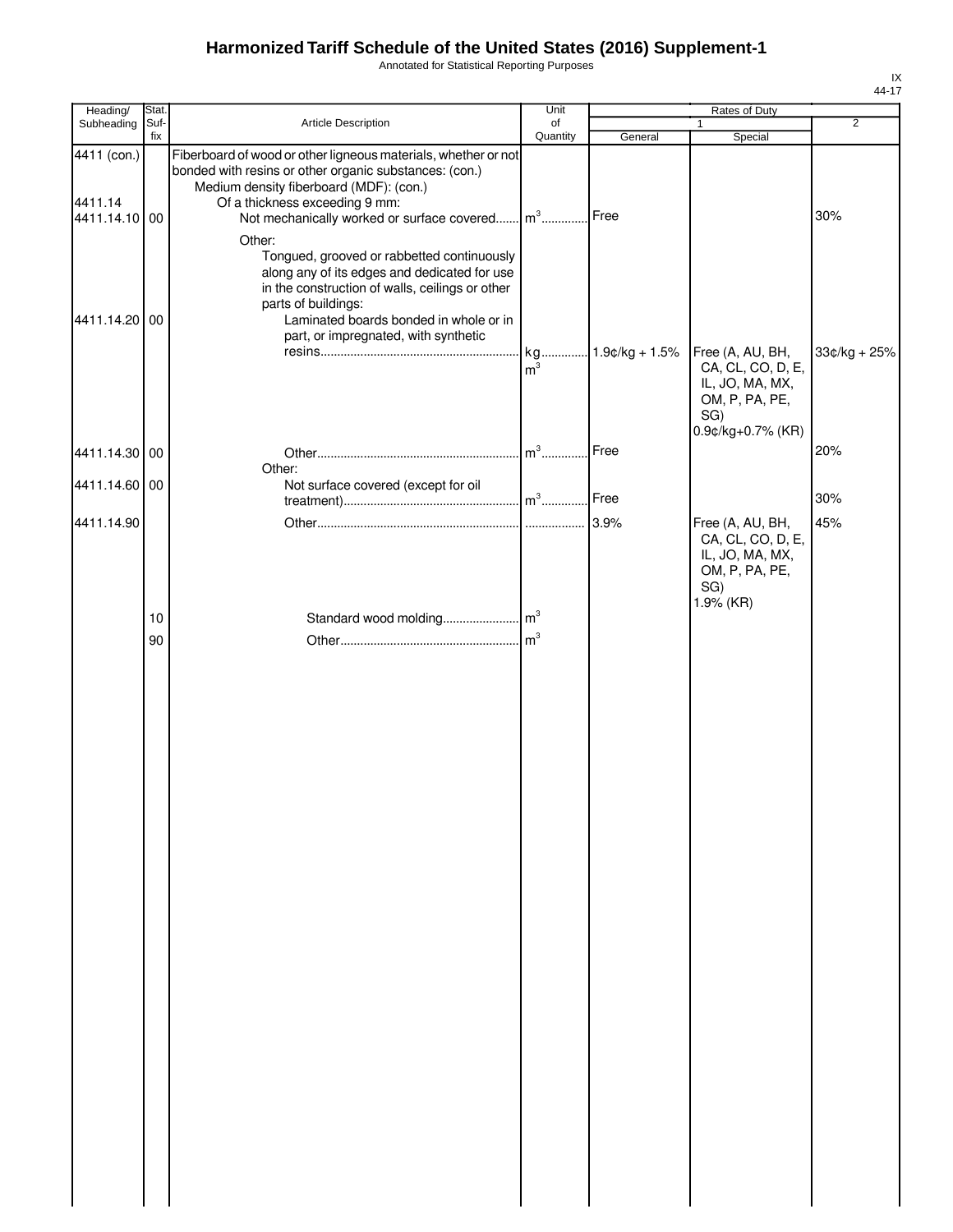Annotated for Statistical Reporting Purposes

| 44-18                    |                     |                                                                                                                                                                                                                |                |         |                                                                                                        |                |
|--------------------------|---------------------|----------------------------------------------------------------------------------------------------------------------------------------------------------------------------------------------------------------|----------------|---------|--------------------------------------------------------------------------------------------------------|----------------|
| Heading/<br>Subheading   | <b>Stat</b><br>Suf- | <b>Article Description</b>                                                                                                                                                                                     | Unit<br>of     |         | Rates of Duty                                                                                          | $\overline{2}$ |
|                          | fix                 |                                                                                                                                                                                                                | Quantity       | General | Special                                                                                                |                |
| 4411 (con.)              |                     | Fiberboard of wood or other ligneous materials, whether or not<br>bonded with resins or other organic substances: (con.)<br>Other:                                                                             |                |         |                                                                                                        |                |
| 4411.92<br>4411.92.10 00 |                     | Of a density exceeding $0.8$ g/cm <sup>3</sup> :<br>Not mechanically worked or surface covered                                                                                                                 | $m3$ .         | Free    |                                                                                                        | 30%            |
| 4411.92.20               | 00                  | Other:<br>Not surface covered (except for oil                                                                                                                                                                  | $m3$           | Free    |                                                                                                        | 30%            |
| 4411.92.30               | 00                  | Other:<br>Tileboard which has been continuously<br>worked along any of its edges and is<br>dedicated for use in the construction of<br>walls, ceilings or other parts of                                       | $m^3$          | Free    |                                                                                                        | 20%            |
|                          |                     |                                                                                                                                                                                                                | $m3$           | 6%      |                                                                                                        | 45%            |
| 4411.92.40               | 00                  |                                                                                                                                                                                                                |                |         | Free (A, AU, BH,<br>CA, CL, CO, D, E,<br>IL, JO, MA, MX,<br>OM, P, PA, PE,<br>SG)<br>3% (KR)           |                |
| 4411.93                  |                     | Of a density exceeding $0.5$ g/cm <sup>3</sup> but not exceeding<br>0.8 $g/cm^{3}$ :                                                                                                                           |                |         |                                                                                                        |                |
| 4411.93.10 00            |                     | Not mechanically worked or surface covered<br>Other:                                                                                                                                                           | $m3$ .         | Free    |                                                                                                        | 30%            |
| 4411.93.20               | 00                  | Tongued, grooved or rabbetted continuously<br>along any of its edges and dedicated for use<br>in the construction of walls, ceilings or other<br>parts of buildings:<br>Laminated boards bonded in whole or in |                |         |                                                                                                        |                |
|                          |                     | part, or impregnated, with synthetic                                                                                                                                                                           | m <sup>3</sup> |         | Free (A, AU, BH,<br>CA, CL, CO, D, E,<br>IL, JO, MA, MX,<br>OM, P, PA, PE,<br>SG)<br>0.9¢/kg+0.7% (KR) | $33¢/kg + 25%$ |
| 4411.93.30               | 00                  |                                                                                                                                                                                                                | $m3$ .         | Free    |                                                                                                        | 20%            |
|                          |                     | Other:                                                                                                                                                                                                         |                |         |                                                                                                        |                |
| 4411.93.60 00            |                     | Not surface covered (except for oil                                                                                                                                                                            | $m3$           | Free    |                                                                                                        | 30%            |
| 4411.93.90               |                     |                                                                                                                                                                                                                |                | 3.9%    | Free (A, AU, BH,                                                                                       | 45%            |
|                          |                     |                                                                                                                                                                                                                |                |         | CA, CL, CO, D, E,<br>IL, JO, MA, MX,<br>OM, P, PA, PE,<br>SG)<br>1.9% (KR)                             |                |
|                          | 10                  |                                                                                                                                                                                                                |                |         |                                                                                                        |                |
|                          | 90                  |                                                                                                                                                                                                                | m <sup>3</sup> |         |                                                                                                        |                |
|                          |                     |                                                                                                                                                                                                                |                |         |                                                                                                        |                |
|                          |                     |                                                                                                                                                                                                                |                |         |                                                                                                        |                |
|                          |                     |                                                                                                                                                                                                                |                |         |                                                                                                        |                |

IX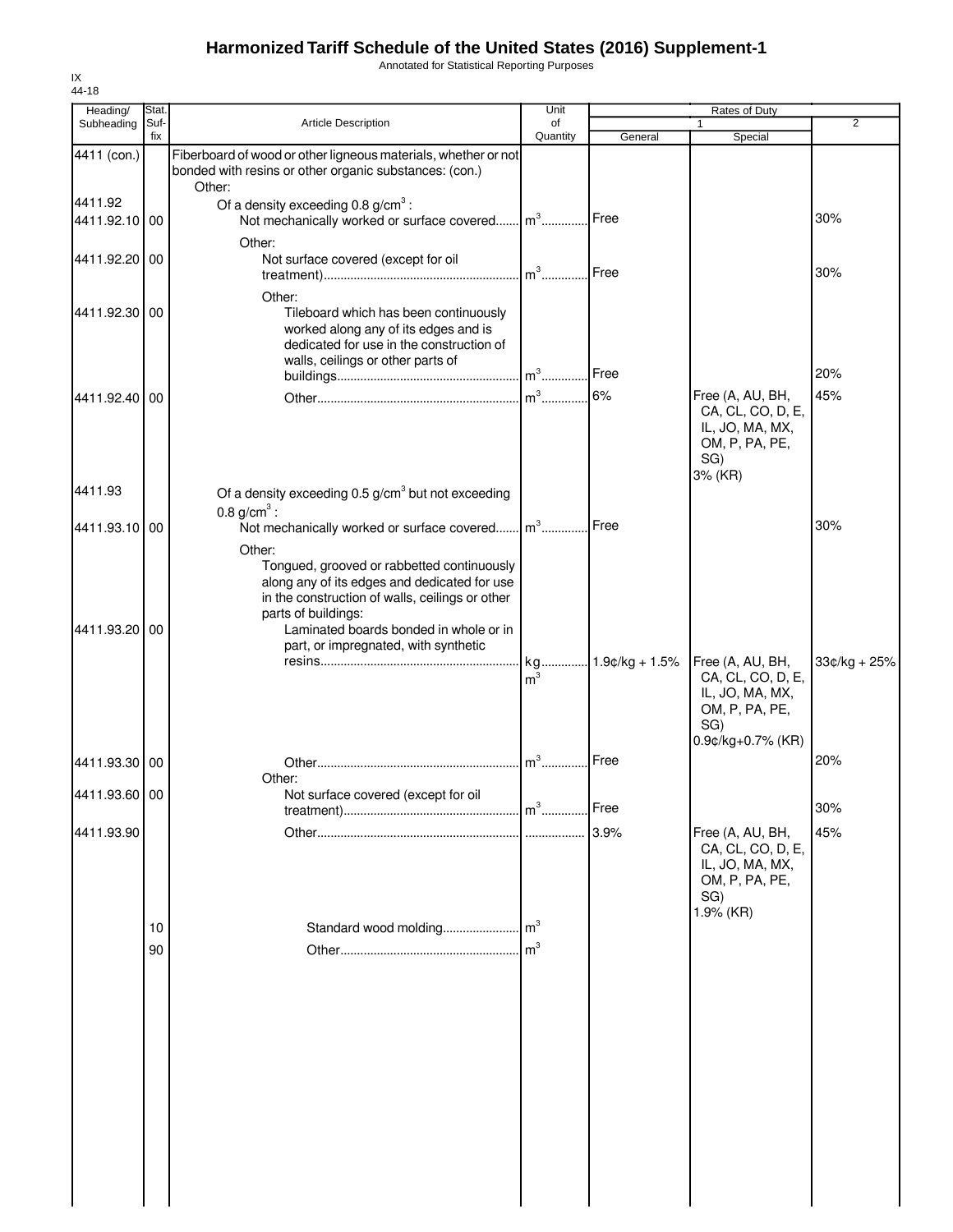Annotated for Statistical Reporting Purposes

| Heading/        | Stat.       |                                                                                                                                           | Unit            |         | Rates of Duty                                                            |                |
|-----------------|-------------|-------------------------------------------------------------------------------------------------------------------------------------------|-----------------|---------|--------------------------------------------------------------------------|----------------|
| Subheading      | Suf-<br>fix | Article Description                                                                                                                       | of<br>Quantity  | General | Special                                                                  | $\overline{2}$ |
| 4411 (con.)     |             | Fiberboard of wood or other ligneous materials, whether or not<br>bonded with resins or other organic substances: (con.)<br>Other: (con.) |                 |         |                                                                          |                |
| 4411.94.00      |             | Of a density exceeding 0.35 g/m3 but not                                                                                                  |                 |         |                                                                          | 20%            |
|                 |             | exceeding $0.5$ g/m <sup>3</sup> :                                                                                                        |                 |         |                                                                          |                |
|                 | 10          | Not mechanically worked or surface covered:                                                                                               |                 |         |                                                                          |                |
|                 | 20          |                                                                                                                                           |                 |         |                                                                          |                |
|                 |             | Other:                                                                                                                                    |                 |         |                                                                          |                |
|                 | 30          |                                                                                                                                           |                 |         |                                                                          |                |
|                 | 40          | Other:                                                                                                                                    |                 |         |                                                                          |                |
|                 | 50          | Not mechanically worked or surface covered:                                                                                               |                 |         |                                                                          |                |
|                 | 60          |                                                                                                                                           | $\mathsf{Im}^3$ |         |                                                                          |                |
|                 | 70          | Other:                                                                                                                                    |                 |         |                                                                          |                |
|                 |             |                                                                                                                                           | m <sup>3</sup>  |         |                                                                          |                |
| 4412<br>4412.10 | 80          | Plywood, veneered panels and similar laminated wood:<br>Of bamboo:                                                                        |                 |         |                                                                          |                |
| 4412.10.05 00   |             |                                                                                                                                           | $\mathbf{m}^3$  | 8%      | Free (A*, AU, BH,                                                        | 40%            |
|                 |             |                                                                                                                                           |                 |         | CA, CL, CO, D, E,<br>IL, JO, MA, MX,<br>OM, P, PA, PE,<br>SG)<br>4% (KR) |                |
| 4412.10.90 00   |             |                                                                                                                                           |                 | Free    |                                                                          | 40%            |
|                 |             |                                                                                                                                           |                 |         |                                                                          |                |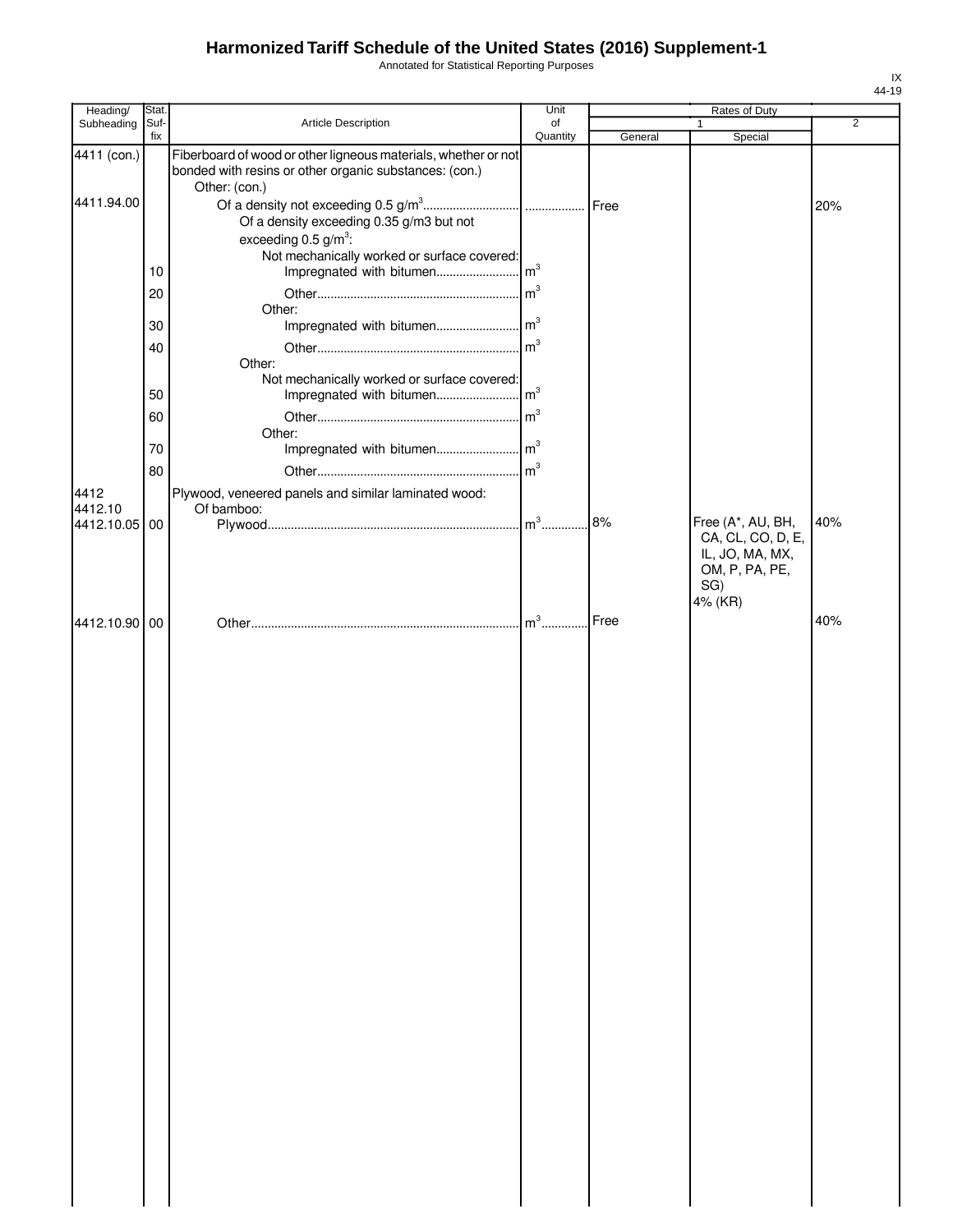Annotated for Statistical Reporting Purposes

| Heading/    | Stat.    |                                                                                                                                                                                                                                                                                                                            | Unit           |         | Rates of Duty                                                            |                |
|-------------|----------|----------------------------------------------------------------------------------------------------------------------------------------------------------------------------------------------------------------------------------------------------------------------------------------------------------------------------|----------------|---------|--------------------------------------------------------------------------|----------------|
| Subheading  | Suf-     | Article Description                                                                                                                                                                                                                                                                                                        | of             |         | $\mathbf{1}$                                                             | $\overline{2}$ |
| 4412 (con.) | fix      | Plywood, veneered panels and similar laminated wood: (con.)<br>Other plywood consisting solely of sheets of wood (other                                                                                                                                                                                                    | Quantity       | General | Special                                                                  |                |
| 4412.31     |          | than bamboo), each ply not exceeding 6 mm in thickness:<br>With at least one outer ply of tropical wood specified<br>in subheading note 2 to this chapter:<br>Not surface covered, or surface covered with a<br>clear or transparent material which does not<br>obscure the grain, texture or markings of the face<br>ply: |                |         |                                                                          |                |
| 4412.31.05  | 20       | Panels not exceeding in any dimension 3.6<br>mm in thickness, 1.2 m in width and 2.2 m<br>Other:                                                                                                                                                                                                                           | m <sup>3</sup> | Free    |                                                                          | 50%            |
| 4412.31.25  | 40<br>60 | With a face ply of Spanish cedar (Cedrela                                                                                                                                                                                                                                                                                  |                | 8%      | Free (A*, AU, BH,                                                        | 40%            |
|             |          |                                                                                                                                                                                                                                                                                                                            |                |         | CA, CL, CO, D, E,<br>IL, JO, MA, MX,<br>OM, P, PA, PE,<br>SG)<br>4% (KR) |                |
|             | 10       | With a face ply of Spanish cedar (Cedrela                                                                                                                                                                                                                                                                                  |                |         |                                                                          |                |
|             | 20       | With a face ply of walnut $($ <u>Juglans</u> spp. $)$ m <sup>3</sup>                                                                                                                                                                                                                                                       |                |         |                                                                          |                |
|             |          |                                                                                                                                                                                                                                                                                                                            |                |         |                                                                          |                |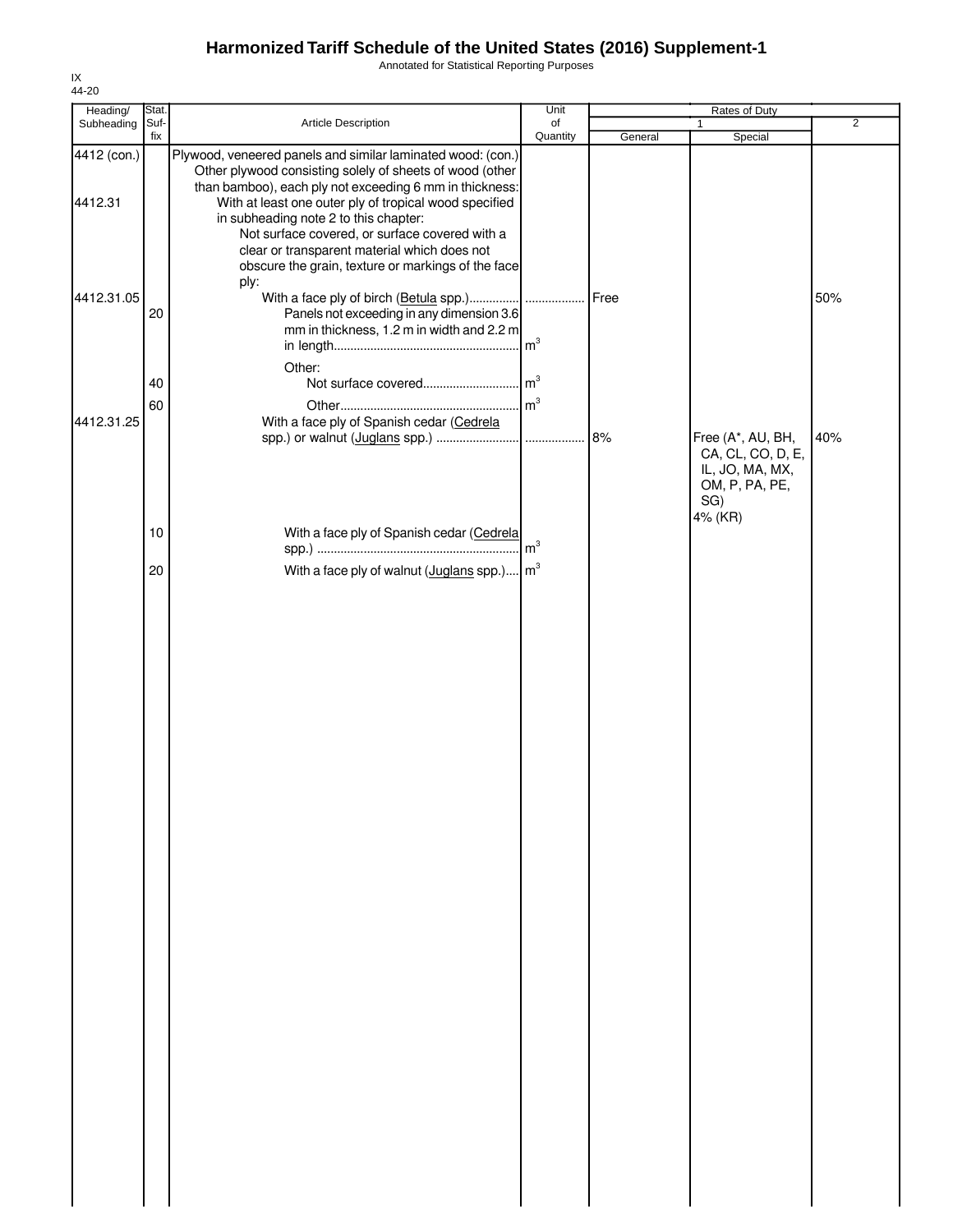Annotated for Statistical Reporting Purposes

| Heading/                         | Stat.       |                                                                                                                                                                                                                                                                                                                                                                                                                                                                               | Unit           |         | Rates of Duty                                                                      |     |
|----------------------------------|-------------|-------------------------------------------------------------------------------------------------------------------------------------------------------------------------------------------------------------------------------------------------------------------------------------------------------------------------------------------------------------------------------------------------------------------------------------------------------------------------------|----------------|---------|------------------------------------------------------------------------------------|-----|
| Subheading                       | Suf-<br>fix | Article Description                                                                                                                                                                                                                                                                                                                                                                                                                                                           | of<br>Quantity | General | 1<br>Special                                                                       | 2   |
| 4412 (con.)<br>4412.31<br>(con.) |             | Plywood, veneered panels and similar laminated wood: (con.)<br>Other plywood consisting solely of sheets of wood (other<br>than bamboo), each ply not exceeding 6 mm in thickness:<br>(con.)<br>With at least one outer ply of tropical wood specified<br>in subheading note 2 to this chapter: (con.)<br>Not surface covered, or surface covered with a<br>clear or transparent material which does not<br>obscure the grain, texture or markings of the face<br>ply: (con.) |                |         |                                                                                    |     |
| 4412.31.40                       |             | Other:<br>With at least one outer ply of the following<br>tropical woods: Dark Red Meranti, Light<br>Red Meranti, White Lauan, Sipo, Limba,<br>Okoumé, Obeche, Acajou d'Afrique,<br>Sapelli, Virola, Mahogany, Palissandre de<br>Para, Palissandre de Rio or Palissandre                                                                                                                                                                                                      | .              | 8%      | Free (A*, AU, BH,<br>CA, CL, CO, D, E,<br>IL, JO, MA, MX,                          | 40% |
|                                  | 40          | With a face ply of mahogany<br>(Swietenia spp. or Khaya spp.) m <sup>3</sup>                                                                                                                                                                                                                                                                                                                                                                                                  |                |         | OM, P, PA, PE,<br>SG)<br>4% (KR)                                                   |     |
|                                  | 50          | Other:<br>Panels not exceeding in any<br>dimension 3.6 mm in thickness,<br>1.2 m in width and 2.2 m in                                                                                                                                                                                                                                                                                                                                                                        | m <sup>3</sup> |         |                                                                                    |     |
|                                  | 60          | Other:<br>Not surface covered<br>Other:                                                                                                                                                                                                                                                                                                                                                                                                                                       | m <sup>3</sup> |         |                                                                                    |     |
|                                  | 75          | Wood Flooring m <sup>3</sup>                                                                                                                                                                                                                                                                                                                                                                                                                                                  |                |         |                                                                                    |     |
| 4412.31.51                       | 80          |                                                                                                                                                                                                                                                                                                                                                                                                                                                                               |                | 8%      | Free (A*, AU, BH,<br>CA, CL, CO, D, E,<br>IL, JO, MA, MX,<br>OM, P, PA, PE,<br>SG) | 40% |
|                                  | 25          |                                                                                                                                                                                                                                                                                                                                                                                                                                                                               | m <sup>3</sup> |         | 4% (KR)                                                                            |     |
|                                  | 35          | Other:<br>With a face ply of sen (Kalopanax                                                                                                                                                                                                                                                                                                                                                                                                                                   | m <sup>3</sup> |         |                                                                                    |     |
|                                  | 55          | Other:<br>Panels not exceeding in any<br>dimension 3.6 mm in<br>thickness, 1.2 m in width and<br>2.2 m in length                                                                                                                                                                                                                                                                                                                                                              | m <sup>3</sup> |         |                                                                                    |     |
|                                  | 65          | Other:<br>Not surface covered: m <sup>3</sup>                                                                                                                                                                                                                                                                                                                                                                                                                                 |                |         |                                                                                    |     |
|                                  | 75          |                                                                                                                                                                                                                                                                                                                                                                                                                                                                               |                |         |                                                                                    |     |
|                                  |             |                                                                                                                                                                                                                                                                                                                                                                                                                                                                               |                |         |                                                                                    |     |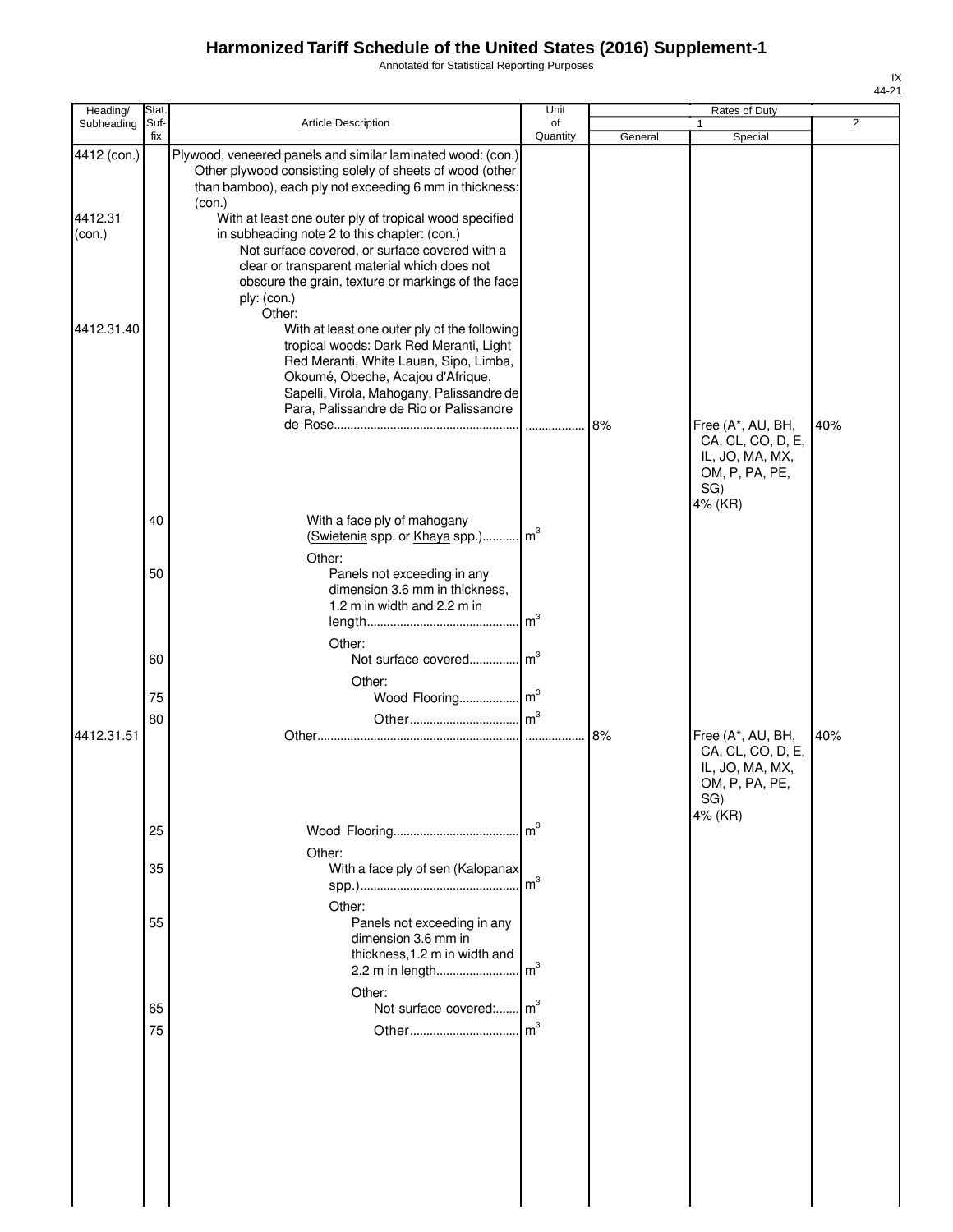Annotated for Statistical Reporting Purposes

| Heading/          | Stat.       |                                                                                                                                                                                                                                       | Unit            |         | Rates of Duty                                                                                   |                |
|-------------------|-------------|---------------------------------------------------------------------------------------------------------------------------------------------------------------------------------------------------------------------------------------|-----------------|---------|-------------------------------------------------------------------------------------------------|----------------|
| Subheading        | Suf-<br>fix | <b>Article Description</b>                                                                                                                                                                                                            | of<br>Quantity  | General | 1<br>Special                                                                                    | $\overline{2}$ |
| 4412 (con.)       |             | Plywood, veneered panels and similar laminated wood: (con.)<br>Other plywood consisting solely of sheets of wood (other<br>than bamboo), each ply not exceeding 6 mm in thickness:<br>(con.)                                          |                 |         |                                                                                                 |                |
| 4412.31<br>(con.) |             | With at least one outer ply of tropical wood specified<br>in subheading note 2 to this chapter: (con.)<br>Other:                                                                                                                      |                 |         |                                                                                                 |                |
| 4412.31.60 00     |             | With at least one outer ply of the following<br>tropical woods: Dark Red Meranti, Light Red<br>Meranti, White Lauan, Sipo, Limba, Okoumé,<br>Obeche, Acajou d'Afrique, Sapelli, Virola,<br>Mahogany, Palissandre de Para, Palissandre |                 |         |                                                                                                 |                |
|                   |             |                                                                                                                                                                                                                                       |                 | 8%      | Free (A*, AU, BH,<br>CA, CL, CO, D, E,<br>IL, JO, MA, MX,<br>OM, P, PA, PE,<br>SG)<br>4% (KR)   | 40%            |
| 4412.31.91        | 00          |                                                                                                                                                                                                                                       |                 | 8%      | Free (A*, AU, BH,<br>CA, CL, CO, D, E,<br>IL, JO, MA, MX,<br>OM, P, PA, PE,<br>SG)<br>4% (KR)   | 40%            |
| 4412.32           |             | Other, with at least one outer ply of nonconiferous<br>wood:<br>Not surface covered, or surface covered with a<br>clear or transparent material which does not<br>obscure the grain, texture or markings of the face<br>ply:          |                 |         |                                                                                                 |                |
| 4412.32.05        | 20          | With a face ply of birch (Betula spp.)<br>Panels not exceeding in any dimension 3.6<br>mm in thickness, 1.2 m in width and 2.2 m<br>Other:                                                                                            | $\mathsf{Im}^3$ | Free    |                                                                                                 | 50%            |
|                   | 40          | Other:                                                                                                                                                                                                                                |                 |         |                                                                                                 |                |
|                   | 65          |                                                                                                                                                                                                                                       |                 |         |                                                                                                 |                |
| 4412.32.25        | 70          | With a face ply of Spanish cedar (Cedrela                                                                                                                                                                                             |                 |         |                                                                                                 |                |
|                   |             |                                                                                                                                                                                                                                       |                 | 5.1%    | Free (A*, AU, BH,<br>CA, CL, CO, D, E,<br>IL, JO, MA, MX,<br>OM, P, PA, PE,<br>SG)<br>2.5% (KR) | 40%            |
|                   | 10          | With a face ply of Spanish cedar (Cedrela                                                                                                                                                                                             | m <sup>3</sup>  |         |                                                                                                 |                |
|                   | 25          | With a face ply of walnut (Juglans spp.):                                                                                                                                                                                             | $\mathsf{m}^3$  |         |                                                                                                 |                |
|                   | 30          |                                                                                                                                                                                                                                       |                 |         |                                                                                                 |                |
|                   |             |                                                                                                                                                                                                                                       |                 |         |                                                                                                 |                |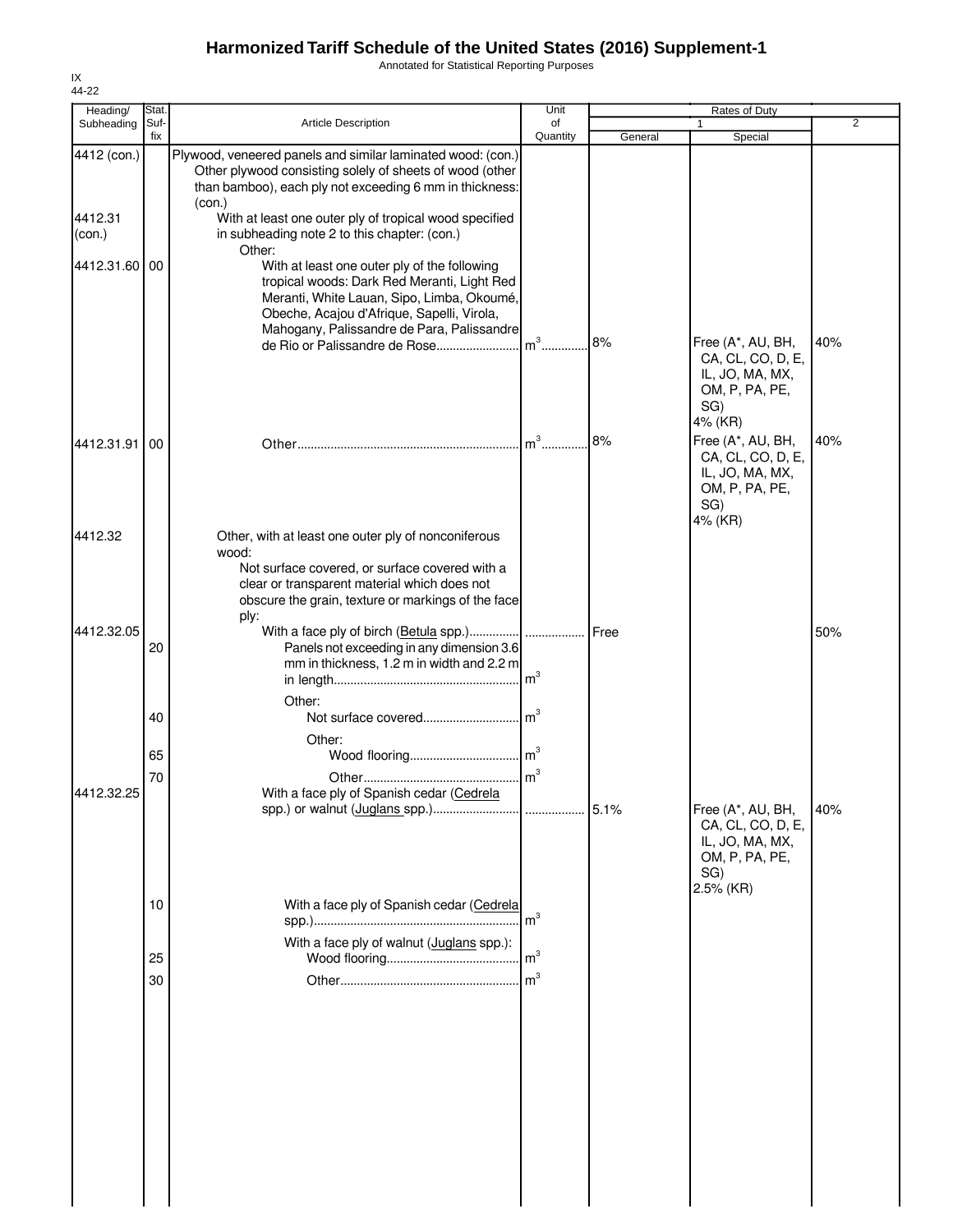Annotated for Statistical Reporting Purposes

| Heading/                         | Stat.       |                                                                                                                                                                                                                                                                                                                                                                                                                             | Unit              |         | Rates of Duty                                                                      |                |
|----------------------------------|-------------|-----------------------------------------------------------------------------------------------------------------------------------------------------------------------------------------------------------------------------------------------------------------------------------------------------------------------------------------------------------------------------------------------------------------------------|-------------------|---------|------------------------------------------------------------------------------------|----------------|
| Subheading                       | Suf-<br>fix | <b>Article Description</b>                                                                                                                                                                                                                                                                                                                                                                                                  | of<br>Quantity    | General | 1<br>Special                                                                       | $\overline{2}$ |
| 4412 (con.)<br>4412.32<br>(con.) |             | Plywood, veneered panels and similar laminated wood: (con.)<br>Other plywood consisting solely of sheets of wood (other<br>than bamboo), each ply not exceeding 6 mm in thickness:<br>(con.)<br>Other, with at least one outer ply of nonconiferous<br>wood: (con.)<br>Not surface covered, or surface covered with a<br>clear or transparent material which does not<br>obscure the grain, texture or markings of the face |                   |         |                                                                                    |                |
| 4412.32.31                       |             | ply: (con.)                                                                                                                                                                                                                                                                                                                                                                                                                 |                   | 8%      | Free (A*, AU, BH,<br>CA, CL, CO, D, E,<br>IL, JO, MA, MX,<br>OM, P, PA, PE,<br>SG) | 40%            |
|                                  | 25          |                                                                                                                                                                                                                                                                                                                                                                                                                             |                   |         | 4% (KR)                                                                            |                |
|                                  | 35          | Other:<br>With a face ply of sen (Kalopanax                                                                                                                                                                                                                                                                                                                                                                                 | m <sup>3</sup>    |         |                                                                                    |                |
|                                  | 55          | With a face ply of mahogany<br>(Swietenia spp. or Khaya spp.) m <sup>3</sup>                                                                                                                                                                                                                                                                                                                                                |                   |         |                                                                                    |                |
|                                  | 65          | Other:<br>Panels not exceeding in any di-<br>mension 3.6 mm in thickness,<br>1.2 m in width and 2.2 m in                                                                                                                                                                                                                                                                                                                    | $\mathsf{Im}^3$   |         |                                                                                    |                |
|                                  | 75          | Other:<br>Not surface covered m <sup>3</sup>                                                                                                                                                                                                                                                                                                                                                                                |                   |         |                                                                                    |                |
| 4412.32.56 00                    | 85          |                                                                                                                                                                                                                                                                                                                                                                                                                             | $\mathsf{Im}^3$ . | 8%      | Free (A*, AU, BH,                                                                  | 40%            |
|                                  |             |                                                                                                                                                                                                                                                                                                                                                                                                                             |                   |         | CA, CL, CO, D, E,<br>IL, JO, MA, MX,<br>OM, P, PA, PE,<br>SG)<br>4% (KR)           |                |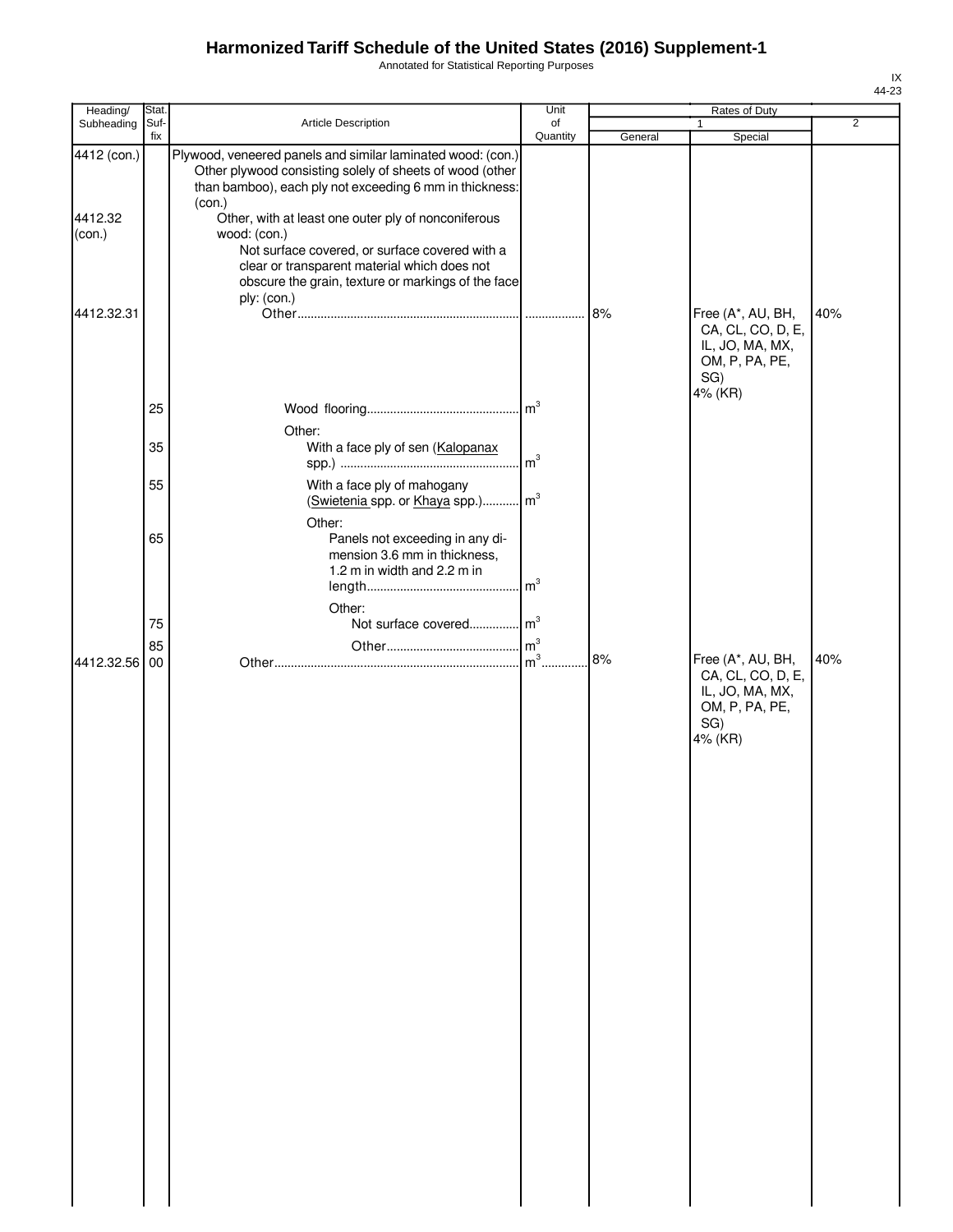Annotated for Statistical Reporting Purposes

| Heading/               | Stat.       |                                                                                                                                                                                                                                                                                                                                                                                                          | Unit                              |         | Rates of Duty                                                                                              |                |
|------------------------|-------------|----------------------------------------------------------------------------------------------------------------------------------------------------------------------------------------------------------------------------------------------------------------------------------------------------------------------------------------------------------------------------------------------------------|-----------------------------------|---------|------------------------------------------------------------------------------------------------------------|----------------|
| Subheading             | Suf-<br>fix | <b>Article Description</b>                                                                                                                                                                                                                                                                                                                                                                               | of<br>Quantity                    | General | Special                                                                                                    | $\overline{2}$ |
| 4412 (con.)<br>4412.39 |             | Plywood, veneered panels and similar laminated wood: (con.)<br>Other plywood consisting solely of sheets of wood (other<br>than bamboo), each ply not exceeding 6 mm in thickness:<br>(con.)<br>Other, with both outer plies of coniferous wood:<br>Not surface covered, or surface covered with a<br>clear or transparent material which does not<br>obscure the grain, texture or markings of the face |                                   |         |                                                                                                            |                |
| 4412.39.10 00          |             | ply:<br>With a face ply of Parana pine (Araucaria                                                                                                                                                                                                                                                                                                                                                        | $m3$                              | Free    |                                                                                                            | 40%            |
| 4412.39.30 00          |             | With a face ply of European red pine (Pinus                                                                                                                                                                                                                                                                                                                                                              |                                   |         | Free (A, AU, BH,<br>CA, CL, CO, D, E,<br>IL, JO, MA, MX,<br>OM, P, PA, PE,<br>SG)                          | 40%            |
| 4412.39.40             |             |                                                                                                                                                                                                                                                                                                                                                                                                          |                                   | 8%      | 1.7% (KR)<br>Free (A*, AU, BH,<br>CA, CL, CO, D, E,<br>IL, JO, MA, MX,<br>OM, P, PA, PE,<br>SG)<br>4% (KR) | 40%            |
|                        | 11          | With at least one outer ply of Douglas fir<br>(Pseudotsuga menziesii):<br>Rough, or touch sanded for sizing<br>purposes, but not further                                                                                                                                                                                                                                                                 |                                   |         |                                                                                                            |                |
|                        | 12          | Fully sanded on at least one face, but<br>not further processed                                                                                                                                                                                                                                                                                                                                          | m <sup>3</sup>                    |         |                                                                                                            |                |
|                        | 19<br>31    | With at least one outer ply of long leaf pine<br>(Pinus palustris), short leaf pine (Pinus<br>echinata), southern yellow pine (loblolly<br>pine)(Pinus taeda), slash pine (Pinus<br>elliotti), pitch pine (Pinus rigida) or Virginia<br>pine (Pinus virginiana):<br>Rough, or touch sanded for sizing<br>purposes, but not further                                                                       | $\mathsf{Im}^3$<br>m <sup>3</sup> |         |                                                                                                            |                |
|                        | 32          | Fully sanded on at least one face, but                                                                                                                                                                                                                                                                                                                                                                   |                                   |         |                                                                                                            |                |
|                        | 39          | not further processed                                                                                                                                                                                                                                                                                                                                                                                    | m <sup>3</sup><br>$\mathsf{Im}^3$ |         |                                                                                                            |                |
|                        | 51          | With at least one outer ply of Agathis spp.:<br>Rough, or touch sanded for sizing<br>purposes, but not further                                                                                                                                                                                                                                                                                           |                                   |         |                                                                                                            |                |
|                        | 52          | Fully sanded on at least one face, but                                                                                                                                                                                                                                                                                                                                                                   |                                   |         |                                                                                                            |                |
|                        | 59          | Other:                                                                                                                                                                                                                                                                                                                                                                                                   | $\mathsf{Im}^3$                   |         |                                                                                                            |                |
|                        | 61          | Rough, or touch sanded for sizing<br>purposes, but not further                                                                                                                                                                                                                                                                                                                                           | m <sup>3</sup>                    |         |                                                                                                            |                |
|                        | 62          | Fully sanded on at least one face, but<br>not further processed                                                                                                                                                                                                                                                                                                                                          | m <sup>3</sup>                    |         |                                                                                                            |                |
|                        | 69          |                                                                                                                                                                                                                                                                                                                                                                                                          | m <sup>3</sup>                    |         |                                                                                                            |                |
|                        |             |                                                                                                                                                                                                                                                                                                                                                                                                          |                                   |         |                                                                                                            |                |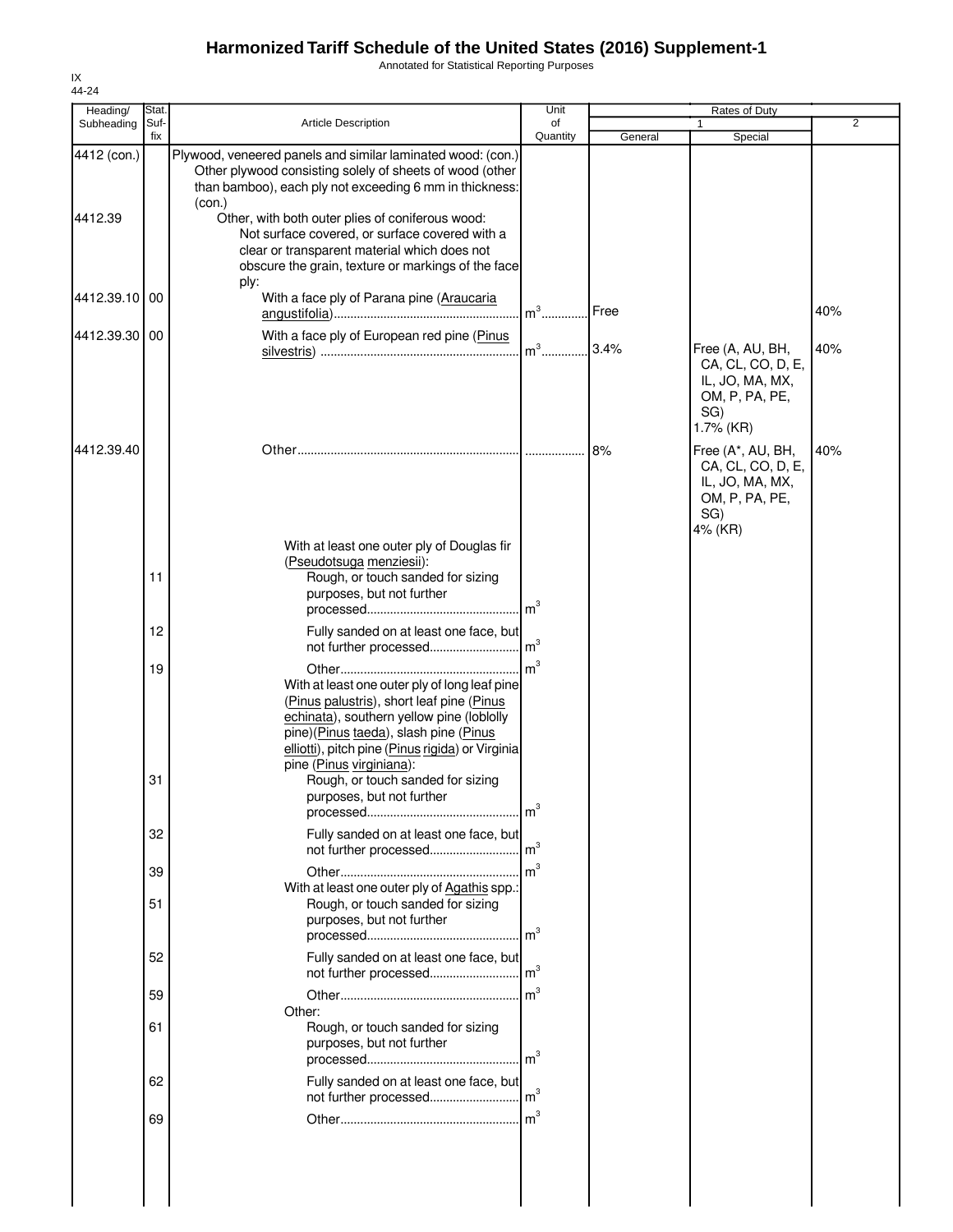Annotated for Statistical Reporting Purposes

| Heading/               | <b>Stat</b> |                                                                                                                                                                                                                                                                                     | Unit                             |         | Rates of Duty                                                                                   |                |
|------------------------|-------------|-------------------------------------------------------------------------------------------------------------------------------------------------------------------------------------------------------------------------------------------------------------------------------------|----------------------------------|---------|-------------------------------------------------------------------------------------------------|----------------|
| Subheading             | Suf-<br>fix | <b>Article Description</b>                                                                                                                                                                                                                                                          | of<br>Quantity                   | General | 1<br>Special                                                                                    | $\overline{2}$ |
| 4412 (con.)<br>4412.39 |             | Plywood, veneered panels and similar laminated wood: (con.)<br>Other plywood consisting solely of sheets of wood (other<br>than bamboo), each ply not exceeding 6 mm in thickness:<br>(con.)<br>Other, with both outer plies of coniferous wood: (con.)                             |                                  |         |                                                                                                 |                |
| (con.)<br>4412.39.50   |             |                                                                                                                                                                                                                                                                                     |                                  | 5.1%    | Free (A+, AU, BH,<br>CA, CL, CO, D, E,<br>IL, JO, MA, MX,<br>OM, P, PA, PE,<br>SG)<br>2.5% (KR) | 40%            |
|                        | 10          | With at least one outer ply of Douglas fir                                                                                                                                                                                                                                          | m <sup>3</sup>                   |         |                                                                                                 |                |
|                        | 30          | With at least one outer ply of long leaf pine<br>(Pinus palustris), short leaf pine (Pinus<br>echinata), southern yellow pine (loblolly pine)<br>(Pinus taeda), slash pine (Pinus elliotti), pitch<br>pine (Pinus rigida) or Virginia pine (Pinus                                   | m <sup>3</sup>                   |         |                                                                                                 |                |
| 4412.94                | 50          | Other:<br>Blockboard, laminboard and battenboard:<br>With at least one outer ply of nonconiferous wood:<br>Plywood:<br>Not surface covered, or surface covered<br>with a clear or transparent material which<br>does not obscure the grain, texture or<br>markings of the face ply: |                                  |         |                                                                                                 |                |
| 4412.94.10             |             | With a face ply of birch (Betula                                                                                                                                                                                                                                                    |                                  | Free    |                                                                                                 | 50%            |
|                        | 30          |                                                                                                                                                                                                                                                                                     |                                  |         |                                                                                                 |                |
| 4412.94.31             | 50          |                                                                                                                                                                                                                                                                                     |                                  | 8%      | Free (A*, AU, BH,<br>CA, CL, CO, D, E,<br>IL, JO, MA, MX,<br>OM, P, PA, PE,<br>SG)              | 40%            |
|                        | 05          | Wood flooring                                                                                                                                                                                                                                                                       | $\rm m^2$<br>m <sup>3</sup>      |         | 4% (KR)                                                                                         |                |
|                        | 11          | Other:<br>With a face ply of Spanish<br>cedar (Cedrela spp.)                                                                                                                                                                                                                        | m <sup>2</sup><br>m <sup>3</sup> |         |                                                                                                 |                |
|                        | 21          | With a face ply of walnut<br>(Juglans spp.)                                                                                                                                                                                                                                         | m <sup>2</sup><br>m <sup>3</sup> |         |                                                                                                 |                |
|                        | 41          | With a face ply of mahogany<br>(Swietenia spp. or Khaya                                                                                                                                                                                                                             | m <sup>2</sup><br>m <sup>3</sup> |         |                                                                                                 |                |
|                        | 61          | Other:<br>Not surface covered                                                                                                                                                                                                                                                       | m <sup>2</sup><br>m <sup>3</sup> |         |                                                                                                 |                |
|                        | 75          | Other                                                                                                                                                                                                                                                                               | m <sup>2</sup><br>m <sup>3</sup> |         |                                                                                                 |                |
|                        |             |                                                                                                                                                                                                                                                                                     |                                  |         |                                                                                                 |                |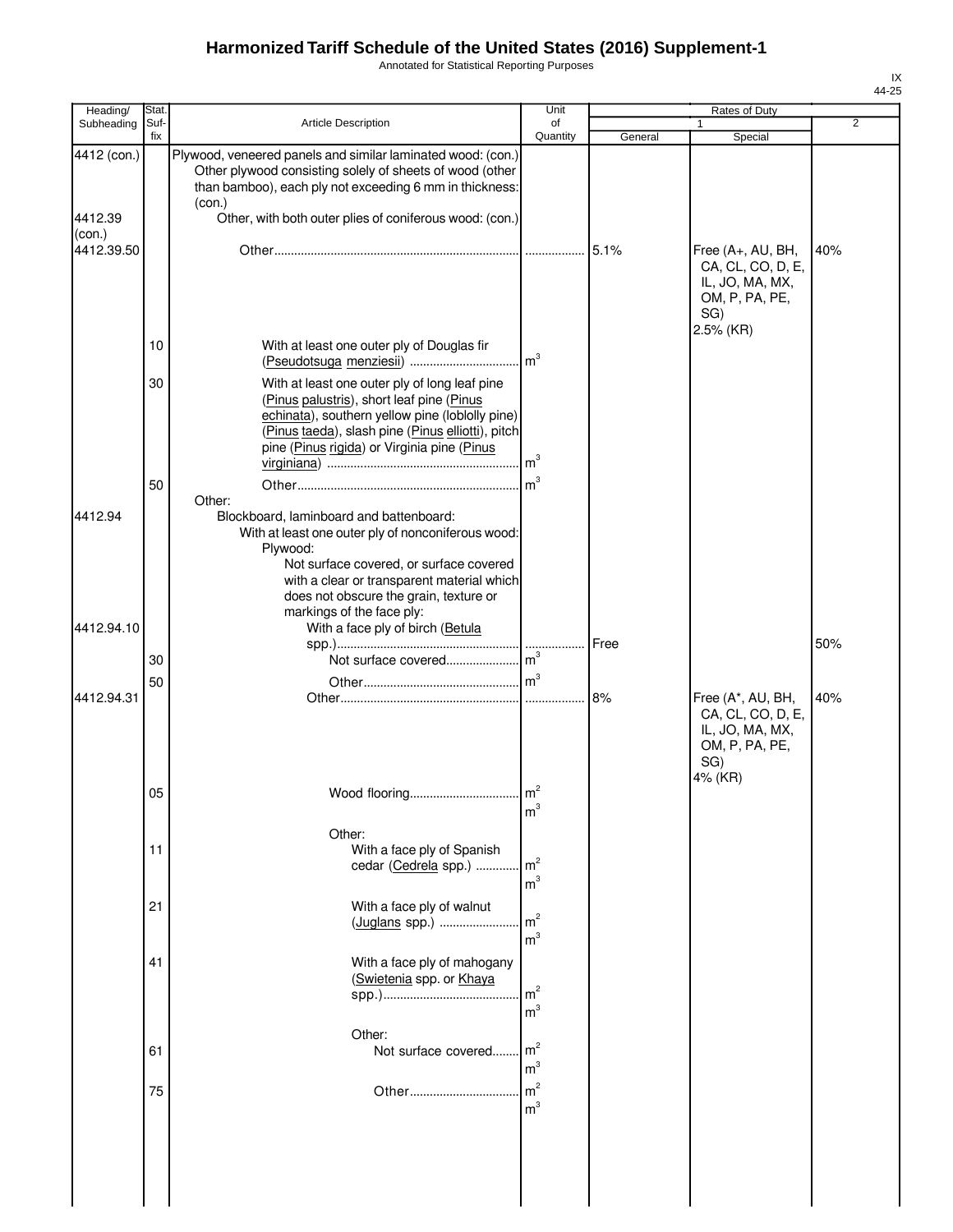Annotated for Statistical Reporting Purposes

| Heading/          | Stat.       |                                                                                                                                                                                                            | Unit           |         | Rates of Duty                                                                                     |                |
|-------------------|-------------|------------------------------------------------------------------------------------------------------------------------------------------------------------------------------------------------------------|----------------|---------|---------------------------------------------------------------------------------------------------|----------------|
| Subheading        | Suf-<br>fix | <b>Article Description</b>                                                                                                                                                                                 | of<br>Quantity | General | $\mathbf{1}$<br>Special                                                                           | $\overline{2}$ |
| 4412 (con.)       |             | Plywood, veneered panels and similar laminated wood: (con.)                                                                                                                                                |                |         |                                                                                                   |                |
| 4412.94<br>(con.) |             | Other: (con.)<br>Blockboard, laminboard and battenboard: (con.)                                                                                                                                            |                |         |                                                                                                   |                |
|                   |             | With at least one outer ply of nonconiferous wood:<br>(con.)                                                                                                                                               |                |         |                                                                                                   |                |
| 4412.94.41        | I 00        | Plywood: (con.)                                                                                                                                                                                            | $m^3$          | 8%      | Free (A*, AU, BH,<br>CA, CL, CO, D, E,<br>IL, JO, MA, MX,<br>OM, P, PA, PE,<br>SG)                | 40%            |
| 4412.94.51 00     |             | Other:                                                                                                                                                                                                     | $m^3$          | Free    | 4% (KR)                                                                                           | 40%            |
| 4412.94.60 00     |             | Plywood:<br>Not surface covered, or surface covered<br>with a clear or transparent material which<br>does not obscure the grain, texture or<br>markings of the face ply:<br>With a face ply of Parana pine |                |         |                                                                                                   |                |
|                   |             | (Araucaria angustifolia) m <sup>3</sup>                                                                                                                                                                    |                | Free    |                                                                                                   | 40%            |
| 4412.94.70 00     |             | With a face ply of European red pine                                                                                                                                                                       | $m3$           | 3.4%    | Free (A, AU, BH,<br>CA, CL, CO, D, E,<br>IL, JO, MA, MX,<br>OM, P, PA, PE,<br>SG)<br>1.7% (KR)    | 40%            |
| 4412.94.80 00     |             |                                                                                                                                                                                                            | $m3$           | 8%      | Free (A*, AU, BH,<br>CA, CL, CO, D, E,<br>IL, JO, MA, MX,<br>OM, P, PA, PE,<br>SG)                | 40%            |
| 4412.94.90 00     |             |                                                                                                                                                                                                            | $m3$           | 5.1%    | 4% (KR)<br>Free $(A^*$ , AU, BH,<br>CA, CL, CO, D, E,<br>IL, JO, MA, MX,<br>OM, P, PA, PE,<br>SG) | 40%            |
| 4412.94.95 00     |             |                                                                                                                                                                                                            | $m3$           | Free    | 2.5% (KR)                                                                                         | 40%            |
|                   |             |                                                                                                                                                                                                            |                |         |                                                                                                   |                |
|                   |             |                                                                                                                                                                                                            |                |         |                                                                                                   |                |
|                   |             |                                                                                                                                                                                                            |                |         |                                                                                                   |                |
|                   |             |                                                                                                                                                                                                            |                |         |                                                                                                   |                |
|                   |             |                                                                                                                                                                                                            |                |         |                                                                                                   |                |
|                   |             |                                                                                                                                                                                                            |                |         |                                                                                                   |                |
|                   |             |                                                                                                                                                                                                            |                |         |                                                                                                   |                |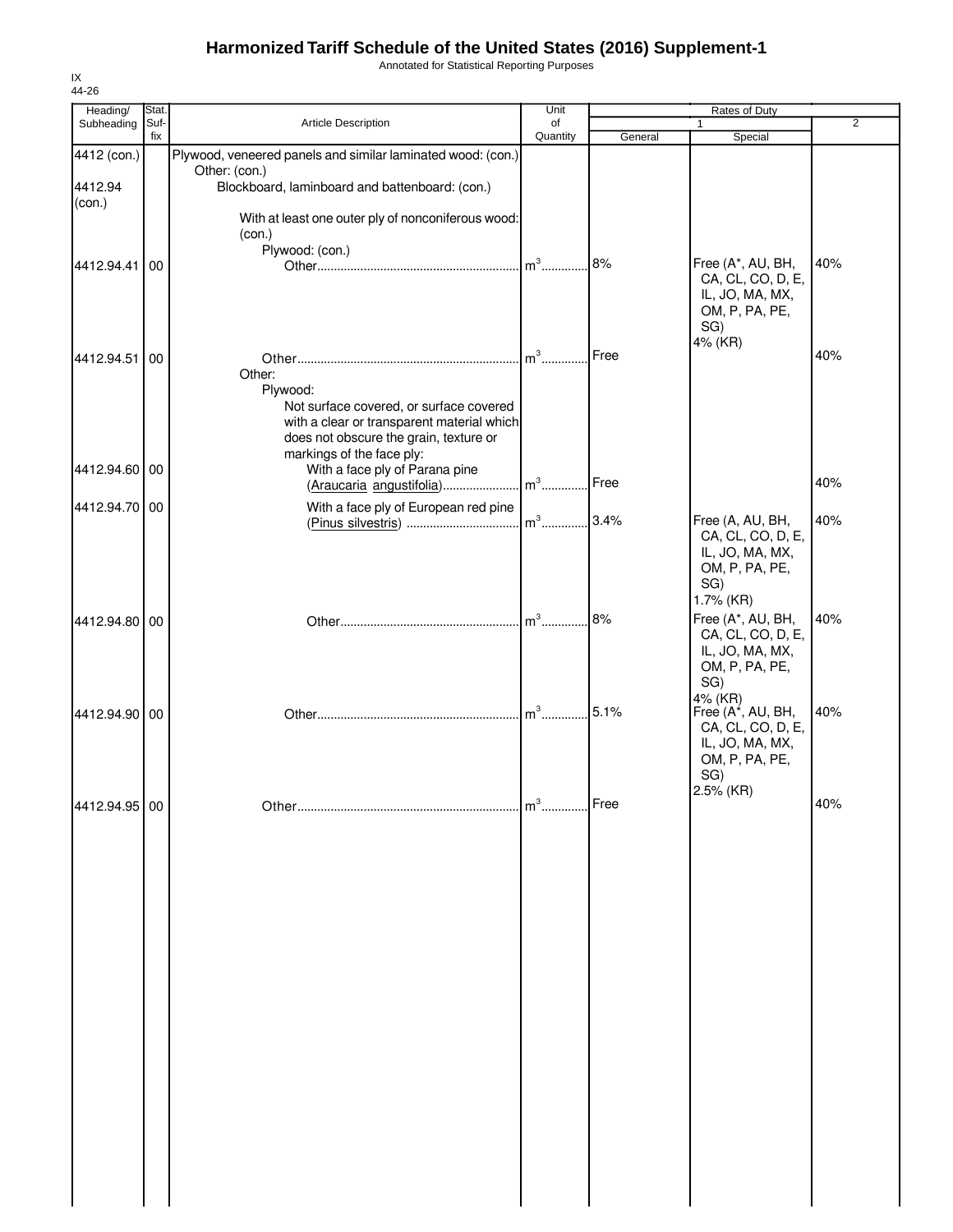Annotated for Statistical Reporting Purposes

| Heading/    | Stat.       |                                                                            | Unit           |         | Rates of Duty                        |                |
|-------------|-------------|----------------------------------------------------------------------------|----------------|---------|--------------------------------------|----------------|
| Subheading  | Suf-<br>fix | Article Description                                                        | of<br>Quantity | General | $\mathbf{1}$<br>Special              | $\overline{2}$ |
| 4412 (con.) |             | Plywood, veneered panels and similar laminated wood: (con.)                |                |         |                                      |                |
| 4412.99     |             | Other: (con.)<br>Other:                                                    |                |         |                                      |                |
|             |             | With at least one outer ply of nonconiferous wood:                         |                |         |                                      |                |
| 4412.99.06  | 00          | Containing at least one layer of particle                                  | $m3$ .         | Free    |                                      | 40%            |
|             |             |                                                                            |                |         |                                      |                |
|             |             | Other:<br>Plywood:                                                         |                |         |                                      |                |
|             |             | Not surface covered, or surface                                            |                |         |                                      |                |
|             |             | covered with a clear or transparent<br>material which does not obscure the |                |         |                                      |                |
|             |             | grain, texture or markings of the face                                     |                |         |                                      |                |
| 4412.99.10  |             | ply:<br>With a face ply of birch (Betula                                   |                |         |                                      |                |
|             |             |                                                                            | .              | Free    |                                      | 50%            |
|             | 20          | Panels not exceeding in any                                                |                |         |                                      |                |
|             |             | dimension 3.6 mm in<br>thickness, 1.2 m in width and                       |                |         |                                      |                |
|             |             |                                                                            |                |         |                                      |                |
|             |             | Other:                                                                     |                |         |                                      |                |
|             | 30          | Not surface covered m <sup>3</sup>                                         |                |         |                                      |                |
| 4412.99.31  | 40          |                                                                            |                | 8%      | Free (A*, AU, BH,                    | 40%            |
|             |             |                                                                            |                |         | CA, CL, CO, D, E,                    |                |
|             |             |                                                                            |                |         | IL, JO, MA, MX,                      |                |
|             |             |                                                                            |                |         | OM, P, PA, PE,<br>SG)                |                |
|             |             |                                                                            |                |         | 4% (KR)                              |                |
|             | 10          | With a face ply of Spanish<br>cedar (Cedrela spp.)  m <sup>3</sup>         |                |         |                                      |                |
|             | 20          | With a face ply of walnut                                                  |                |         |                                      |                |
|             |             | (Juglans spp.)                                                             | m <sup>3</sup> |         |                                      |                |
|             | 30          | With a face ply of sen                                                     |                |         |                                      |                |
|             |             | (Kalopanax spp.)    m <sup>3</sup>                                         |                |         |                                      |                |
|             | 40          | With a face ply of mahogany<br>(Swietenia spp. or Khaya                    |                |         |                                      |                |
|             |             |                                                                            |                |         |                                      |                |
|             |             | Other:                                                                     |                |         |                                      |                |
|             | 50          | Panels not exceeding in<br>any dimension 3.6 mm in                         |                |         |                                      |                |
|             |             | thickness, 1.2 m in width,                                                 |                |         |                                      |                |
|             |             | and 2.2 m in length                                                        | m <sup>3</sup> |         |                                      |                |
|             | 60          | Other, not surface<br>covered                                              | m <sup>3</sup> |         |                                      |                |
|             | 70          | Other                                                                      | m <sup>3</sup> |         |                                      |                |
| 4412.99.41  | 00          |                                                                            | m <sup>3</sup> | 8%      | Free (A*, AU, BH,                    | 40%            |
|             |             |                                                                            |                |         | CA, CL, CO, D, E,<br>IL, JO, MA, MX, |                |
|             |             |                                                                            |                |         | OM, P, PA, PE,                       |                |
|             |             |                                                                            |                |         | SG)<br>4% (KR)                       |                |
| 4412.99.51  |             |                                                                            |                | Free    |                                      | 40%            |
|             | 05          |                                                                            | m <sup>3</sup> |         |                                      |                |
|             | 15          |                                                                            | m <sup>3</sup> |         |                                      |                |
|             |             |                                                                            |                |         |                                      |                |
|             |             |                                                                            |                |         |                                      |                |
|             |             |                                                                            |                |         |                                      |                |
|             |             |                                                                            |                |         |                                      |                |
|             |             |                                                                            |                |         |                                      |                |
|             |             |                                                                            |                |         |                                      |                |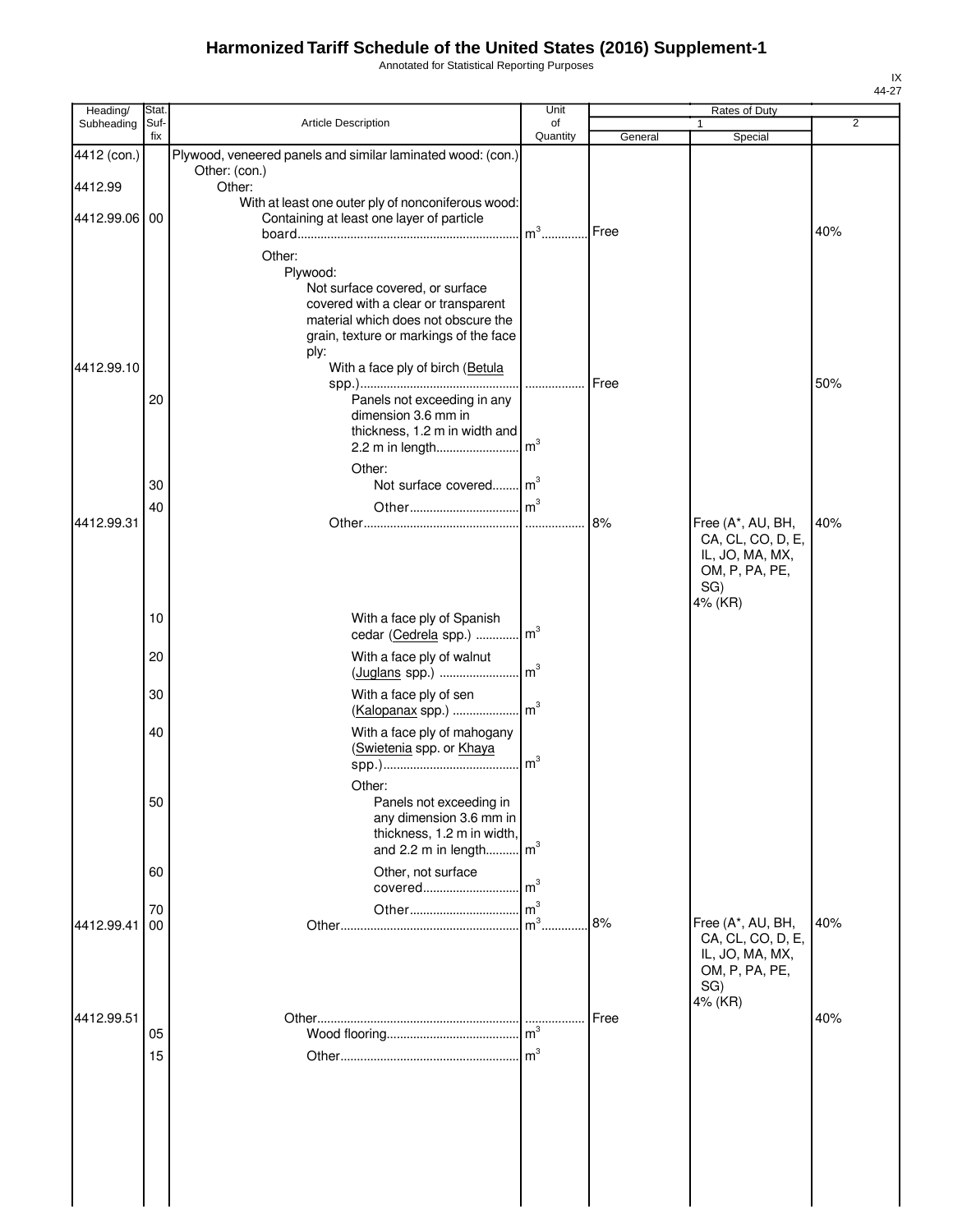Annotated for Statistical Reporting Purposes

| Heading/                         | Stat.       |                                                                                                                                                                                                               | Unit           |         | Rates of Duty                                                                                   |         |
|----------------------------------|-------------|---------------------------------------------------------------------------------------------------------------------------------------------------------------------------------------------------------------|----------------|---------|-------------------------------------------------------------------------------------------------|---------|
| Subheading                       | Suf-<br>fix | Article Description                                                                                                                                                                                           | of<br>Quantity | General | $\mathbf{1}$<br>Special                                                                         | 2       |
| 4412 (con.)<br>4412.99<br>(con.) |             | Plywood, veneered panels and similar laminated wood: (con.)<br>Other: (con.)<br>Other: (con.)                                                                                                                 |                |         |                                                                                                 |         |
| 4412.99.57 10                    |             | Other:<br>Containing at least one layer of particle<br>Other:                                                                                                                                                 | $m3$ .         | Free    |                                                                                                 | 40%     |
| 4412.99.60                       | 00          | Plywood:<br>Not surface covered, or surface<br>covered with a clear or transparent<br>material which does not obscure the<br>grain, texture or markings of the face<br>ply:<br>With a face ply of Parana pine |                |         |                                                                                                 |         |
|                                  |             | (Araucaria angustifolia)                                                                                                                                                                                      | $m3$           | Free    |                                                                                                 | 40%     |
| 4412.99.70 00                    |             | With a face ply of European red<br>pine (Pinus silvestris)                                                                                                                                                    | $m^3$          | 3.4%    | Free (A, AU, BH,<br>CA, CL, CO, D, E,<br>IL, JO, MA, MX,<br>OM, P, PA, PE,<br>SG)               | 40%     |
| 4412.99.80 00                    |             |                                                                                                                                                                                                               | $m3$ .         | 8%      | 1.7% (KR)<br>Free (A*, AU, BH,<br>CA, CL, CO, D, E,<br>IL, JO, MA, MX,<br>OM, P, PA, PE,<br>SG) | 40%     |
| 4412.99.90 00                    |             |                                                                                                                                                                                                               | $m^3$          | 5.1%    | 4% (KR)<br>Free (A*, AU, BH,<br>CA, CL, CO, D, E,<br>IL, JO, MA, MX,<br>OM, P, PA, PE,<br>SG)   | 40%     |
| 4412.99.95 00                    |             |                                                                                                                                                                                                               | $m^3$          | Free    | 2.5% (KR)                                                                                       | 40%     |
|                                  |             | 4413.00.00   00   Densified wood, in blocks, plates, strips or profile shapes kg 3.7%                                                                                                                         |                |         | Free (A, AU, BH,<br>CA, CL, CO, D, E,<br>IL, JO, MA, MX,<br>OM, P, PA, PE,<br>SG)<br>1.8% (KR)  | 50%     |
|                                  |             | 4414.00.00   00   Wooden frames for paintings, photographs, mirrors or similar                                                                                                                                | No 3.9%        |         | Free (A, AU, BH,<br>CA, CL, CO, D, E,<br>IL, JO, MA, MX,<br>OM, P, PA, PE,<br>SG)<br>1.9% (KR)  | 33 1/3% |
|                                  |             |                                                                                                                                                                                                               |                |         |                                                                                                 |         |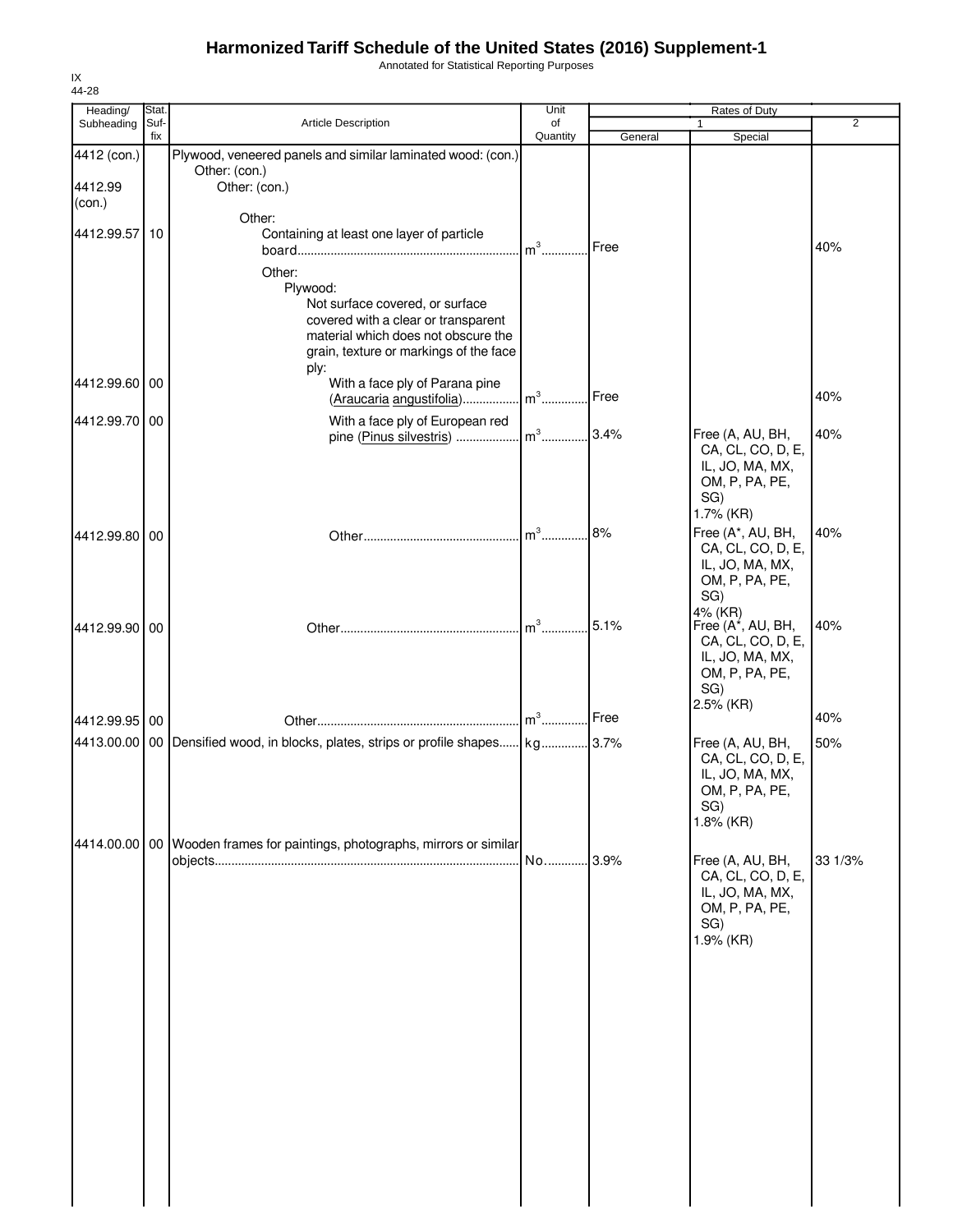Annotated for Statistical Reporting Purposes

| Heading/              | Stat        |                                                                                                                                                                             | Unit           |              | Rates of Duty                                                                                  |                |
|-----------------------|-------------|-----------------------------------------------------------------------------------------------------------------------------------------------------------------------------|----------------|--------------|------------------------------------------------------------------------------------------------|----------------|
| Subheading            | Suf-<br>fix | Article Description                                                                                                                                                         | of<br>Quantity | General      |                                                                                                | $\overline{2}$ |
| 4415                  |             | Packing cases, boxes, crates, drums and similar packings, of<br>wood; cable-drums, of wood; pallets, box-pallets and other<br>load boards, of wood; pallet collars of wood: |                |              | Special                                                                                        |                |
| 4415.10               |             | Cases, boxes, crates, drums and similar packings;<br>cable-drums:                                                                                                           |                |              |                                                                                                |                |
| 4415.10.30            | 00          | Packing boxes and cases with solid sides, lids and                                                                                                                          | No Free        |              |                                                                                                | 15%            |
| 4415.10.60            | 00          | Containers designed for use in the harvesting of fruits                                                                                                                     | No Free        |              |                                                                                                | Free           |
| 4415.10.90            | 00          |                                                                                                                                                                             |                |              | Free (A, AU, BH,<br>CA, CL, CO, D, E,                                                          | 33 1/3%        |
|                       |             |                                                                                                                                                                             |                |              | IL, JO, MA, MX,<br>OM, P, PA, PE,<br>SG)<br>5.3% (KR)                                          |                |
| 4415.20<br>4415.20.40 | 00          | Pallets, box-pallets and other load boards; pallet collars:<br>Containers designed for use in the harvesting of fruits                                                      |                |              |                                                                                                | Free           |
|                       |             |                                                                                                                                                                             |                |              |                                                                                                |                |
| 4415.20.80            | 00          |                                                                                                                                                                             |                |              | Free (A, AU, BH,<br>CA, CL, CO, D, E,<br>IL, JO, MA, MX,<br>OM, P, PA, PE,<br>SG)<br>5.3% (KR) | 33 1/3%        |
| 4416.00               |             | Casks, barrels, vats, tubs and other coopers' products and<br>parts thereof, of wood, including staves:                                                                     |                |              |                                                                                                |                |
| 4416.00.30            |             |                                                                                                                                                                             |                | Free         |                                                                                                | 15%            |
|                       | 10          |                                                                                                                                                                             |                |              |                                                                                                |                |
|                       |             | Used:                                                                                                                                                                       |                |              |                                                                                                |                |
|                       | 20          |                                                                                                                                                                             |                |              |                                                                                                |                |
| 4416.00.60            | 30          | Staves and hoops; tight barrelheads of softwood <br>New:                                                                                                                    |                | <b>IFree</b> |                                                                                                | Free           |
|                       | 10          |                                                                                                                                                                             |                |              |                                                                                                |                |
|                       | 20          |                                                                                                                                                                             |                |              |                                                                                                |                |
|                       | 30          |                                                                                                                                                                             |                |              |                                                                                                |                |
|                       |             | Used:                                                                                                                                                                       |                |              |                                                                                                |                |
|                       | 40          |                                                                                                                                                                             |                |              |                                                                                                |                |
|                       | 50          |                                                                                                                                                                             |                |              |                                                                                                |                |
| 4416.00.90            |             |                                                                                                                                                                             |                | 3.2%         | Free (A, AU, BH,<br>CA, CL, CO, D, E,<br>IL, JO, MA, MX,<br>OM, P, PA, PE,<br>SG)              | 33 1/3%        |
|                       | 20          |                                                                                                                                                                             | .IX            |              | 1.6% (KR)                                                                                      |                |
|                       | 40          |                                                                                                                                                                             |                |              |                                                                                                |                |
|                       |             |                                                                                                                                                                             |                |              |                                                                                                |                |
|                       |             |                                                                                                                                                                             |                |              |                                                                                                |                |
|                       |             |                                                                                                                                                                             |                |              |                                                                                                |                |
|                       |             |                                                                                                                                                                             |                |              |                                                                                                |                |
|                       |             |                                                                                                                                                                             |                |              |                                                                                                |                |
|                       |             |                                                                                                                                                                             |                |              |                                                                                                |                |
|                       |             |                                                                                                                                                                             |                |              |                                                                                                |                |
|                       |             |                                                                                                                                                                             |                |              |                                                                                                |                |
|                       |             |                                                                                                                                                                             |                |              |                                                                                                |                |
|                       |             |                                                                                                                                                                             |                |              |                                                                                                |                |
|                       |             |                                                                                                                                                                             |                |              |                                                                                                |                |
|                       |             |                                                                                                                                                                             |                |              |                                                                                                |                |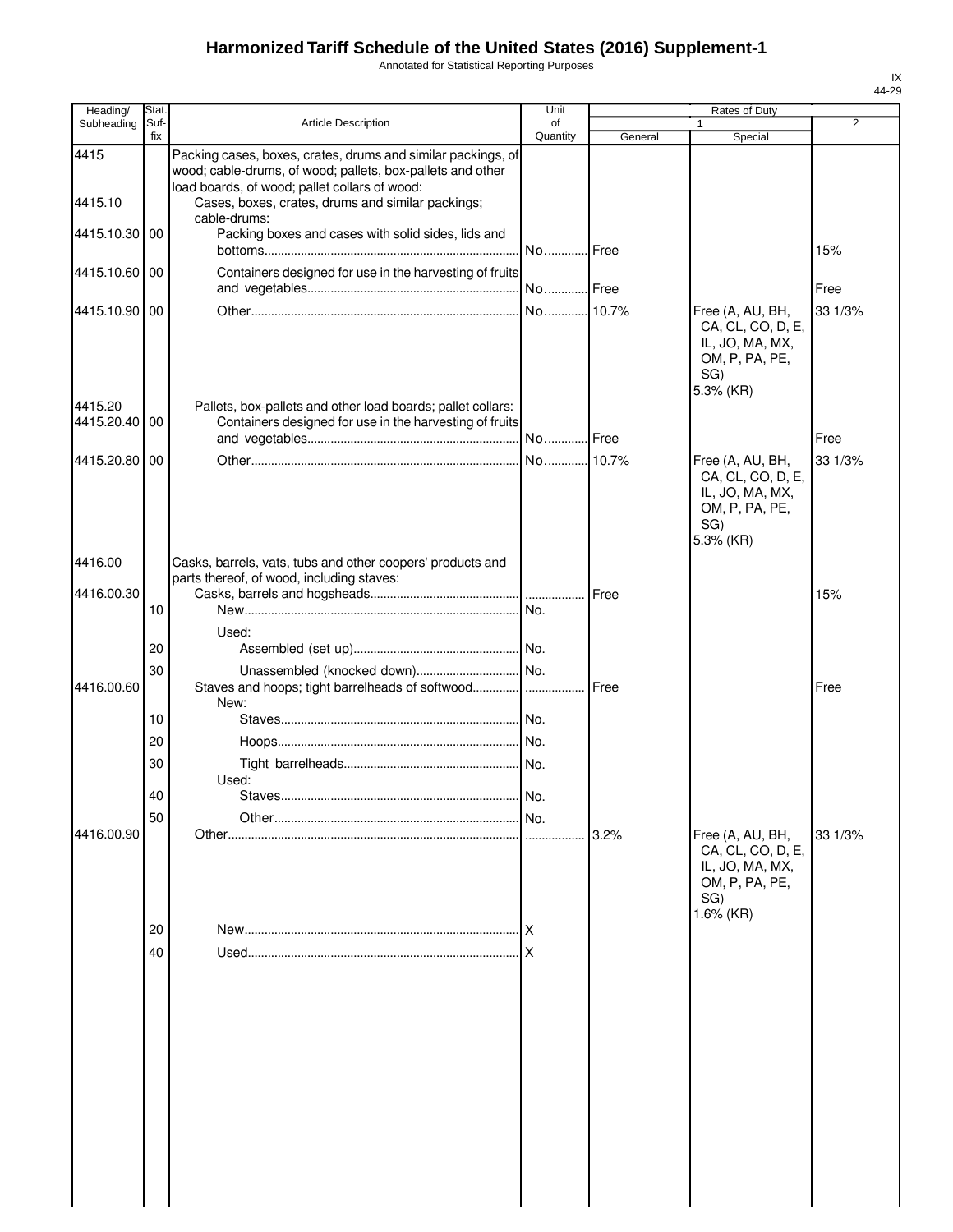Annotated for Statistical Reporting Purposes

| 44-30                    |               |                                                                                                                                                                                  |                    |         |                                                                                                   |         |
|--------------------------|---------------|----------------------------------------------------------------------------------------------------------------------------------------------------------------------------------|--------------------|---------|---------------------------------------------------------------------------------------------------|---------|
| Heading/<br>Subheading   | Stat.<br>Suf- | <b>Article Description</b>                                                                                                                                                       | Unit<br>of         |         | Rates of Duty<br>1                                                                                | 2       |
|                          | fix           |                                                                                                                                                                                  | Quantity           | General | Special                                                                                           |         |
| 4417.00<br>4417.00.20 00 |               | Tools, tool bodies, tool handles, broom or brush bodies and<br>handles, of wood; boot or shoe lasts and trees, of wood:<br>Broom and mop handles, 1.9 cm or more in diameter and |                    |         |                                                                                                   |         |
|                          |               |                                                                                                                                                                                  |                    |         |                                                                                                   | 33 1/3% |
| 4417.00.40               | 00            |                                                                                                                                                                                  |                    |         |                                                                                                   | 33 1/3% |
| 4417.00.60 00            |               |                                                                                                                                                                                  |                    |         |                                                                                                   | 33 1/3% |
| 4417.00.80               |               |                                                                                                                                                                                  |                    |         | Free (A, AU, BH,                                                                                  | 33 1/3% |
|                          |               |                                                                                                                                                                                  |                    |         | CA, CL, CO, D, E,<br>IL, JO, MA, MX,<br>OM, P, PA, PE,<br>SG)<br>2.5% (KR)                        |         |
|                          | 10            |                                                                                                                                                                                  |                    |         |                                                                                                   |         |
|                          | 90            |                                                                                                                                                                                  |                    |         |                                                                                                   |         |
| 4418                     |               | Builders' joinery and carpentry of wood, including cellular wood<br>panels and assembled flooring panels; shingles and shakes:                                                   |                    |         |                                                                                                   |         |
| 4418.10.00               | 00            |                                                                                                                                                                                  |                    |         | Free (A, AU, BH,<br>CA, CL, CO, D, E,<br>IL, JO, MA, MX,<br>OM, P, PA, PE,<br>SG)<br>$1.6\%$ (KR) | 33 1/3% |
| 4418.20                  |               | Doors and their frames and thresholds:                                                                                                                                           |                    |         |                                                                                                   |         |
| 4418.20.40               | 00            |                                                                                                                                                                                  |                    |         | Free (A, AU, BH,<br>CA, CL, CO, D, E,<br>IL, JO, MA, MX,<br>OM, P, PA, PE,<br>SG)<br>2.4% (KR)    | 33 1/3% |
| 4418.20.80               |               |                                                                                                                                                                                  |                    | 4.8%    | Free (A, AU, BH,<br>CA, CL, CO, D, E,<br>IL, JO, MA, MX,<br>OM, P, PA, PE,<br>SG)<br>2.4% (KR)    | 33 1/3% |
|                          | 30            |                                                                                                                                                                                  |                    |         |                                                                                                   |         |
|                          | 60            |                                                                                                                                                                                  |                    |         |                                                                                                   |         |
| 4418.40.00 00            |               | Formwork (shuttering) for concrete constructional work X                                                                                                                         |                    | .3.2%   | Free (A, AU, BH,<br>CA, CL, CO, D, E,<br>IL, JO, MA, MX,<br>OM, P, PA, PE,<br>SG)<br>1.6% (KR)    | 33 1/3% |
| 4418.50.00               |               |                                                                                                                                                                                  |                    | Free    |                                                                                                   | Free    |
|                          | 10            | Shingles:                                                                                                                                                                        | square             |         |                                                                                                   |         |
|                          | 30            |                                                                                                                                                                                  | kg<br>square<br>kg |         |                                                                                                   |         |
|                          | 50            |                                                                                                                                                                                  | square<br>kg       |         |                                                                                                   |         |
| 4418.60.00 00            |               |                                                                                                                                                                                  |                    | 3.2%    | Free (A*, AU, BH,<br>CA, CL, CO, D, E,<br>IL, JO, MA, MX,<br>OM, P, PA, PE,<br>SG)<br>1.6% (KR)   | 33 1/3% |
|                          |               |                                                                                                                                                                                  |                    |         |                                                                                                   |         |

IX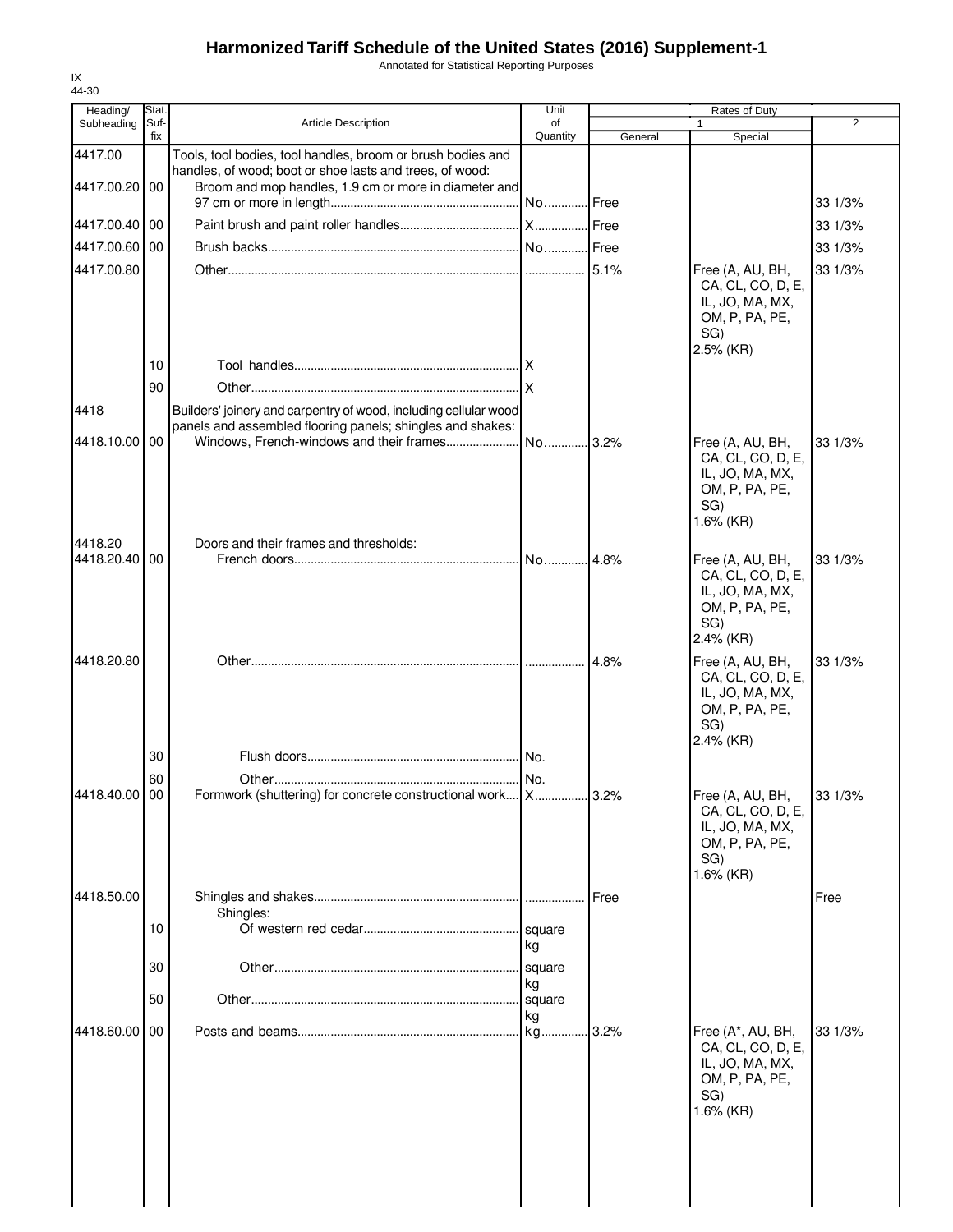Annotated for Statistical Reporting Purposes

| Heading/                    | Stat.       |                                                                                                                                          | Unit                             |         | Rates of Duty                                                                                                       |                                  |
|-----------------------------|-------------|------------------------------------------------------------------------------------------------------------------------------------------|----------------------------------|---------|---------------------------------------------------------------------------------------------------------------------|----------------------------------|
| Subheading                  | Suf-<br>fix | Article Description                                                                                                                      | of<br>Quantity                   | General | Special                                                                                                             | $\overline{2}$                   |
| 4418 (con.)                 |             | Builders' joinery and carpentry of wood, including cellular wood<br>panels and assembled flooring panels; shingles and shakes:<br>(con.) |                                  |         |                                                                                                                     |                                  |
| 4418.71<br>4418.71.10 00    |             | Assembled flooring panels:<br>For mosaic floors:                                                                                         |                                  | Free    |                                                                                                                     | 33 1/3%                          |
| 4418.71.20 00               |             | Other:<br>Having a face ply more than 6 mm in                                                                                            |                                  | Free    |                                                                                                                     | 33 1/3%                          |
| 4418.71.90 00               |             |                                                                                                                                          |                                  | 8%      | Free (A*, AU, BH,<br>CA, CL, CO, D, E,<br>IL, JO, MA, MX,<br>OM, P, PA, PE,<br>SG)<br>4% (KR)                       | 40%                              |
| 4418.72<br>4418.72.20 00    |             | Other, multilayer:<br>Having a face ply more than 6 mm in thickness m <sup>2</sup>                                                       |                                  | 3.2%    | Free (A*, AU, BH,<br>CA, CL, CO, D, E,<br>IL, JO, MA, MX,<br>OM, P, PA, PE,<br>SG)<br>1.6% (KR)                     | 33 1/3%                          |
| 4418.72.91                  | 00          | Other:                                                                                                                                   |                                  | Free    |                                                                                                                     | 40%                              |
| 4418.72.95                  | 00          |                                                                                                                                          | $m^2$                            | 5%      | Free (A*, AU, BH,<br>CA, CL, CO, D, E,<br>IL, JO, MA, MX,<br>OM, P, PA, PE,<br>SG)                                  | 40%                              |
| 4418.79.00 00               |             |                                                                                                                                          | $m2$                             | 3.2%    | 4% (KR)<br>Free $(A^{\star}, AU, BH,$<br>CA, CL, CO, D, E,<br>IL, JO, MA, MX,<br>OM, P, PA, PE,<br>SG)<br>1.6% (KR) | 33 1/3%                          |
| 4418.90                     |             | Other:                                                                                                                                   |                                  |         |                                                                                                                     |                                  |
| 4418.90.25 00<br>4418.90.46 |             |                                                                                                                                          |                                  | Free    | Free (A*, AU, BH,<br>CA, CL, CO, D, E,<br>IL, JO, MA, MX,<br>OM, P, PA, PE,<br>SG)                                  | \$1.70/m <sup>3</sup><br>33 1/3% |
|                             | 05          |                                                                                                                                          | m <sup>2</sup><br>m <sup>3</sup> |         | 1.6% (KR)                                                                                                           |                                  |
|                             |             | Other:                                                                                                                                   |                                  |         |                                                                                                                     |                                  |
|                             | 10          |                                                                                                                                          |                                  |         |                                                                                                                     |                                  |
|                             | 20          |                                                                                                                                          |                                  |         |                                                                                                                     |                                  |
|                             | 40          | Other fabricated structural wood members X                                                                                               |                                  |         |                                                                                                                     |                                  |
|                             | 50          | Prefabricated partitions and panels for                                                                                                  |                                  |         |                                                                                                                     |                                  |
|                             | 95          |                                                                                                                                          |                                  |         |                                                                                                                     |                                  |
|                             |             |                                                                                                                                          |                                  |         |                                                                                                                     |                                  |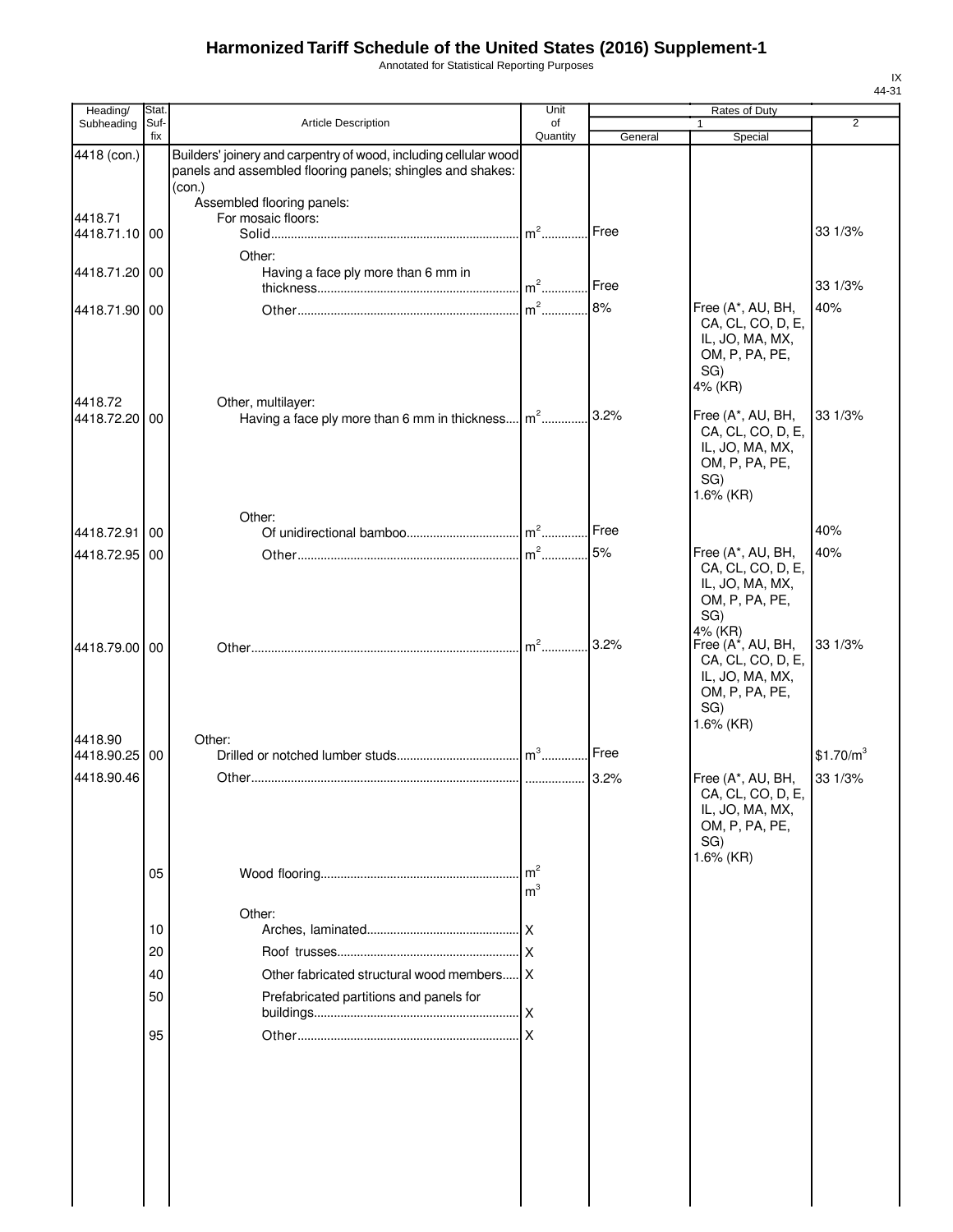Annotated for Statistical Reporting Purposes

| Heading/<br>Subheading   | Stat.<br>Suf- | Article Description                                                                                                                                                                                                   | Unit<br>of |         | Rates of Duty<br>$\mathbf{1}$                                                         | 2              |
|--------------------------|---------------|-----------------------------------------------------------------------------------------------------------------------------------------------------------------------------------------------------------------------|------------|---------|---------------------------------------------------------------------------------------|----------------|
|                          | fix           |                                                                                                                                                                                                                       | Quantity   | General | Special                                                                               |                |
| 4419.00<br>4419.00.40 00 |               | Tableware and kitchenware, of wood:                                                                                                                                                                                   |            |         | Free (A, AU, BH,<br>CA, CL, CO, D, E,<br>IL, JO, KR, MA,<br>MX, OM, P, PA,<br>PE, SG) | 33 1/3%        |
| 4419.00.80 00            |               |                                                                                                                                                                                                                       |            | 3.2%    | Free (A, AU, BH,<br>CA, CL, CO, D, E,<br>IL, JO, KR, MA,<br>MX, OM, P, PA,<br>PE, SG) | 33 1/3%        |
| 4420                     |               | Wood marquetry and inlaid wood; caskets and cases for<br>jewelry or cutlery and similar articles, of wood; statuettes and<br>other ornaments, of wood; wooden articles of furniture not<br>falling within chapter 94: |            |         |                                                                                       |                |
| 4420.10.00 00            |               |                                                                                                                                                                                                                       |            |         | Free (A, AU, BH,<br>CA, CL, CO, D, E,<br>IL, JO, KR, MA,<br>MX, OM, P, PA,<br>PE, SG) | 33 1/3%        |
| 4420.90                  |               | Other:<br>Jewelry boxes, silverware chests, cigar and cigarette<br>boxes, microscope cases, tool or utensil cases and<br>similar boxes, cases and chests, all the foregoing of<br>wood:                               |            |         |                                                                                       |                |
| 4420.90.20 00            |               |                                                                                                                                                                                                                       |            |         |                                                                                       | 60%            |
| 4420.90.45 00            |               | Other:                                                                                                                                                                                                                |            |         | Free (A, AU, BH,<br>CA, CL, CO, D, E,<br>IL, JO, KR, MA,<br>MX, OM, P, PA,<br>PE, SG) | 33 1/3%        |
| 4420.90.65 00            |               |                                                                                                                                                                                                                       | No.        |         |                                                                                       | $11¢/kg + 20%$ |
| 4420.90.80 00            |               |                                                                                                                                                                                                                       |            |         | Free (A, AU, BH,<br>CA, CL, CO, D, E,<br>IL, JO, KR, MA,<br>MX, OM, P, PA,<br>PE, SG) | 33 1/3%        |
|                          |               |                                                                                                                                                                                                                       |            |         |                                                                                       |                |
|                          |               |                                                                                                                                                                                                                       |            |         |                                                                                       |                |
|                          |               |                                                                                                                                                                                                                       |            |         |                                                                                       |                |
|                          |               |                                                                                                                                                                                                                       |            |         |                                                                                       |                |
|                          |               |                                                                                                                                                                                                                       |            |         |                                                                                       |                |

IX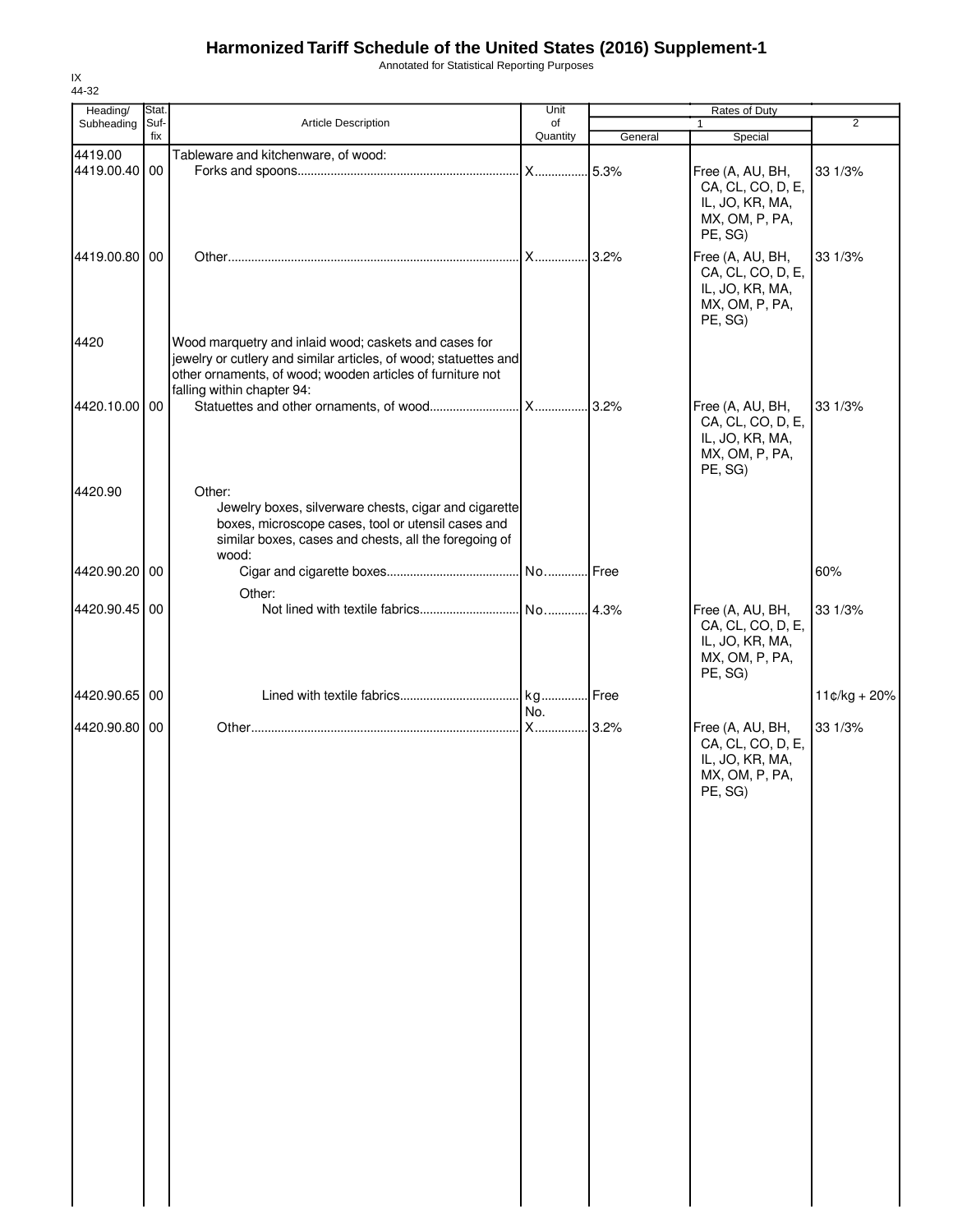Annotated for Statistical Reporting Purposes

| Heading/                    | Stat.       |                                                                                                           | Unit           |            | Rates of Duty                                                                          |                |
|-----------------------------|-------------|-----------------------------------------------------------------------------------------------------------|----------------|------------|----------------------------------------------------------------------------------------|----------------|
| Subheading                  | Suf-<br>fix | <b>Article Description</b>                                                                                | of<br>Quantity | General    | Special                                                                                | $\overline{2}$ |
| 4421                        |             | Other articles of wood:                                                                                   |                |            |                                                                                        |                |
| 4421.10.00 00               |             |                                                                                                           |                | .3.2%      | Free (A+, AU, BH,<br>CA, CL, CO, D, E,<br>IL, JO, KR, MA,<br>MX, OM, P, PA,<br>PE, SG) | 33 1/3%        |
| 4421.90                     |             | Other:<br>Wood dowel pins:<br>Plain:                                                                      |                |            |                                                                                        |                |
| 4421.90.10 00               |             |                                                                                                           |                |            |                                                                                        | 5%             |
| 4421.90.15                  | 00          |                                                                                                           |                | Free       |                                                                                        | 5%             |
| 4421.90.20 00               |             | Sanded, grooved or otherwise advanced in                                                                  |                |            |                                                                                        |                |
|                             |             | Wood blinds, shutters, screens and shades, all the                                                        |                | .4.9%      | Free (A+, AU, BH,<br>CA, CL, CO, D, E,<br>IL, JO, KR, MA,<br>MX, OM, P, PA,<br>PE, SG) | 33 1/3%        |
| 4421.90.30 00               |             | foregoing with or without their hardware:<br>Consisting of wooden frames in the center of which           |                |            |                                                                                        |                |
|                             |             | are fixed louver boards or slats, with or without                                                         |                |            |                                                                                        |                |
|                             |             |                                                                                                           | <b>X</b>       | .10.7%     | Free (A, AU, BH,<br>CA, CL, CO, D, E,<br>IL, JO, KR, MA,<br>MX, OM, P, PA,<br>PE, SG)  | 33 1/3%        |
| 4421.90.40 00               |             | Toothpicks, skewers, candy sticks, ice cream sticks,<br>tongue depressors, drink mixers and similar small | <b>X</b>       | 5.1%       | Free (A+, AU, BH,<br>CA, CL, CO, D, E,<br>IL, JO, KR, MA,<br>MX, OM, P, PA,<br>PE, SG) | 50%            |
|                             |             | wares:                                                                                                    |                |            |                                                                                        |                |
| 4421.90.50 00               |             |                                                                                                           |                |            |                                                                                        | 25%            |
| 4421.90.60 00<br>4421.90.70 |             | Pickets, palings, posts and rails, the foregoing which                                                    | <b>X</b>       | 5.1%       | Free (A*, AU, BH,<br>CA, CL, CO, D, E,<br>IL, JO, KR, MA,<br>MX, OM, P, PA,<br>PE, SG) | 33 1/3%        |
|                             |             |                                                                                                           |                | Free       |                                                                                        | Free           |
|                             | 20          |                                                                                                           |                |            |                                                                                        |                |
|                             | 40          |                                                                                                           |                |            |                                                                                        |                |
| 4421.90.80                  |             | Clothespins:                                                                                              |                | 6.5¢/gross | Free (A+, BH, CA,<br>CL, CO, D, E, IL,<br>JO, KR, MA, MX,<br>OM, P, PA, PE,<br>SG)     | 20¢/gross      |
|                             | 24          |                                                                                                           |                |            |                                                                                        |                |
|                             | 27          | Valued over 80¢ but not over \$1.35/gross Gross                                                           |                |            |                                                                                        |                |
|                             | 30          | Valued over \$1.35 but not over \$1.70/gross Gross                                                        |                |            |                                                                                        |                |
|                             | 33          |                                                                                                           | Gross          |            |                                                                                        |                |
| 4421.90.85                  | 00          |                                                                                                           | Gross          | 4.8%       | Free (A+, AU, BH,<br>CA, CL, CO, D, E,<br>IL, JO, KR, MA,<br>MX, OM, P, PA,<br>PE, SG) | 35%            |
| 4421.90.88 00               |             |                                                                                                           |                | .l Free    |                                                                                        | 35%            |